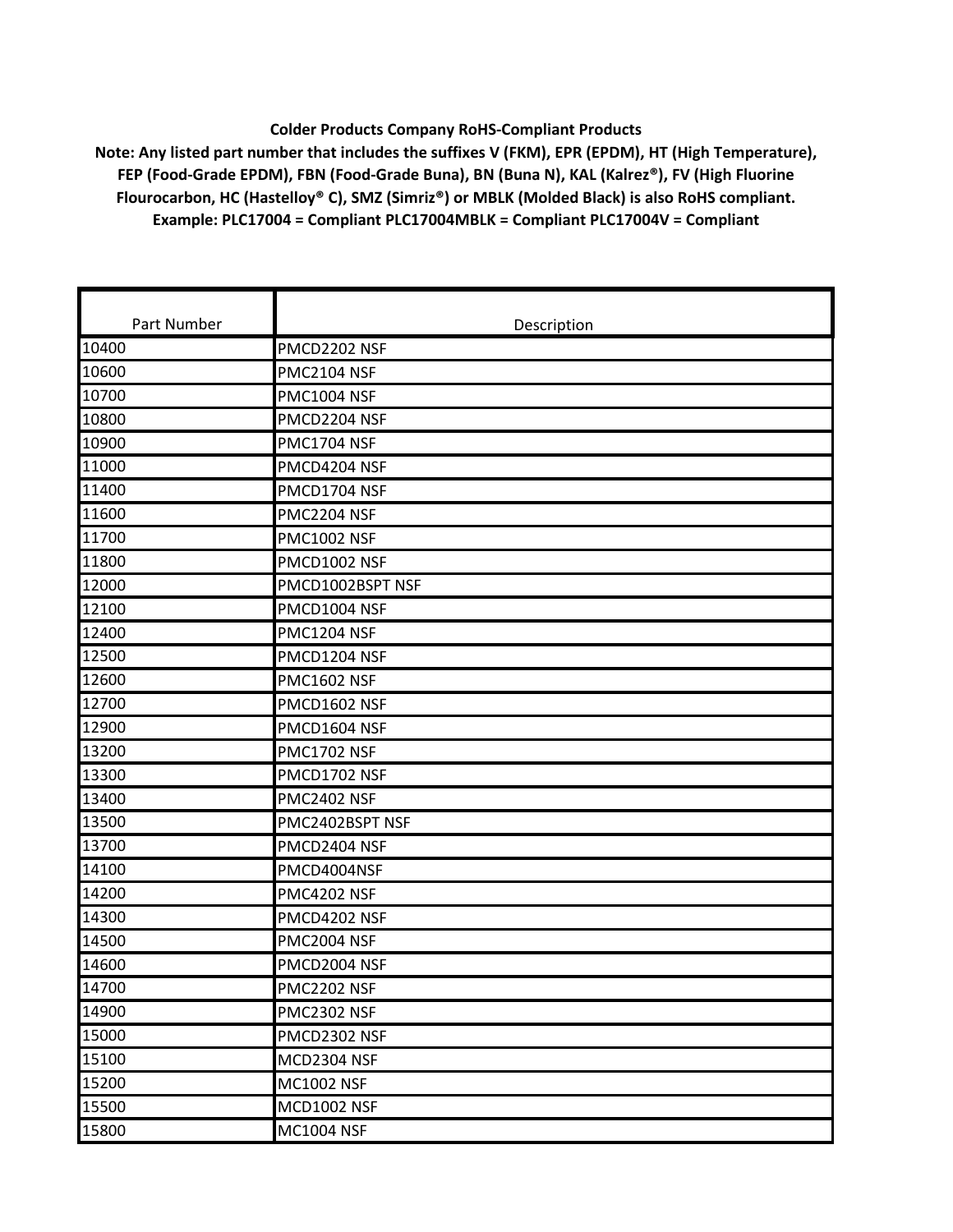| 15900 | <b>MCD1004 NSF</b>   |  |
|-------|----------------------|--|
| 16000 | PMCD1703 NSF         |  |
| 16200 | <b>MC1204 NSF</b>    |  |
| 16800 | <b>MC1304 NSF</b>    |  |
| 16900 | <b>MCD1304 NSF</b>   |  |
| 17000 | <b>MC1702 NSF</b>    |  |
| 17100 | <b>MCD1702 NSF</b>   |  |
| 17200 | MCD1704 NSF          |  |
| 17300 | <b>MC2402 NSF</b>    |  |
| 17400 | <b>MCD2402 NSF</b>   |  |
| 17500 | <b>MC2602 NSF</b>    |  |
| 18000 | MCD2404 NSF          |  |
| 18200 | MCD2604 NSF          |  |
| 18600 | MCD4004 NSF          |  |
| 18700 | <b>MC4202 NSF</b>    |  |
| 18800 | MCD4202NSF           |  |
| 19100 | <b>MC2004 NSF</b>    |  |
| 19200 | MCD2004 NSF          |  |
| 19400 | MCD2202 NSF          |  |
| 19600 | MCD2204 NSF          |  |
| 19900 | <b>MC2302 NSF</b>    |  |
| 20100 | <b>PLC22006 NSF</b>  |  |
| 20200 | <b>PLC23006 NSF</b>  |  |
| 20300 | <b>PLC24004 NSF</b>  |  |
| 20400 | <b>PLC10004 NSF</b>  |  |
| 20500 | <b>PLC17006 NSF</b>  |  |
| 20600 | <b>PLCD10006 NSF</b> |  |
| 20800 | <b>PLCD17006 NSF</b> |  |
| 21000 | <b>PLCD10004 NSF</b> |  |
| 21100 | PLCD16004 NSF        |  |
| 21400 | <b>PLCD22006 NSF</b> |  |
| 21500 | PLCD22004 NSF        |  |
| 22000 | PLCD24004 NSF        |  |
| 22100 | <b>PLCD17004 NSF</b> |  |
| 22200 | <b>PLCD24006 NSF</b> |  |
| 22300 | <b>PLCD14006 NSF</b> |  |
| 22400 | <b>PLC22004 NSF</b>  |  |
| 22500 | <b>PLC17004 NSF</b>  |  |
| 22600 | <b>PLC10006 NSF</b>  |  |
| 22900 | <b>PLCD14004 NSF</b> |  |
| 23000 | <b>PLC14004 NSF</b>  |  |
| 23100 | <b>PLC29004 NSF</b>  |  |
| 23200 | <b>PLC13004 NSF</b>  |  |
| 23300 | <b>PLC20004 NSF</b>  |  |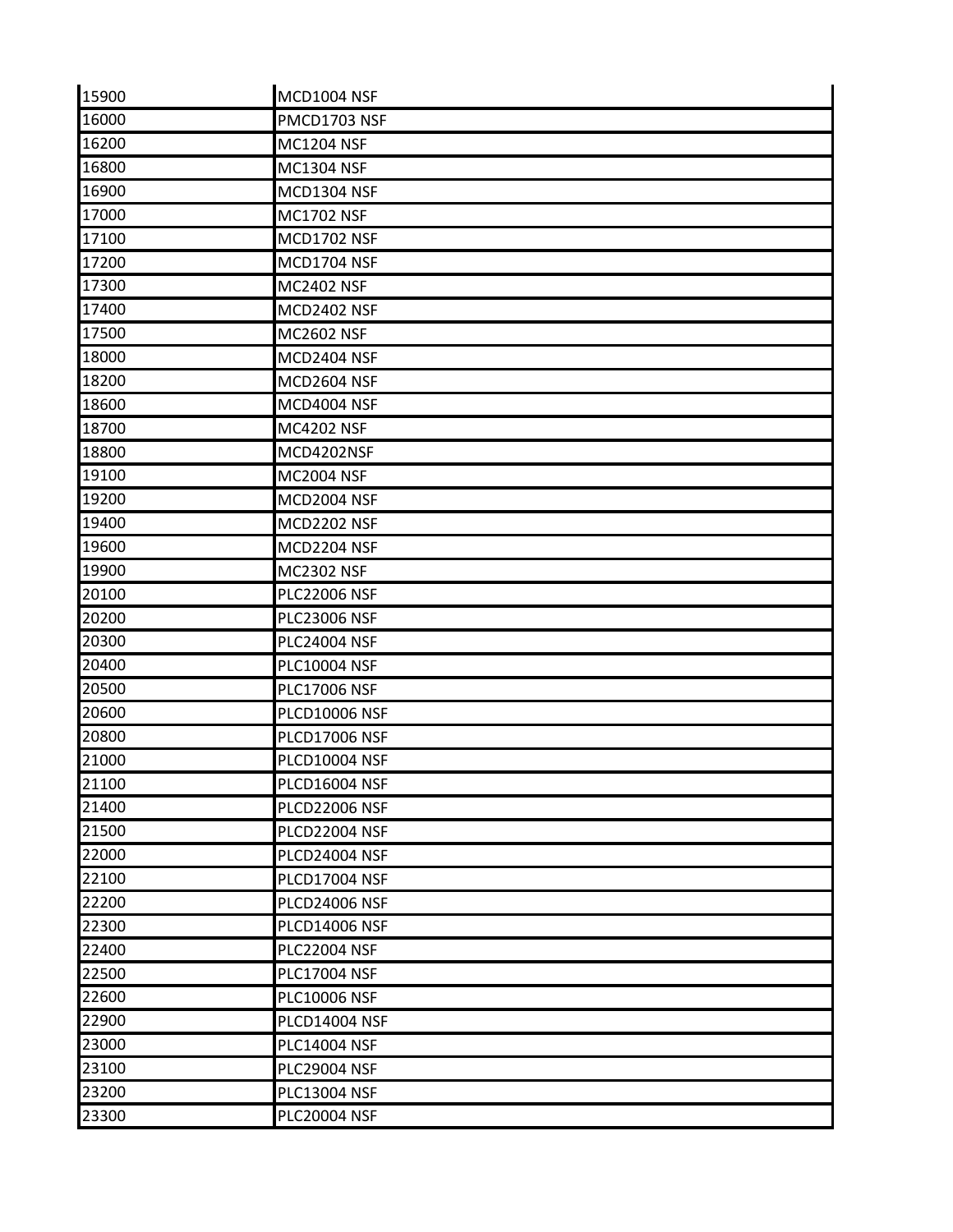| 24300 | <b>PLCD13004 NSF</b>                |
|-------|-------------------------------------|
| 24400 | <b>PLC13006 NSF</b>                 |
| 24500 | <b>PLCD13006 NSF</b>                |
| 24600 | <b>PLC14006 NSF</b>                 |
| 24700 | PLCD29004 NSF                       |
| 24800 | <b>PLC29006 NSF</b>                 |
| 24900 | <b>PLCD29006 NSF</b>                |
| 25000 | <b>PLCD20004 NSF</b>                |
| 25100 | <b>PLC20006 NSF</b>                 |
| 25200 | <b>PLCD20006 NSF</b>                |
| 26000 | <b>PLCD40004 NSF</b>                |
| 26100 | PLCD24004BSPT NSF                   |
| 26500 | <b>PLC42004 NSF</b>                 |
| 26600 | <b>PLCD42004 NSF</b>                |
| 26700 | <b>PLCD16006 NSF</b>                |
| 27700 | PS1700612 NSF                       |
| 28000 | <b>PLC16004 NSF</b>                 |
| 28200 | <b>PLCD11004 NSF</b>                |
| 29400 | <b>PLC12004 NSF</b>                 |
| 29500 | <b>PLCD12004 NSF</b>                |
| 29700 | <b>PLCD12006 NSF</b>                |
| 30100 | PLC11004 NSF                        |
| 30400 | <b>PLC24006 NSF</b>                 |
| 30700 | <b>PLC40004 NSF</b>                 |
| 30900 | <b>PLCD40006 NSF</b>                |
| 31200 | <b>PLC42006 NSF</b>                 |
| 31600 | PLCD10004BSPT NSF                   |
| 40700 | APC17004 NSF                        |
| 40800 | APC17006 NSF                        |
| 40900 | <b>APC22004 NSF</b>                 |
| 41000 | <b>APC22006 NSF</b>                 |
| 42000 | 1/4 FE FL NONVALVED INLINE BODY NSF |
| 42100 | APCD17004SH NSF                     |
| 42200 | APCD17006SH NSF                     |
| 42300 | APC24004 NSF                        |
| 42400 | APCD24004 NSF                       |
| 42500 | APC24006 NSF                        |
| 42600 | APCD22004 NSF                       |
| 42700 | APCD22006 NSF                       |
| 42800 | APCD23004 NSF                       |
| 42900 | APCD23006 NSF                       |
| 43000 | APCD21004 NSF                       |
| 43100 | APCD21006 NSF                       |
| 43200 | APCD13004SH NSF                     |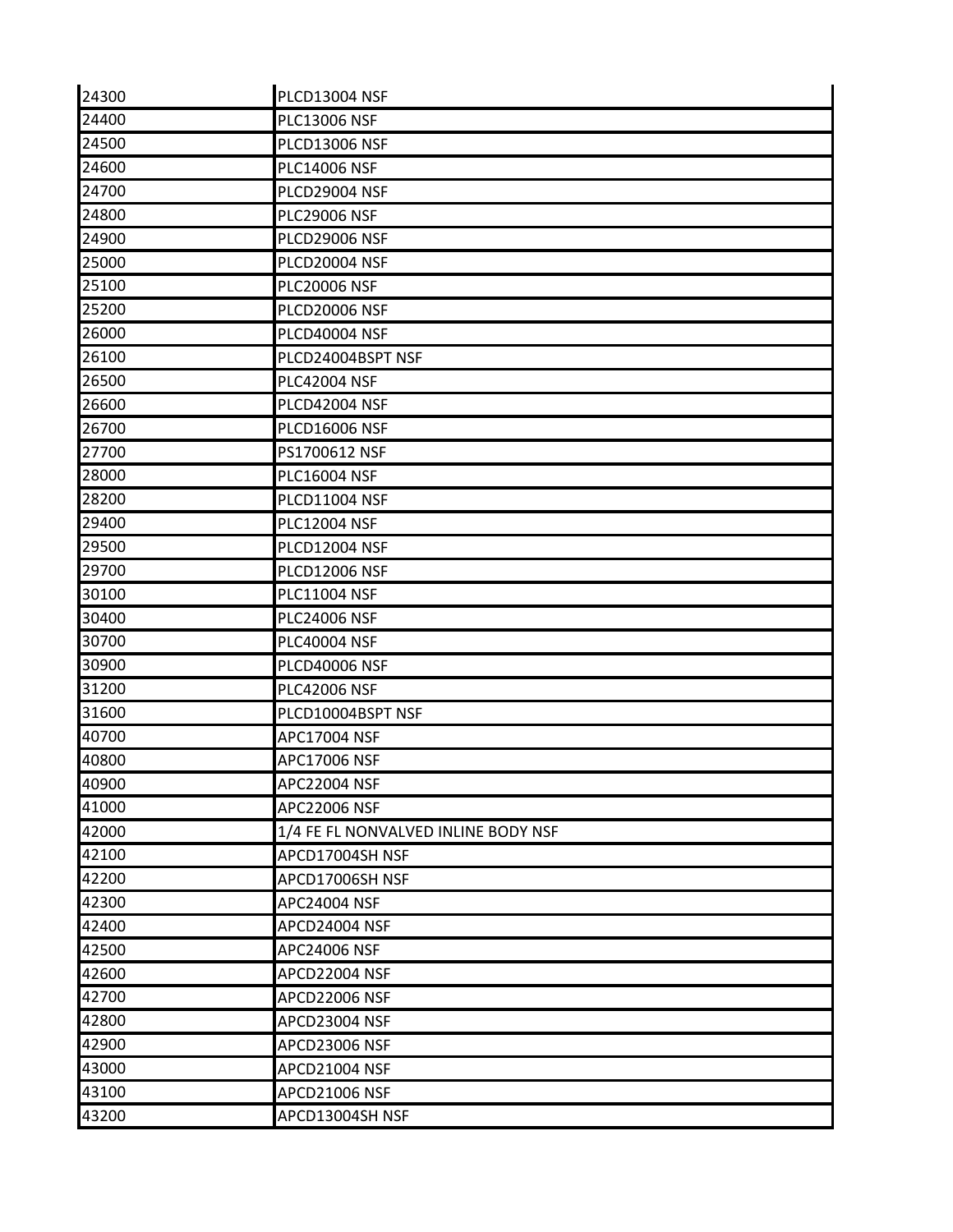| 43300 | APCD13006SH NSF                        |
|-------|----------------------------------------|
| 43400 | APCD20004 NSF                          |
| 43500 | APCD20006 NSF                          |
| 44400 | APC10004 NSF                           |
| 44700 | APC23006 NSF                           |
| 44900 | 1/4 COMPRESSION VALVED INSERT NSF      |
| 45000 | 3/8 COMPRESSION VALVED INSERT NSF      |
| 45500 | 5/8 UNF FE VALVED BODY NSF             |
| 45600 | APCD10004 NSF                          |
| 45700 | APCD10006 NSF                          |
| 46000 | 1/4 COMPRESSION VALVED INLINE BODY NSF |
| 46100 | 3/8 COMPRESSION VALVED BODY NSF        |
| 46200 | APC23004NSF                            |
| 48600 | <b>APCD24006 NSF</b>                   |
| 49200 | APC10006 NSF                           |
| 49300 | APC13004SH NSF                         |
| 49500 | APC21004 NSF                           |
| 49600 | APC21006 NSF                           |
| 60300 | HFCD16812 NSF                          |
| 60400 | HFCD24812 NSF                          |
| 60500 | HFCD24612 NSF                          |
| 60600 | HFCD17612 NSF                          |
| 60700 | HFCD17812 NSF                          |
| 61000 | HFCD23812 NSF                          |
| 61100 | HFCD23612 NSF                          |
| 61200 | <b>HFC10812 NSF</b>                    |
| 61300 | <b>HFC22812 NSF</b>                    |
| 61400 | HFCD22812 NSF                          |
| 61500 | <b>HFC17812 NSF</b>                    |
| 61800 | <b>HFCD101212 NSF</b>                  |
| 61900 | <b>HFCD171212 NSF</b>                  |
| 62000 | <b>HFCD161212 NSF</b>                  |
| 62100 | <b>HFCD241212 NSF</b>                  |
| 62200 | <b>HFCD221212 NSF</b>                  |
| 62500 | <b>HFC24612 NSF</b>                    |
| 62600 | HFCD16612 NSF                          |
| 62700 | HFCD22612 NSF                          |
| 62800 | <b>HFCD10812 NSF</b>                   |
| 63300 | HFCD10612 NSF                          |
| 63400 | <b>HFC10612 NSF</b>                    |
| 63500 | <b>HFC101212 NSF</b>                   |
| 63600 | <b>HFC17612 NSF</b>                    |
| 63700 | <b>HFC171212NSF</b>                    |
| 63800 | <b>HFC16612 NSF</b>                    |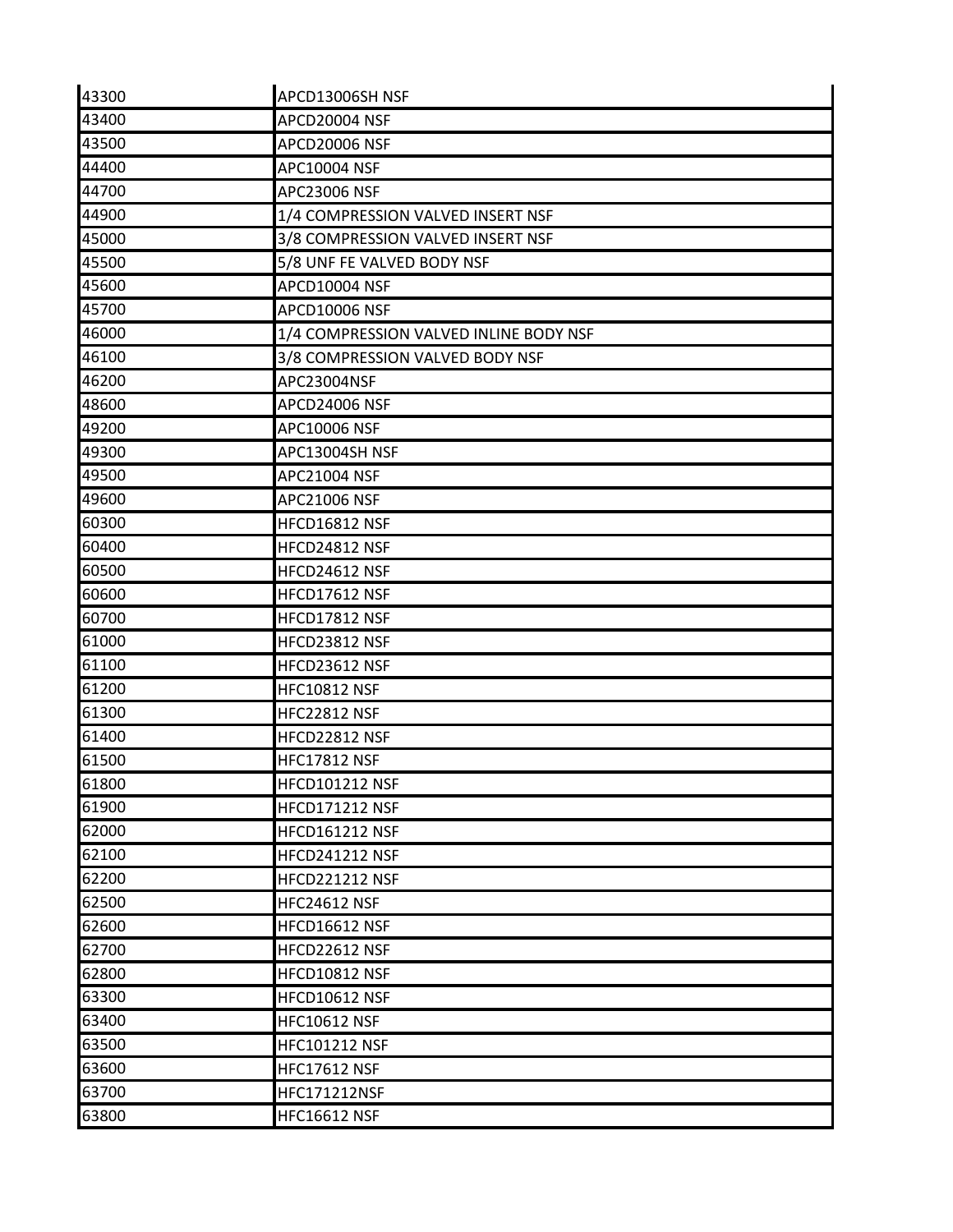| 63900 | <b>HFC16812 NSF</b>   |
|-------|-----------------------|
| 64000 | <b>HFC24812 NSF</b>   |
| 64400 | <b>HFC23812 NSF</b>   |
| 64700 | HFCD161012NSF         |
| 64800 | HFC171012 NSF         |
| 64900 | HFCD171012 NSF        |
| 65000 | <b>HFC221012 NSF</b>  |
| 65100 | HFCD221012NSF         |
| 65200 | <b>HFC23612 NSF</b>   |
| 65300 | <b>HFCD231212 NSF</b> |
| 65400 | <b>HFC231212 NSF</b>  |
| 65500 | <b>HFC22612 NSF</b>   |
| 70100 | <b>LC22004 NSF</b>    |
| 70200 | LC16004 NSF           |
| 70300 | <b>LCD16004 NSF</b>   |
| 70400 | <b>LCD23004 NSF</b>   |
| 70500 | <b>LCD22004 NSF</b>   |
| 70700 | <b>LCD40006 NSF</b>   |
| 70800 | <b>LCD17004 NSF</b>   |
| 70900 | <b>LCD22006 NSF</b>   |
| 71200 | <b>LC10004 NSF</b>    |
| 71300 | <b>LCD23006 NSF</b>   |
| 71400 | <b>LC24004 NSF</b>    |
| 71500 | <b>LCD24004 NSF</b>   |
| 71600 | LC26004 NSF           |
| 71700 | <b>LCD26004 NSF</b>   |
| 71800 | LC24004BSPT NSF       |
| 71900 | LCD24004BSPT NSF      |
| 72200 | LC24006 NSF           |
| 72300 | <b>LCD24006 NSF</b>   |
| 72400 | LC24006BSPT NSF       |
| 72500 | LCD24006BSPT NSF      |
| 72600 | <b>LC40004 NSF</b>    |
| 72900 | <b>LC42004 NSF</b>    |
| 73000 | <b>LCD42004 NSF</b>   |
| 73100 | <b>LC42006 NSF</b>    |
| 73200 | <b>LCD42006 NSF</b>   |
| 73400 | <b>LCD20004 NSF</b>   |
| 73500 | LC20006 NSF           |
| 73600 | <b>LCD20006 NSF</b>   |
| 73800 | <b>LCD22005 NSF</b>   |
| 73900 | <b>LC22006 NSF</b>    |
| 74300 | <b>LCD21006 NSF</b>   |
| 74400 | <b>LC23004 NSF</b>    |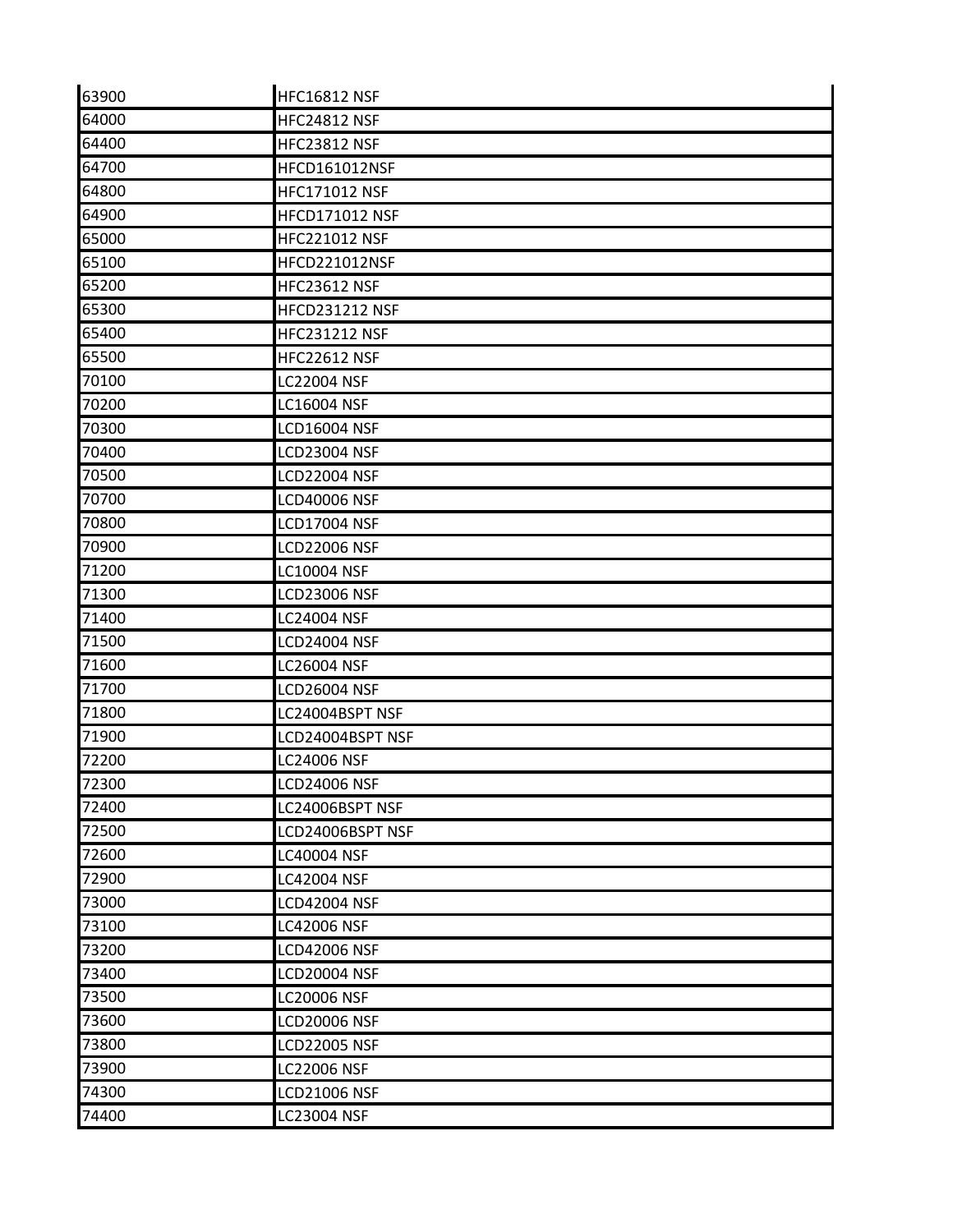| 74500 | <b>LC23006 NSF</b>    |
|-------|-----------------------|
| 74600 | <b>LCD10004 NSF</b>   |
| 74800 | LCD10004BSPT NSF      |
| 74900 | <b>LC10006 NSF</b>    |
| 75000 | <b>LCD10006 NSF</b>   |
| 75100 | LC10006BSPT NSF       |
| 75200 | LCD10006BSPT NSF      |
| 75400 | <b>LCD12004 NSF</b>   |
| 75500 | <b>LC12006 NSF</b>    |
| 75600 | <b>LCD12006 NSF</b>   |
| 75700 | <b>LC16006 NSF</b>    |
| 75800 | <b>LCD16006 NSF</b>   |
| 76200 | <b>LCD13006 NSF</b>   |
| 76300 | <b>LC17004 NSF</b>    |
| 76400 | <b>LC17006 NSF</b>    |
| 76500 | <b>LCD17006 NSF</b>   |
| 80100 | <b>HFCD10635 NSF</b>  |
| 80200 | <b>HFCD10835 NSF</b>  |
| 80300 | <b>HFCD16635 NSF</b>  |
| 80400 | HFCD16835 NSF         |
| 80500 | <b>HFCD161235 NSF</b> |
| 80700 | HFCD17835 NSF         |
| 80900 | HFCD22635 NSF         |
| 81000 | HFCD22835 NSF         |
| 81200 | HFCD23635 NSF         |
| 81300 | HFCD23835 NSF         |
| 81400 | <b>HFCD24635 NSF</b>  |
| 81500 | HFCD24835 NSF         |
| 82400 | <b>HFC171235 NSF</b>  |
| 82500 | <b>HFC241235 NSF</b>  |
| 82600 | HFC261235GHT NSF      |
| 83000 | HFC10835BSPT NSF      |
| 83100 | <b>HFC22835 NSF</b>   |
| 83200 | <b>HFC17835 NSF</b>   |
| 83400 | <b>HFC23835 NSF</b>   |
| 83500 | <b>HFC17635 NSF</b>   |
| 83600 | <b>HFC24635 NSF</b>   |
| 85600 | <b>HFCD17635 NSF</b>  |
| 85900 | HFC101235GHT NSF      |
| 86000 | HFCD101235GHT NSF     |
| 86100 | HFC191235GHT NSF      |
| 86200 | HFCD191235GHT NSF     |
| 86300 | <b>HFC10635 NSF</b>   |
| 86400 | <b>HFC10835 NSF</b>   |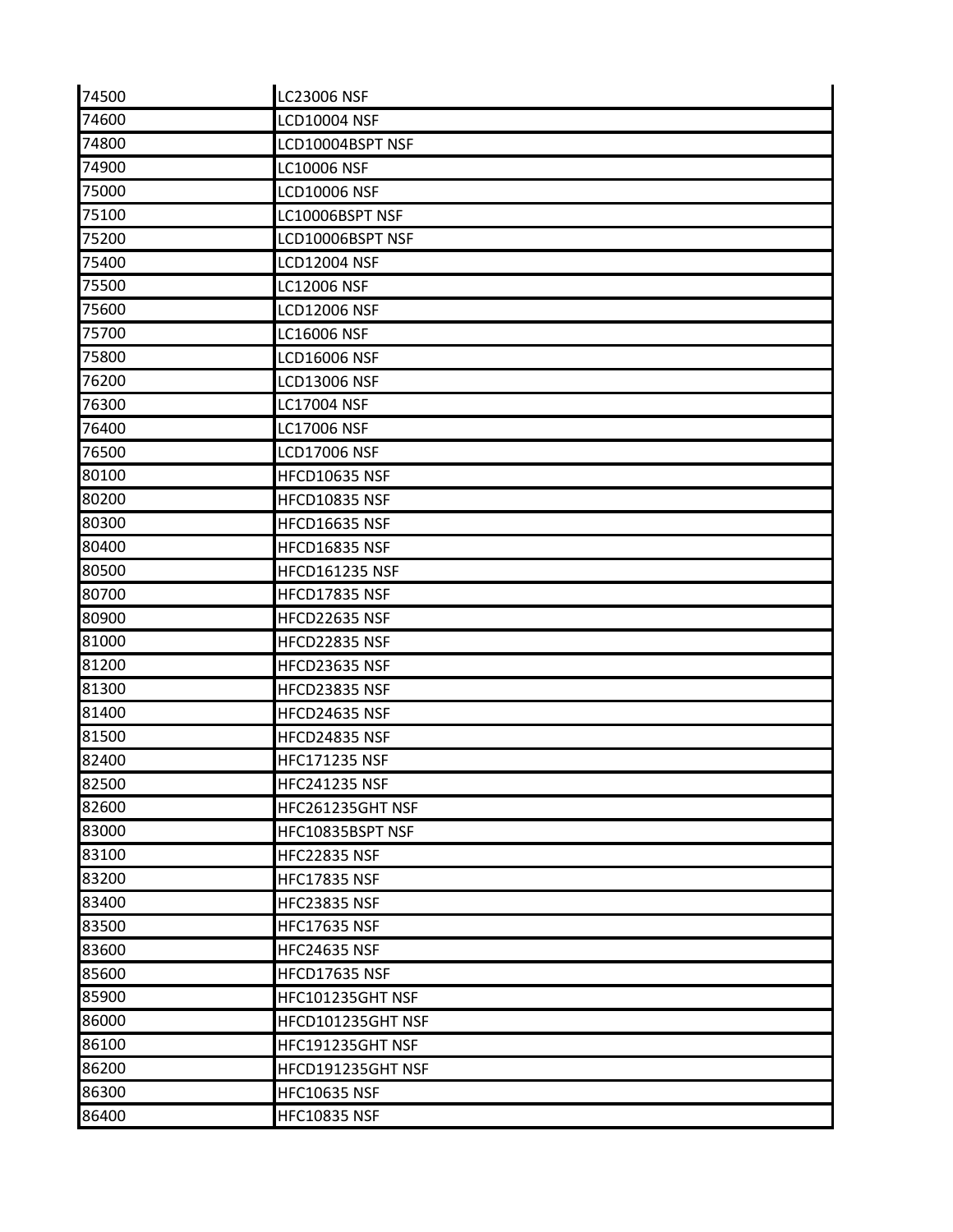| 86500 | <b>HFC16635 NSF</b>                                     |
|-------|---------------------------------------------------------|
| 86600 | <b>HFC16835 NSF</b>                                     |
| 86700 | HFC10635BSPT NSF                                        |
| 86800 | HFCD10635BSPT NSF                                       |
| 87000 | <b>HFC101235 NSF</b>                                    |
| 87100 | HFCD101235BSPT NSF                                      |
| 87600 | <b>HFCD171035 NSF</b>                                   |
| 87700 | HFC191235BSPP NSF                                       |
| 87900 | HFC24635BSPT NSF                                        |
| 88000 | HFCD24635BSPT NSF                                       |
| 88100 | <b>HFC24835 NSF</b>                                     |
| 88200 | HFCD24835BSPT NSF                                       |
| 88600 | HFC241235GHT NSF                                        |
| 88700 | HFCD241235GHT NSF                                       |
| 88900 | HFC261235BSPP NSF                                       |
| 89000 | HFCD261235BSPP NSF                                      |
| 89100 | HFC22635 NSF                                            |
| 89300 | <b>HFCD221035 NSF</b>                                   |
| 89400 | <b>HFC221235 NSF</b>                                    |
| 89500 | <b>HFC23635 NSF</b>                                     |
| 89600 | HFCD261235GHT NSF                                       |
| 95100 | 1/2 HOSE BARB VALVED ELBOW BODY FDA EPDM SEAL UDC       |
| 95300 | 1/2 HOSE BARB VALVED BODY FDA EPDM SEAL UDC             |
| 95400 | 1/2 HOSE BARB VALVED ELBOW BODY SILICONE SEAL UDC       |
| 95600 | 1/2 HOSE BARB VALVED BODY SILICONE SEAL UDC             |
| 95800 | 38MM DISPENSING CAP SILICONE SEAL UDC                   |
| 95801 | 38MM DISPENSING CAP SILICONE SEAL UDC                   |
| 96000 | 1/2 HOSE BARB NONVALVED CLEAN IN PLACE ADAPTOR UDC      |
| 96400 | 38MM DISPENSING CAP FDA BUNA SEAL UDC                   |
| 96401 | 38MM DISPENSING CAP FDA BUNA SEAL UDC                   |
| 97400 | 38MM DISPENSING CAP FDA EPDM SEAL UDC                   |
| 97401 | 38MM DISPENSING CAP FDA EPDM SEAL UDC                   |
| 97600 | 1/2 HOSE BARB VALVED BODY FDA BUNA SEAL UDC             |
| 97700 | 1/2 HOSE BARB VALVED ELBOW BODY FDA BUNA SEAL UDC       |
| 97800 | 3/8 HOSE BARB VALVED ELBOW BODY FDA BUNA SEAL UDC       |
| 97900 | 5/8 HOSE BARB VALVED BODY FDA BUNA SEAL UDC             |
| 98100 | 5/8 HOSE BARB VALVED BODY FDA EPDM SEAL UDC             |
| 98400 | 3/8 HOSE BARB VALVED BODY FDA BUNA SEAL UDC             |
| 98500 | 3/8 HOSE BARB VALVED BODY FDA EPDM SEAL UDC             |
| 98600 | 3/4 HOSE BARB VALVED BODY FDA BUNA SEAL UDC             |
| 98700 | 3/4 HOSE BARB VALVED BODY FDA EPDM SEAL UDC             |
| 99000 | 3/8 HOSE BARB VALVED BODY SILICONE SEAL UDC             |
| 99100 | 5/8 HOSE BARB VALVED INLINE BODY ASSY SILICONE SEAL UDC |
| 99200 | 3/4 HOSE BARB VALVED INLINE BODY ASSY SILICONE SEAL UDC |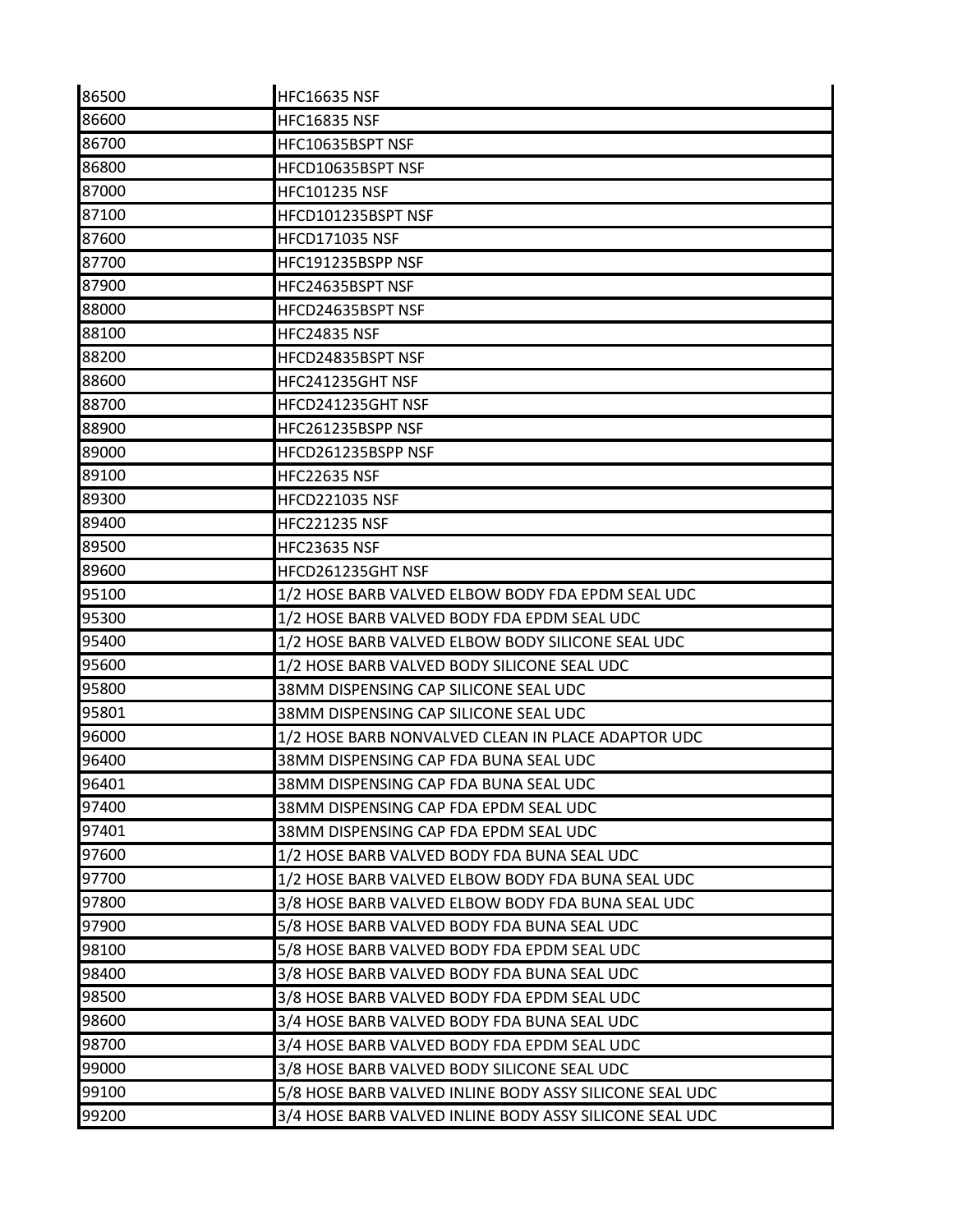| 99300   | 3/8 HOSE BARB VALVED ELBOW BODY SILICONE SEAL UDC |
|---------|---------------------------------------------------|
| 99400   | 3/8 HOSE BARB VALVED ELBOW BODY FDA EPDM SEAL UDC |
| 100800  | 1/4 PTF NUT                                       |
| 100900  | MC PANEL NUT                                      |
| 100901  | MC PANEL NUT STAINLESS STEEL                      |
| 101700  | RETAINING RING, MC MULTI-MOUNT                    |
| 108900  | 3/8 PTF NUT                                       |
| 120700  | LC PANEL NUT                                      |
| 120701  | LC PANEL NUT                                      |
| 153600  | NUT 1/8 PTF                                       |
| 269700  | <b>NUT 5/32 PTF</b>                               |
| 278100  | RETAINING RING, LC MULTI MOUNT                    |
| 339500  | NUT 8MM PTF, BN PLATED                            |
| 358400  | NUT 10MM PTF                                      |
| 404300  | PANEL NUT 7/16 UNS                                |
| 496200  | <b>PUNCTURE SEAL PLUG</b>                         |
| 520300  | NUT PANEL NUT LC ACETAL                           |
| 621200  | HFC PANEL MOUNT GASKET EPR                        |
| 621300  | NUT, PANEL MOUNT HFC                              |
| 664400  | MC PANEL NUT, ACETAL                              |
| 668400  | EFC PANEL MOUNT GASKET                            |
| 694300  | PANEL NUT, HFC                                    |
| 730600  | O-RING, AS568-006, BUNA-N                         |
| 730601  | 1-006 O-RING, FDA BUNA (WHITE)                    |
| 730603  | O-RING, AS568-006, EPDM                           |
| 730604  | O-RING, AS568-006, FKM (VITON)                    |
| 730800  | O-RING, AS568-008, BUNA-N                         |
| 730801  | 1-008 O-RING, FDA BUNA (WHITE)                    |
| 730802  | O-RING, AS568-008, FDA EPDM                       |
| 730803  | O-RING, AS568-008, EPDM                           |
| 730804  | O-RING, AS568-008, FKM (VITON)                    |
| 731100  | O-RING, AS568-011, BUNA-N                         |
| 731101  | 1-011 O-RING, FDA BUNA (WHITE)                    |
| 731102  | O-RING ID.301 CS.070, FDA EPDM                    |
| 731103  | O-RING, AS568-011, EPDM                           |
| 731104  | O-RING, AS568-011, FKM (VITON)                    |
| 731112  | O-RING ID.301 CS.070, FDA BUNA-N                  |
| 731123  | O-RING AS568-011 EPDM MN RUBBER 212N              |
| 731600  | O-RING ID.614 CS.070, BUNA-N                      |
| 731601  | O-RING ID.614 CS.070, FDA BUNA                    |
| 731603  | O-RING, AS568-016, EPDM                           |
| 731604  | O-RING ID.614 CS.070, FKM (VITON)                 |
| 731614  | O-RING ID.614 CS.070                              |
| 1011900 | 1/4 JOHN GUEST LOCKING CLIP RED                   |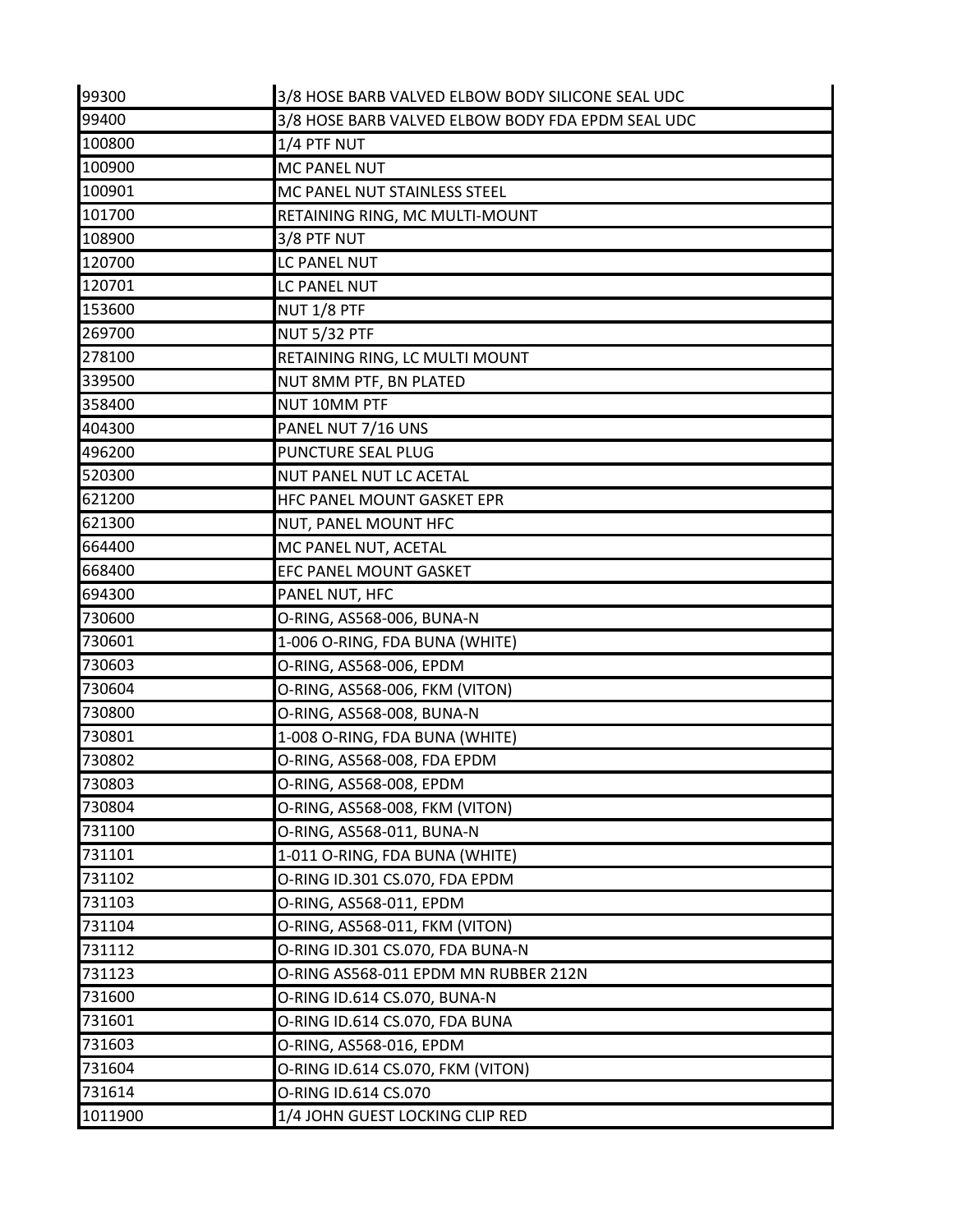| 1012000 | 3/8 JOHN GUEST LOCKING CLIP RED                         |
|---------|---------------------------------------------------------|
| 1012101 | 1/4 JOHN GUEST COLLET COVER BLK                         |
| 1012102 | 1/4 JOHN GUEST COLLET COVER RED                         |
| 1012103 | 1/4 JOHN GUEST COLLET COVER YEL                         |
| 1012104 | 1/4 JOHN GUEST COLLET COVER GRY                         |
| 1012105 | 1/4 JOHN GUEST COLLET COVER BLU                         |
| 1012106 | 1/4 JOHN GUEST COLLET COVER GRN                         |
| 1012201 | 3/8 JOHN GUEST COLLET COVER BLK                         |
| 1012202 | 3/8 JOHN GUEST COLLET COVER RED                         |
| 1012203 | 3/8 JOHN GUEST COLLET COVER YEL                         |
| 1012204 | 3/8 JOHN GUEST COLLET COVER GRY                         |
| 1012205 | 3/8 JOHN GUEST COLLET COVER BLU                         |
| 1012206 | 3/8 JOHN GUEST COLLET COVER GRN                         |
| 1058800 | GASKET, PANEL MOUNT VITON CQH/CQV                       |
| 1437400 | O-RING, AS568-008, MEDICAL GRADE SILICONE               |
| 1800700 | DUST CAP BODY & INSERT NSH/CQG                          |
| 1830300 | PANEL MOUNT GASKET APC SQUARE CUT AS568-115 BUNA        |
| 1879800 | GASKET PANEL MOUNT INSERT NS4 INDUSTRIAL NON-SPILL      |
| 1884300 | GASKET, PANEL MOUNT INSERT EPR NS6 INDUSTRIAL NON-SPILL |
| 1889500 | GASKET, PANEL MOUNT INSERT NS4 FKM                      |
| 1889600 | GASKET, PANEL MOUNT INSERT FKM NS6 INDUSTRIAL NON-SPILL |
| 2007900 | SHIPPING PLUG DRUM INSERT DQPRO                         |
| 2165800 | O-RING 50MM ID X 3MM CS EPDM                            |
| 2165900 | O-RING 50MM ID X 3MM CS FKM                             |
| 2166000 | 2" BUTT GASKET DQPRO                                    |
| 2166100 | 2" BUTT GASKET DQ PRO FKM                               |
| 2260100 | O-RING, -011 MEDICAL GRADE SILICONE 50/BAG              |
| 2260200 | O-RING, CLASS VI SILICONE, SQC 50/BAG                   |
| 2290100 | O-RING AS568-219 EPDM                                   |
| 2307200 | O-RING AS568-219 FDA FKM                                |
| 2339400 | <b>GASKET GARDEN HOSE THREAD</b>                        |
| 2375600 | <b>KEY INSTALLATION TOOL DQPRO</b>                      |
| 2402600 | CONNECTOR 1/2 FNPT X 3/8 JACO                           |
| 2402700 | CONNECTOR 1/2 FNPT X 1/2 JACO                           |
| 2402800 | CONNECTOR 1/2 FNPT X 5/8 JACO                           |
| 2402900 | CONNECTOR 1/2 FNPT X 3/8 HOSE BARB                      |
| 2403000 | CONNECTOR 1/2 FNPT X 1/2 HOSE BARB                      |
| 2403100 | CONNECTOR 1/2 FNPT X 3/4 HOSE BARB                      |
| 2408900 | DRUM INSERT TORQUE SOCKET TOOL MOLDED                   |
| 2418900 | 1/4-28 NUT POLYPRO 1/16 TUBING                          |
| 2419000 | 1/4-28 NUT POLYPRO 1/8 TUBING                           |
| 2419199 | 1/4-28 NUT ACETAL MBLK 1/16TUBING                       |
| 2419299 | 1/4-28 NUT ACETAL MBLK 1/8 TUBING                       |
| 2419300 | FERRULE ETFE 1/16 TUBING                                |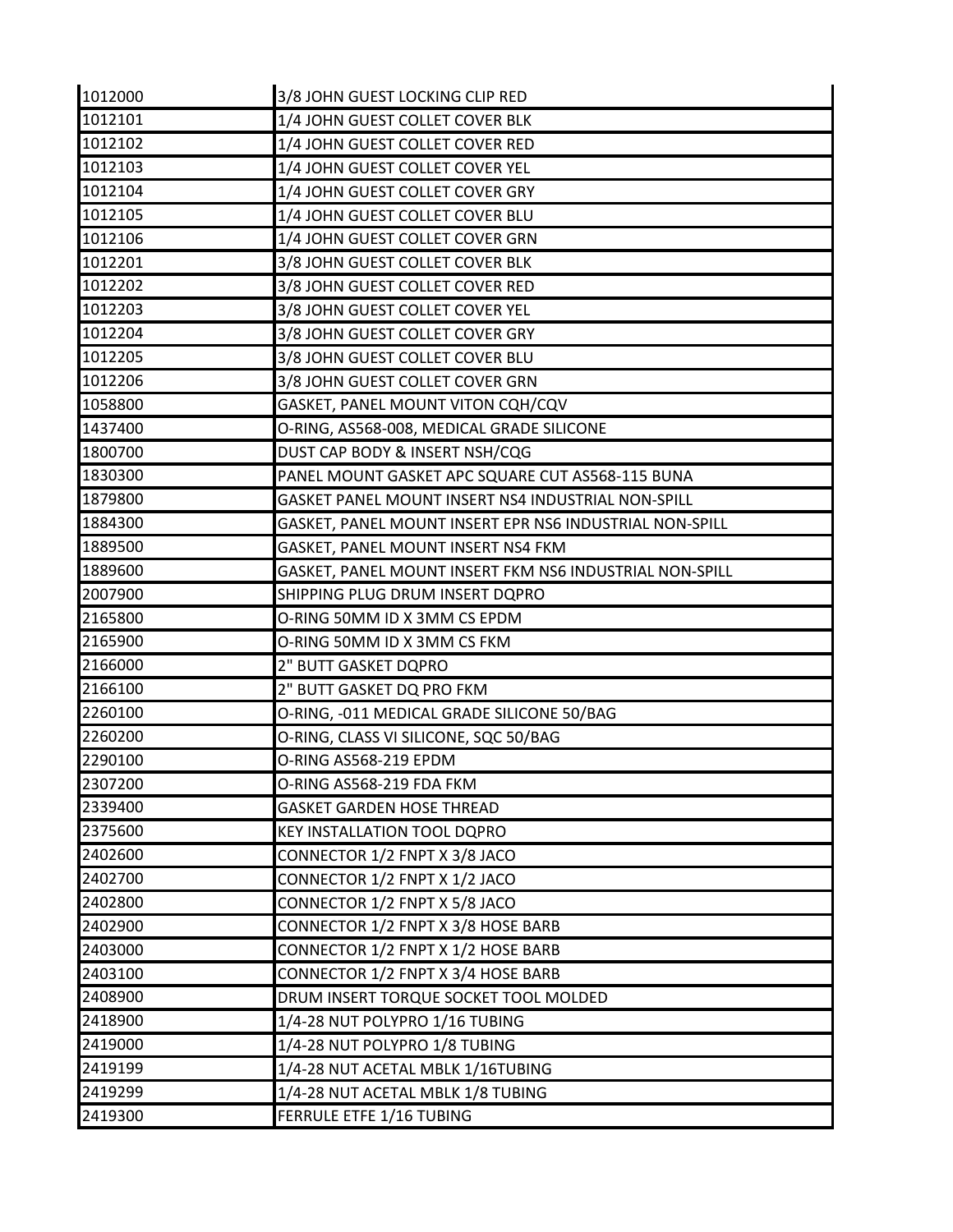| 2419400 | FERRULE ETFE 1/8 TUBING                                       |
|---------|---------------------------------------------------------------|
| 2419500 | FERRULE ETFE 1.8MM TUBING                                     |
| 2419600 | FERRULE ETFE 3MM TUBING                                       |
| 2423400 | SEAL KIT EPDM DQPRO COUPLER                                   |
| 2423500 | SEAL KIT FKM DQPRO COUPLER                                    |
| 2478900 | CHECK VALVE 1/2 FNPT X 1/2 MNPT EPR STAINLESS STEEL           |
| 2478901 | CHECK VALVE 1/2 FNPT X 1/2 MNPT VALVED STAINLESS STEEL        |
| 2478902 | CHECK VALVE 1/2 FNPT X 1/2 MNPT EPR HASTELLOY C               |
| 2478903 | CHECK VALVE 1/2 FNPT X 1/2 MNPT VALVED HASTELLOY C            |
| 2479000 | 1/2 HOSE BARB DI FOOT VALVE ASSY DQPRO EPDM STAINLESS STEEL   |
| 2479001 | 1/2 HOSE BARB DI FOOT VALVE ASSY DQPRO VALVED STAINLESS STEEL |
| 2479002 | 1/2 HOSE BARB DI FOOT VALVE ASSY DQPRO EPDM HASTELLOY C       |
| 2479003 | 1/2 HOSE BARB DI FOOT VALVE ASSY DQPRO VALVED HASTELLOY C     |
| 2479100 | <b>BUNG WRENCH DQPRO PACKAGED</b>                             |
| 2525200 | GASKET 2" NPS DQPRO EPDM FDA                                  |
| 2525300 | GASKET 2" NPS DQ PRO FKM FDA                                  |
| 2621100 | REDUCER BUSHING 1/2 x 3/8 NPT, POLYPROPYLENE                  |
| 2621200 | REDUCER BUSHING 1/2 X 1/4 NPT, POLYPROPYLENE                  |
| 2621300 | PIPE PLUG, 1/4 NPT, POLYPROPYLENE                             |
| 2621400 | PIPE PLUG, 3/8 NPT, POLYPROPYLENE                             |
| 2717000 | 3 PORT UDA SEAL, EPDM BULK PACKAGED                           |
| 2717100 | 3 PORT UDA SEAL, FKM BULK PACKAGED                            |
| 2879800 | CHECK VALVE 1/2 HOSE BARB X 1/4 MNPT                          |
| 2879801 | CHECK VALVE 1/2 HOSE BARB X 1/4 MNPT PP FKM HASTELLOY C       |
| 9000100 | PMC2304 NSF FBN                                               |
| 9000200 | PMCD2304 NSF                                                  |
| 9000800 | PMCD2402 NSF                                                  |
| 9001800 | PMCD1603 NSF                                                  |
| 9001900 | <b>PMC2203 NSF</b>                                            |
| 9007200 | PMC181032 NSF                                                 |
| 9203301 | 3/8 BSPT VALVED INLINE BODY NSF                               |
| 9203400 | 1/4 TUBE STUB NONVALVED INSERT NSF NATURAL                    |
| 9203800 | 1/4 COMPRESSION NONVALVED BODY NSF                            |
| 9204300 | <b>APC13004 NSF</b>                                           |
| 9204400 | <b>APC13006 NSF</b>                                           |
| 9204600 | APC130M8 NSF                                                  |
| 9207100 | <b>APC12004 NSF</b>                                           |
| 9207200 | 3/8 PTF NONVALVED PANEL MOUNT BODY NSF                        |
| 9207300 | 8MM PTF NONVALVED PANEL MOUNT BODY NSF                        |
| 9207400 | 10MM PTF NONVALVED PANEL MOUNT BODY NSF                       |
| 9207500 | 1/4 PTF VALVED PANEL MOUNT BODY NSF                           |
| 9207600 | 3/8 PTF VALVED PANEL MOUNT BODY NSF                           |
| 9207700 | 8MM PTF VALVED PANEL MOUNT BODY                               |
| 9207800 | 10MM PTF VALVED PANEL MOUNT BODY NSF                          |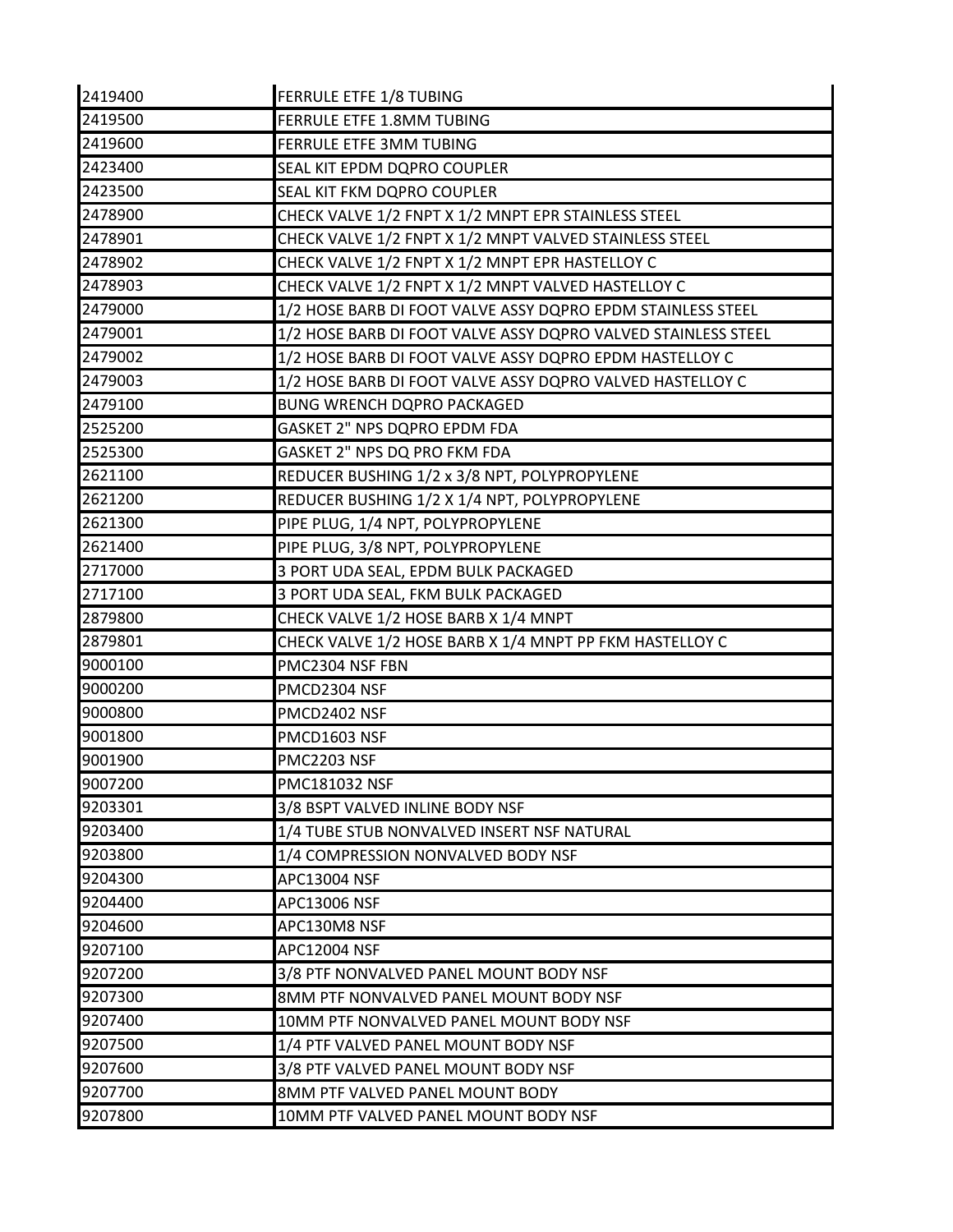| 9207900         | APC16004 NSF                                  |
|-----------------|-----------------------------------------------|
| 9208000         | 5/16 HOSE BARB NONVALVED PANEL MOUNT BODY NSF |
| 9208100         | 3/8 HOSE BARB NONVALVED PANEL MOUNT BODY NSF  |
| 9208200         | 1/4 HOSE BARB VALVED PANEL MOUNT BODY NSF     |
| 9208300         | 5/16 HOSE BARB VALVED PANEL MOUNT BODY NSF    |
| 9208400         | APCD16006 NSF                                 |
| 9461300         | ASSY, DUDC NSF FDA SILICONE                   |
| 9462000         | 38MM CAP ASSY UDC12 EPDM MBLK                 |
| 9500000         | ASSY, DUDC NSF EPR                            |
| 2M <sub>3</sub> | 1/8 NPT 3 PORT MANIFOLD                       |
| 2M4             | 1/8 NPT 4 PORT MANIFOLD                       |
| 2M5             | 1/8 NPT 5 PORT MANIFOLD                       |
| 32M3            | 10-32 3 PORT MANIFOLD                         |
| 32M4            | 10-32 4 PORT MANIFOLD                         |
| 32M5            | 10-32 5 PORT MANIFOLD                         |
| 4M3             | 1/4 NPT 3 PORT MANIFOLD                       |
| 4M4             | 1/4 NPT 4 PORT MANIFOLD                       |
| 4M5             | 1/4 NPT 5 PORT MANIFOLD                       |
| APC10004        | 1/4 MNPT NONVALVED BODY                       |
| APC10004BSPT    | 1/4 BSPT NONVALVED BODY                       |
| APC10006        | 3/8 NPT NONVALVED BODY                        |
| APC10006BSPT    | 3/8 BSPT NONVALVED BODY                       |
| APC12004        | 1/4 PTF NONVALVED PANEL MOUNT BODY            |
| APC12006        | 3/8 PTF NONVALVED PANEL MOUNT BODY            |
| APC120M10       | 10MM PTF NONVALVED PANEL MOUNT BODY           |
| APC120M8        | 8MM PTF NONVALVED PANEL MOUNT BODY            |
| APC13004SH      | 1/4 PTF NONVALVED SHROUDED BODY               |
| APC13006SH      | 3/8 PTF NONVALVED SHROUDED BODY               |
| APC130M10SH     | 10MM PTF NONVALVED INLINE BODY W/SHROUD       |
| APC130M8SH      | 8MM PTF NONVALVED INLINE BODY W/SHROUD        |
| APC16004        | 1/4 HOSE BARB NONVALVED PANEL MOUNT BODY      |
| APC16005        | 5/16 HOSE BARB NONVALVED PANEL MOUNT BODY     |
| APC16006        | 3/8 HOSE BARB NONVALVED PANEL MOUNT BODY      |
| APC17004        | 1/4 HOSE BARB NONVALVED INLINE BODY           |
| APC17004SH      | 1/4 HOSE BARB NONVALVED SHROUDED BODY         |
| APC17006        | 3/8 HOSE BARB NONVALVED INLINE BODY           |
| APC17006SH      | 3/8 HOSE BARB NONVALVED BODY SHROUDED         |
| APC20004        | 1/4 PTF NONVALVED INSERT                      |
| APC20006        | 3/8 PTF NONVALVED INSERT                      |
| APC200M10       | 10MM PTF NONVALVED INLINE INSERT              |
| APC200M8        | 8MM PTF NONVALVED INSERT                      |
| APC21004        | 1/4 PTF NONVALVED ELBOW INSERT                |
| APC21006        | 3/8 PTF NONVALVED ELBOW INSERT                |
| APC22004        | 1/4 HOSE BARB NONVALVED INLINE INSERT         |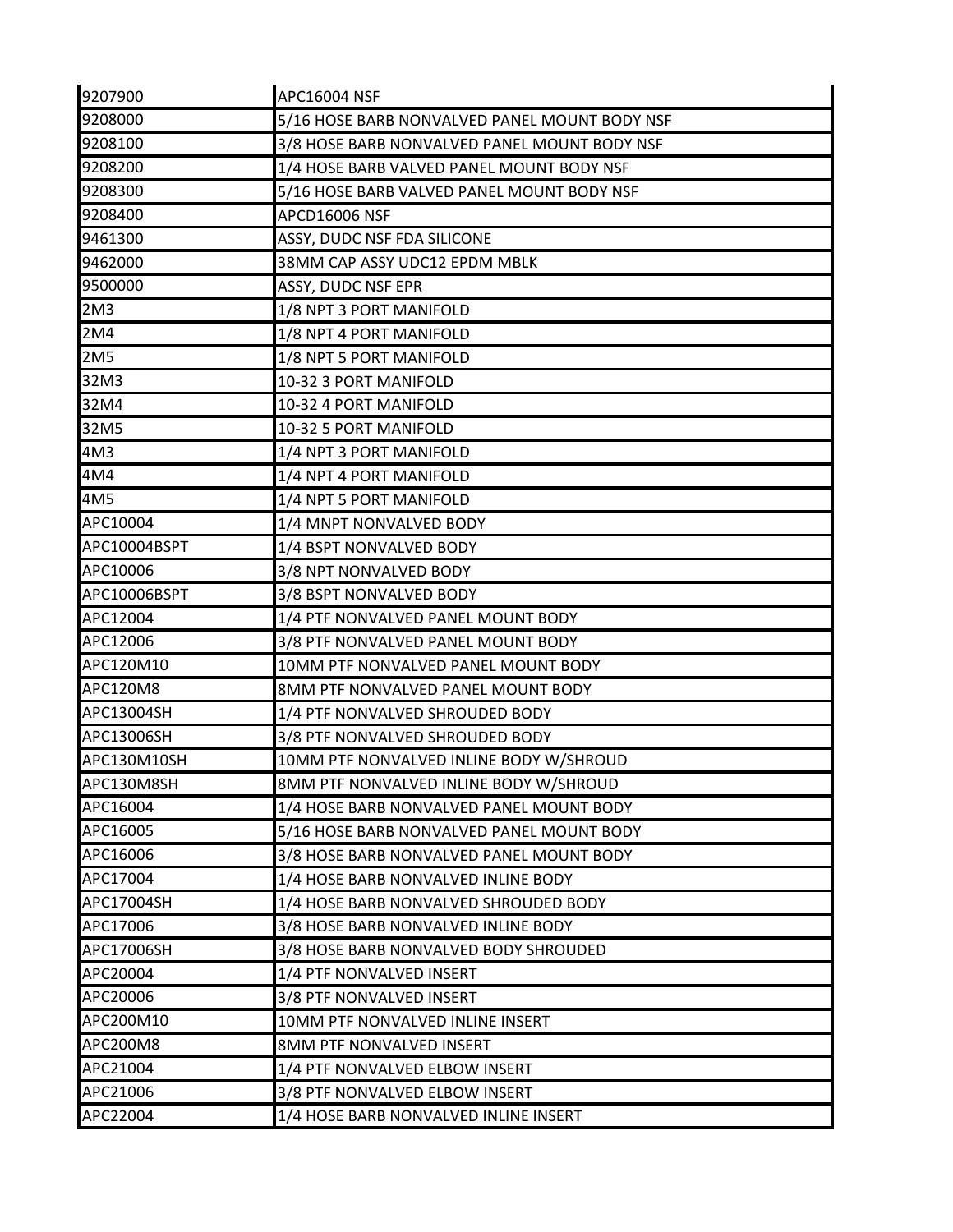| APC22006         | 3/8 HOSE BARB NONVALVED INLINE INSERT                 |
|------------------|-------------------------------------------------------|
| APC23004         | 1/4 HOSE BARB NONVALVED ELBOW INSERT                  |
| APC23006         | 3/8 HOSE BARB NONVALVED ELBOW INSERT                  |
| APC24004         | 1/4 NPT NONVALVED INSERT                              |
| APC24004BSPT     | 1/4 BSPT NONVALVED INSERT                             |
| APC24006         | 3/8 NPT NONVALVED INSERT                              |
| APC24006BSPT     | 3/8 BSPT NONVALVED INSERT                             |
| APCD10004        | 1/4 MNPT VALVED BODY                                  |
| APCD10004BSPT    | 1/4 BSPT VALVED INLINE BODY                           |
| APCD10006        | 3/8 NPTF VALVED BODY                                  |
| APCD10006BSPT    | 3/8 BSPT VALVED INLINE BODY                           |
| APCD12004        | 1/4 PTF VALVED PANEL MOUNT BODY                       |
| APCD12006        | 3/8 PTF VALVED PANEL MOUNT BODY                       |
| APCD120M10       | 10MM PTF VALVED PANEL MOUNT BODY                      |
| APCD120M8        | 8MM PTF VALVED PANEL MOUNT BODY                       |
| APCD13004SH      | 1/4 PTF VALVED INLINE BODY W/SHROUD                   |
| APCD13006SH      | 3/8 PTF VALVED INLINE BODY W/SHROUD                   |
| APCD130M10SH     | 10MM PTF VALVED INLINE BODY W/SHROUD                  |
| APCD130M8SH      | 8MM PTF VALVED INLINE BODY W/SHROUD                   |
| APCD16004        | 1/4 HOSE BARB VALVED PANEL MOUNT BODY                 |
| APCD16005        | 5/16 HOSE BARB VALVED PANEL MOUNT BODY                |
| APCD16006        | 3/8 HOSE BARB VALVED PANEL MOUNT BODY                 |
| APCD17004SH      | 1/4 HOSE BARB VALVED INLINE BODY W/SHROUD             |
| APCD17006SH      | 3/8 HOSE BARB VALVED INLINE BODY W/SHROUD             |
| APCD20004        | 1/4 PTF VALVED INLINE INSERT                          |
| APCD20006        | 3/8 PTF VALVED INLINE INSERT                          |
| APCD200M10       | 10MM PTF VALVED INLINE INSERT                         |
| APCD200M8        | 8MM PTF VALVED INLINE INSERT                          |
| APCD21004        | 1/4 PTF VALVED ELBOW INSERT                           |
| APCD21006        | 3/8 PTF VALVED ELBOW INSERT                           |
| APCD22004        | 1/4 HOSE BARB VALVED INLINE INSERT                    |
| APCD22006        | 3/8 HOSE BARB VALVED INLINE INSERT                    |
| APCD23004        | 1/4 HOSE BARB VALVED ELBOW INSERT                     |
| APCD23006        | 3/8 HOSE BARB VALVED ELBOW INSERT                     |
| APCD24004        | 1/4 MNPT VALVED INSERT                                |
| APCD24004BSPT    | 1/4 BSPT VALVED INSERT                                |
| APCD24006        | 3/8 NPT VALVED INSERT                                 |
| APCD24006BSPT    | 3/8 BSPT VALVED INSERT                                |
| BAC22004         | 1/4 HOSE BARB NONVALVED BREAK-AWAY INSERT             |
| BAC22004MBLK     | 1/4 HOSE BARB NONVALVED BREAK-AWAY INLINE INSERT MBLK |
| <b>BACD16004</b> | 1/4 HOSE BARB VALVED PANEL MOUNT BREAK-AWAY BODY      |
| BACD16004MBLK    | 1/4 HOSE BARB VALVED BREAK-AWAY BODY MBLK             |
| BACD16006        | 3/8 HOSE BARB VALVED PANEL MOUNT BREAK-AWAY BODY      |
| BACD16006MBLK    | 3/8 HOSE BARB VALVED PANEL MOUNT BREAK-AWAY BODY MBLK |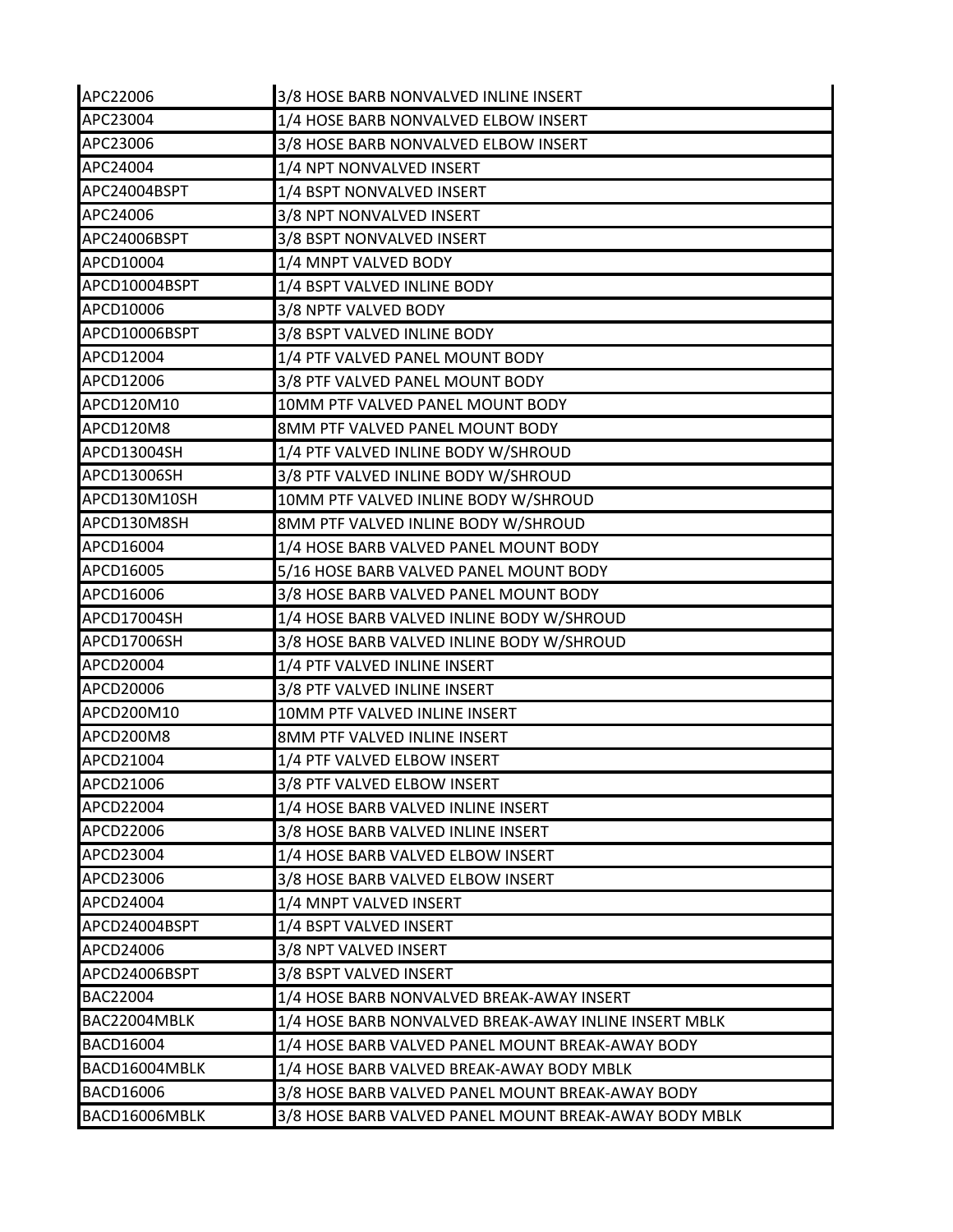| BACD17004        | 1/4 HOSE BARB VALVED BREAK-AWAY BODY                   |
|------------------|--------------------------------------------------------|
| BACD17004MBLK    | 1/4 HOSE BARB VALVED INLINE BREAK-AWAY BODY MBLK       |
| <b>BACD17006</b> | 3/8 HOSE BARB VALVED INLINE BREAK-AWAY BODY            |
| BACD17006MBLK    | 3/8 HOSE BARB VALVED INLINE BREAK-AWAY BODY ASSY MBLK  |
| <b>BACD22004</b> | 1/4 HOSE BARB VALVED INLINE BREAK-AWAY INSERT          |
| BACD22004MBLK    | 1/4 HOSE BARB VALVED INLINE BREAK-AWAY INSERT MBLK     |
| <b>BACD22006</b> | 3/8 HOSE BARB VALVED INLINE BREAK-AWAY INSERT          |
| BACD22006MBLK    | 3/8 HOSE BARB VALVED INLINE BREAK-AWAY INSERT MBLK     |
| <b>BHU2202</b>   | 1/8 HOSE BARB X 1/8 HOSE BARB PANEL MOUNT UNION        |
| <b>BHU2204</b>   | 1/4 HOSE BARB X 1/4 HOSE BARB PANEL MOUNT UNION        |
| <b>BHU2206</b>   | 3/8 HOSE BARB X 3/8 HOSE BARB PANEL MOUNT UNION        |
| CP103            | 3 PORT MULTI-MOUNT PLATE                               |
| CP104            | 4 PORT MULTI-MOUNT PLATE                               |
| CP105            | 5 PORT MULTI-MOUNT PLATE                               |
| CQDCNUT0408      | 1/4 X 1/2 DUAL CONTAINMENT NUT KIT                     |
| CQDCNUT0612      | 3/8 X 3/4 DUAL CONTAINMENT NUT KIT                     |
| CQDCNUT0812      | 1/2 X 3/4 DUAL CONTAINMENT NUT KIT                     |
| CQDCNUT1216      | 3/4 X 1 DUAL CONTAINMENT NUT KIT                       |
| CQG06PMKIT01     | PANEL MOUNT KIT CQG VITON                              |
| CQGD06100106     | 3/8 FLARE VALVED INLINE BODY                           |
| CQGD06100108     | 1/2 FLARE VALVED INLINE BODY                           |
| CQGD06100112     | 3/4 FLARE VALVED INLINE BODY                           |
| CQGD06100208     | 1/2 MNPT VALVED INLINE BODY                            |
| CQGD06200106     | 3/8 FLARE VALVED INLINE INSERT                         |
| CQGD06200108     | 1/2 FLARE VALVED INLINE INSERT                         |
| CQGD06200112     | 3/4 FLARE VALVED INLINE INSERT                         |
| CQGD06200206     | 3/8 MNPT VALVED INLINE INSERT                          |
| CQGD06200208     | 1/2 MNPT VALVED INLINE INSERT                          |
| CQGD06200212     | 3/4 MNPT VALVED INLINE INSERT                          |
| CQHD06100104     | 1/4 FLARE VALVED INLINE BODY                           |
| CQHD06100106     | 3/8 FLARE VALVED INLINE BODY                           |
| CQHD06100108     | 1/2 FLARE VALVED INLINE BODY                           |
| CQHD06100206     | 3/8 NPT VALVED INLINE BODY                             |
| CQHD06110104     | 1/4 FLARE VALVED PANEL MOUNT BODY                      |
| CQHD06110106     | 3/8 FLARE VALVED PANEL MOUNT BODY                      |
| CQHD06110108     | 1/2 FLARE VALVED PANEL MOUNT BODY                      |
| CQHD06110206     | 3/8 NPT VALVED PANEL MOUNT BODY                        |
| CQHD06200104     | 1/4 FLARE VALVED INLINE INSERT                         |
| CQHD06200106     | 3/8 FLARE VALVED INLINE INSERT                         |
| CQHD06200108     | 1/2 FLARE VALVED INLINE INSERT                         |
| CQHD06200206     | 3/8 NPT VALVED INLINE INSERT                           |
| CQHD06200212     | 3/4 MNPT VALVED INLINE INSERT                          |
| CQPMDCNUT0408    | 1/4 FLARE X 1/2 FLARE PANEL MOUNT DUAL CONTAINMENT NUT |
| CQPMDCNUT0612    | 3/8 FLARE X 3/4 FLARE PANEL MOUNT DUAL CONTAINMENT NUT |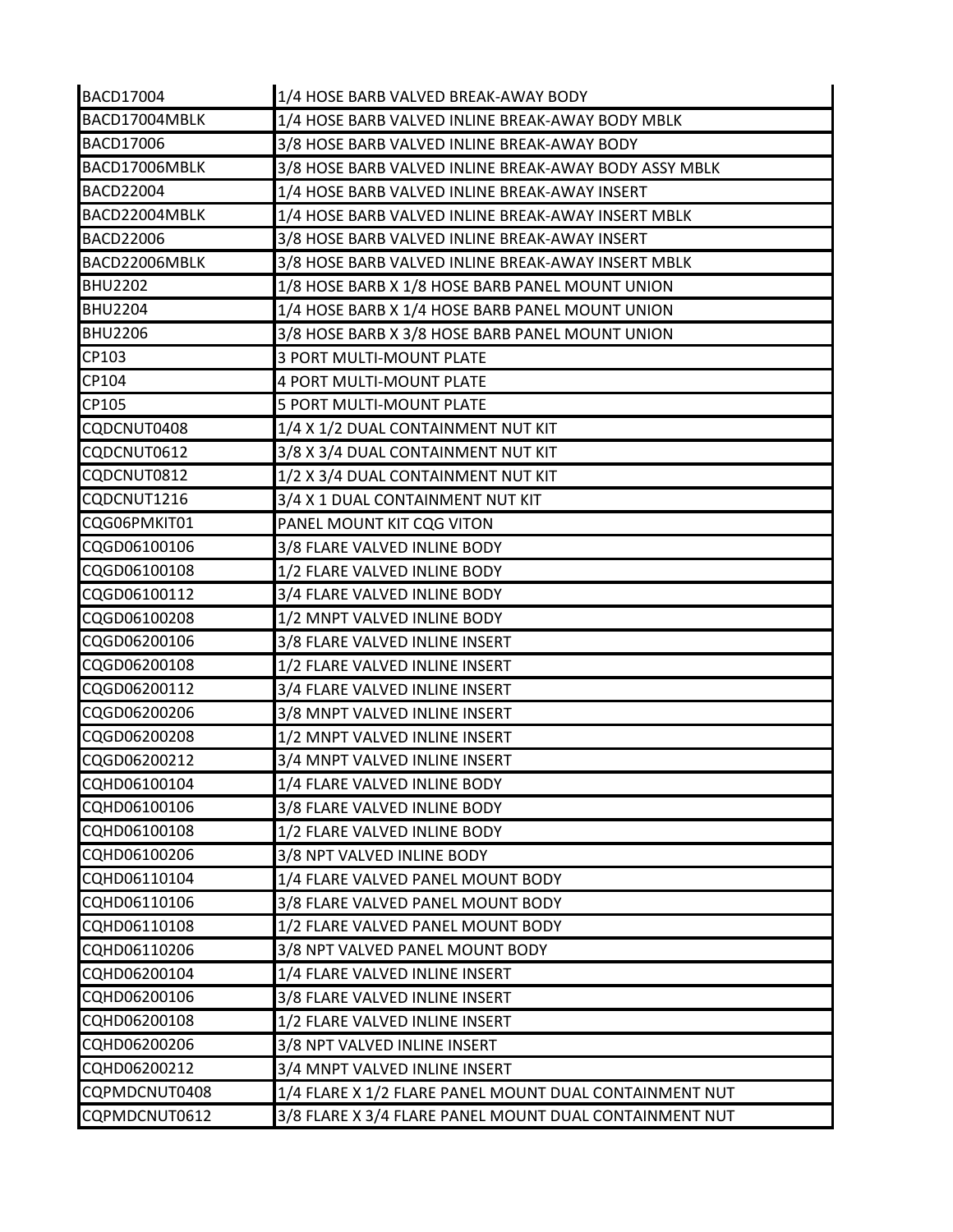| CQPMDCNUT0812   | 1/2 FLARE X 3/4 FLARE PANEL MOUNT DUAL CONTAINMENT NUT |
|-----------------|--------------------------------------------------------|
| CQPMDCNUT1216   | 3/4 FLARE X 1" FLARE PANEL MOUNT DUAL CONTAINMENT NUT  |
| CQVD06100104    | 1/4 FLARE VALVED INLINE BODY                           |
| CQVD06100106    | 3/8 FLARE VALVED INLINE BODY                           |
| CQVD06100108    | 1/2 FLARE VALVED INLINE BODY                           |
| CQVD06100206    | 3/8 NPT VALVED INLINE BODY                             |
| CQVD06110104    | 1/4 FLARE VALVED PANEL MOUNT BODY                      |
| CQVD06110106    | 3/8 FLARE VALVED PANEL MOUNT BODY                      |
| CQVD06110108    | 1/2 FLARE VALVED PANEL MOUNT BODY                      |
| CQVD06110206    | 3/8 NPT VALVED PANEL MOUNT BODY                        |
| CQVD06200104    | 1/4 FLARE VALVED INLINE INSERT                         |
| CQVD06200106    | 3/8 FLARE VALVED INLINE INSERT                         |
| CQVD06200108    | 1/2 FLARE VALVED INLINE INSERT                         |
| CQVD06200206    | 3/8 NPT VALVED INLINE INSERT                           |
| DPC17004        | 1/4HB NV BODY ASM DUAL APC                             |
| DPC17006        | 3/8 HB NV BODY ASM DUAL APC                            |
| DPC22004        | 3/4 HB NV INST ASM DUAL APC                            |
| DPC22006        | 3/8 HB NV INST ASM DUAL APC                            |
| DPCD17004       | 1/4 HB V BODY ASM DUAL APC                             |
| DPCD17006       | 3/8HB V BODY ASSY DUAL APC                             |
| DPCD22004       | 1/4HB V INST ASM DUAL APC                              |
| DPCD22006       | 3/8HB V INST ASM DUAL APC                              |
| DQADAPP0212     | 3/4 NPSM X 3/4 NPSM ADAPTOR ASSY PP                    |
| DQADAPP0622     | 3/4 NPSM X 1 3/8 BUTRESS ADAPTOR ASSY                  |
| DQMBUNGPP2BUT12 | BUNG PLUG, POLY, EPDM, 2" BUTRESS x 3/4 FEMALE NPS     |
| DQMBUNGPP2NPS12 | BUNG PLUG, POLY, EPDM, 2" NPS x 3/4 FEMALE NPS         |
| DQMBUNGPP56X412 | BUNG PLUG, POLY, EPDM, BCS 56X4 x 3/4 FEMALE NPS       |
| DQMBUNGPP70X612 | BUNG PLUG, POLY, EPDM, BCS 70X6 X 3/4 FEMALE NPS       |
| DQMCAPPP63MM    | CAP, POLY, EPDM, 63MM X 3/4 FEMALE NPS                 |
| DQMCAPPP70MM    | CAP, POLY, EPDM 70MM X 3/4 FEMALE NPS                  |
| DQMCKPVDF0204   | 1/4 NPT CHECK VALVE                                    |
| DQMCKPVDF0206   | 3/8 NPT CHECK VALVE, PVDF                              |
| DQMCKPVDF0208   | 1/2 NPT CHECK VALVE                                    |
| DQMDI2PP2BSPP   | 2-11 BSPP DUAL BUNG                                    |
| DQMDI2PP2BUT    | 2.469-5 BUT-2A DUAL BUNG 3/4 NPT X 3/8 NPT             |
| DQMDI2PP2NPS    | 2-11.5 NPSM BUNG ADAPTOR KIT DQ PP                     |
| DQMDI2PP56X4    | 56 x 4 BUTRESS DUAL BUNG POLYPRO                       |
| DQMDI2PTFE2BSPP | 2-11 BSPP DUAL BUNG                                    |
| DQMDI2PTFE2BUT  | 2.469-5 BUT-2A DUAL BUNG 3/4 NPT X 3/8 NPT             |
| DQMDI2PTFE2NPS  | 2-11.5 NPSM BUNG ADAPTOR KIT DQ PTFE                   |
| DQMDI2PTFE56X4  | 56 x 4 BUTTRESS DUAL BUNG PTFE                         |
| DQMDTUBEPP35    | DIPTUBE KIT, 35" POLYPROPYLENE                         |
| DQMDTUBEPP55    | DIPTUBE KIT, 55" POLYPROPYLENE                         |
| DQMDTUBEPTFE35  | DIPTUBE KIT, 35" PTFE                                  |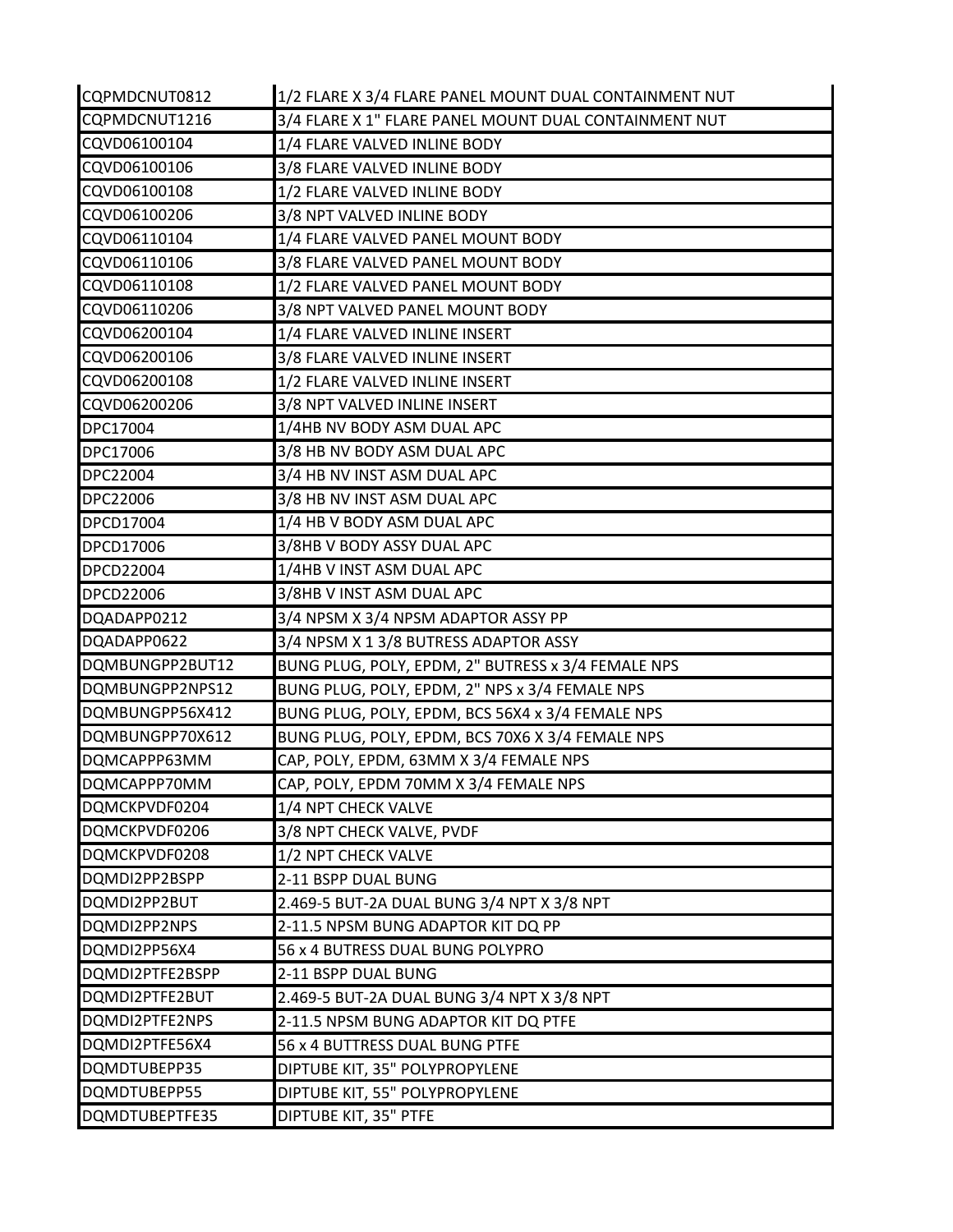| DQMDTUBEPTFE55         | DIPTUBE KIT, 55" PTFE                                 |
|------------------------|-------------------------------------------------------|
| DQMFVPP0204            | 1/4 NPT FOOT VALVE DQM                                |
| DQMFVPP0208            | 1/2 NPT FOOT VALVE DQM                                |
| DQMFVPP0708            | 1/2 COMPRESSION FOOT VALVE DQM                        |
| DQMPLUGPFA06           | 3/8 NPT PLUG PFA                                      |
| DQMPLUGPFA12           | 3/4 NPT PLUG PFA                                      |
| <b>DQMSKITFEPVITON</b> | SEAL KIT, FEP VITON                                   |
| DQPRO120208            | 1/2 MNPT COUPLER ELBOW DQPRO                          |
| DQPRO120208202         | 1/2 MNPT COUPLER ELBOW DQPRO FKM STAINLESS STEEL      |
| DQPRO120208206         | 1/2 MNPT COUPLER ELBOW DQPRO EPDM HASTELLOY C         |
| DQPRO120208207         | 1/2 MNPT COUPLER ELBOW DQPRO FKM STAINLESS STEEL      |
| DQPRO120312            | 3/4 HOSE BARB ELBOW COUPLER                           |
| DQPRO120712            | 3/4 BSPP COUPLER ELBOW                                |
| DQPRO120712202         | 3/4 BSPP MALE ELBOW COUPLER DQPRO FKM STAINLESS STEEL |
| DQPRO120712206         | DRUM INSERT PLUG 2" BUTT EPDM HASTELLOY C             |
| DQPRO120712207         | 3/4 BSPP MALE ELBOW COUPLER DQPRO FKM HASTELLOY C     |
| DQPRO202BUT            | DRUM INSERT PLUG 2" BUTT                              |
| DQPRO202BUT202         | DRUM INSERT PLUG 2" BUTT FKM                          |
| DQPRO2056X4            | DRUM INSERT PLUG BSC 56X4                             |
| DQPRO2056X4202         | DRUM INSERT PLUG BSC 56X4 FKM                         |
| DQPRO20G2NPSPL         | 2" NPS DRUM INSERT ASSY PLASTIC DRUM                  |
| DQPRO20G2NPSPL202      | 2" NPS DRUM INSERT ASSY FKM PLASTIC DRUM              |
| DQPRO20G2NPSST         | 2" NPS DRUM INSERT ASSY, STEEL DRUM EPDM              |
| DQPRO20G2NPSST202      | 2" NPS DRUM INSERT ASSY FKM STEEL DRUM                |
| DQPRO70X6AD            | 70 X 6 ADAPTOR WITH EPDM SEAL                         |
| DQPRO70X6AD202         | 70 X 6 ADAPTOR WITH FKM SEAL                          |
| DQPROCAPBLK99          | CAP ID KIT, COUPLER, BLK                              |
| DQPROCAPBLU05          | CAP ID KIT, COUPLER, BLU                              |
| DQPROCAPBRN04          | CAP ID KIT, COUPLER, BRN                              |
| DQPROCAPCOMBO          | ID CAP COMBO KIT                                      |
| DQPROCAPGRN03          | CAP ID KIT, COUPLER, GRN                              |
| DQPROCAPGRY00          | CAP ID KIT, COUPLER, GRY                              |
| DQPROCAPRED01          | CAP ID KIT, COUPLER, RED                              |
| DQPROCAPYEL02          | CAP ID KIT, COUPLER, YEL                              |
| DQPRODT0410            | DIP TUBE 410MM                                        |
| DQPRODT0985            | DIP TUBE 985MM                                        |
| DQPRODT1070            | DIP TUBE 1070MM                                       |
| DQPRODT1274            | DIT TUBE 1274MM                                       |
| <b>DQPROEUSAMP</b>     | SAMPLE KIT, BSC 56X4, EPDM, STAINLESS STEEL           |
| DQPROEUSAMP207         | SAMPLE KIT, BSC 56X4, FKM, HASTELLOY C                |
| DQPROKEYCPBLK99        | KEY KIT, COUPLER, MBLK                                |
| DQPROKEYCPBLU05        | KEY KIT, COUPLER, MBLU                                |
| DQPROKEYCPBRN04        | KEY KIT, COUPLER, MBRN                                |
| <b>DQPROKEYCPCOMBO</b> | <b>KEY KIT COUPLER COMBO</b>                          |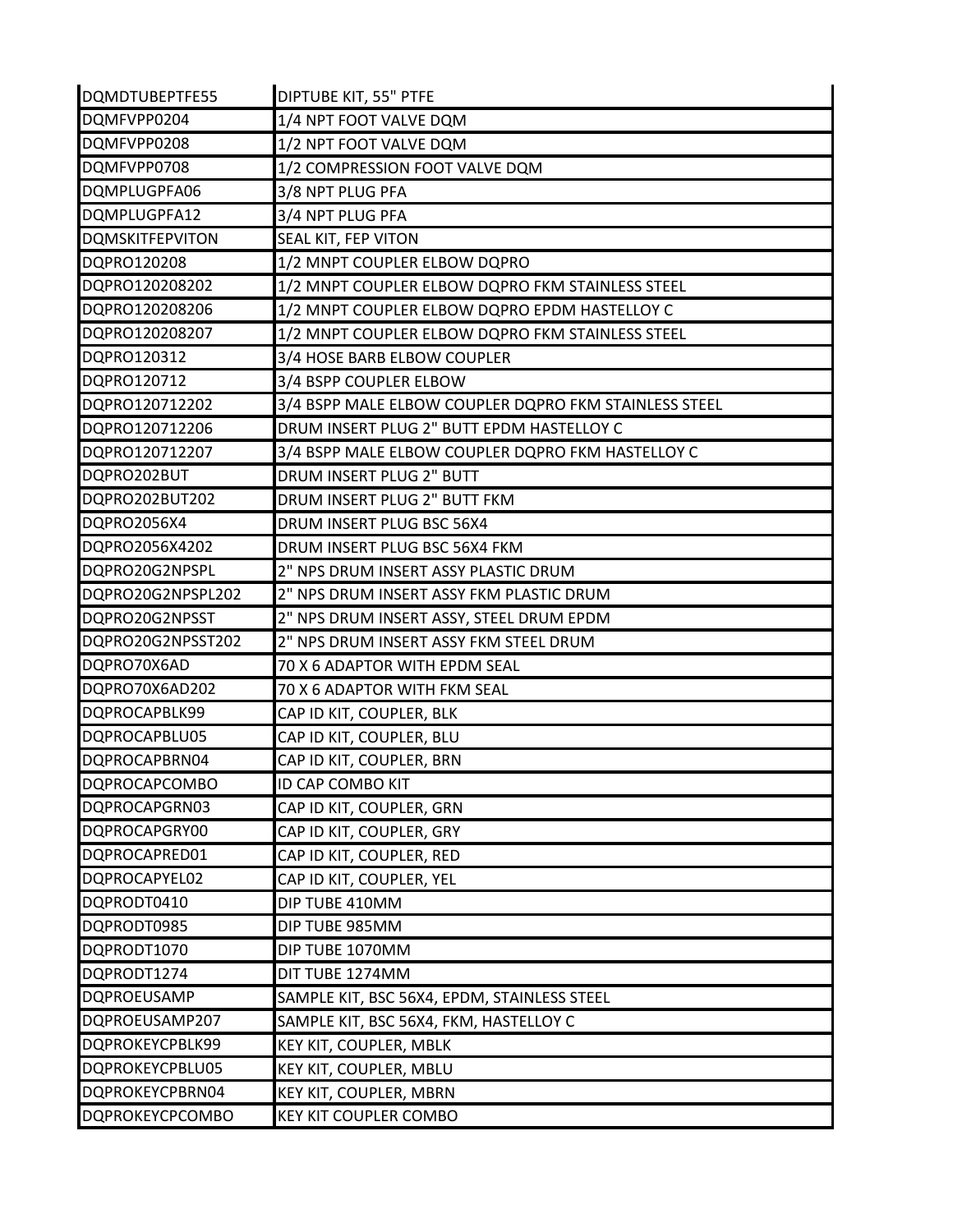| DQPROKEYCPGRN03        | KEY KIT, COULPER, MGRN                            |
|------------------------|---------------------------------------------------|
| DQPROKEYCPGRY00        | KEY KIT, COUPLER, MGRY                            |
| DQPROKEYCPRED01        | KEY KIT, COUPLER, MRED                            |
| DQPROKEYCPYEL02        | KEY KIT, COUPLER, MYEL                            |
| DQPROKEYDIBLK99        | KEY KIT, DRUM INSERT, MBLK                        |
| DQPROKEYDIBLU05        | KEY KIT, DRUM INSERT, MBLU                        |
| DQPROKEYDIBRN04        | KEY KIT, DRUM INSERT, MBRN                        |
| <b>DQPROKEYDICOMBO</b> | KEY KIT, DRUM INSERT, COMBO                       |
| DQPROKEYDIGRN03        | KEY RING, FE DRUM INSERT, MGRN                    |
| DQPROKEYDIRED01        | KEY KIT, DRUM INSERT, MRED                        |
| DQPROKEYDIYEL02        | KEY KIT, DRUM INSERT, MYEL                        |
| <b>DQPRONASAMP</b>     | SAMPLE KIT, DQPRO 2 BUT, EPDM, STAINLESS STEEL    |
| DQPRONASAMP207         | SAMPLE KIT, DQPRO 2 BUT, FKM, HASTELLOY C         |
| <b>DQPRONPSPLSAMP</b>  | SAMPLE KIT, DQPRO 2 NPS PL, EPDM, STAINLESS STEEL |
| DQPRONPSPLSAMP207      | SAMPLE KIT, DQPRO 2 NPS PL, FKM, HASTELLOY C      |
| <b>DQPRONPSSTSAMP</b>  | SAMPLE KIT, DQPRO 2 NPS ST, EPDM, STAINLESS STEEL |
| DQPRONPSSTSAMP207      | SAMPLE KIT, DQPRO 2 NPS ST, FKM, HASTELLOY C      |
| DQPROPLUGBLK99         | BUTTON ID KIT, DRUM INSERT, BLK                   |
| DQPROPLUGBLU05         | BUTTON ID KIT, DRUM INSERT, BLU                   |
| DQPROPLUGBRN04         | BUTTON ID KIT, DRUM INSERT, BRN                   |
| <b>DQPROPLUGCOMBO</b>  | <b>ID PLUG COMBO KIT</b>                          |
| DQPROPLUGGRN03         | <b>BUTTON ID KIT, DRUM INSERT</b>                 |
| DQPROPLUGGRY00         | BUTTON ID KIT, DRUM INSERT, GRY                   |
| DQPROPLUGRED01         | BUTTON ID KIT, DRUM INSERT, RED                   |
| DQPROPLUGYEL02         | BUTTON ID KIT, DRUM INSERT, YEL                   |
| DQPUR120112            | 3/4FLARE COUPLER ASSY                             |
| DQPUR120112203         | 3/4FLARE COUPLER ASSY, SMZ PEEK                   |
| DQPUR120112208         | 3/4FLARE COUPLER ASSY, FKM PPS                    |
| DQPUR120112209         | 3/4FLARE COUPLER ASSY, SMZ PPS                    |
| DQPUR120112210         | 3/4FLARE COUPLER ASSY, TEF/STAINLESS STEEL FKM    |
| DQPUR120112211         | 3/4FLARE COUPLER ASSY, SMZ TEF/STAINLESS STEEL    |
| DQPUR202BUT            | DRUM INSERT 2" BUTTRESS                           |
| DQPUR202BUT202         | DRUM INSERT 2" BUTTRESS FKM                       |
| DQPUR2BUT0334          | DRUM INSERT ASSY 2" BUTT X 0334MM DIP TUBE        |
| DQPUR2BUT0410          | DRUM INSERT ASSY 2" BUTT X 0410MM DIP TUBE        |
| DQPUR2BUT0410202       | DRUM INSERT ASSY 2" BUTT X 0410MM DIP TUBE FKM    |
| DQPUR2BUT0985          | DRUM INSERT ASSY 2" BUTT X 0985MM DIP TUBE        |
| DQPUR2BUT0985202       | DRUM INSERT ASSY 2" BUTT X 0985MM DIP TUBE FKM    |
| DQPUR2BUT1070          | DRUM INSERT ASSY 2" BUTT X 1070MM DIP TUBE        |
|                        |                                                   |
| DQPUR2BUT1070202       | DRUM INSERT ASSY 2" BUTT X 1070MM DIP TUBE FKM    |
| DQPUR2BUT1274          | DRUM INSERT ASSY 2" BUTT X 1274MM DIP TUBE        |
| DQPUR2BUT1274202       | DRUM INSERT ASSY 2" BUTT X 1274MM DIP TUBE FKM    |
| DQPURCPSEALFKM         | SEAL KIT, COUPLER, FKM                            |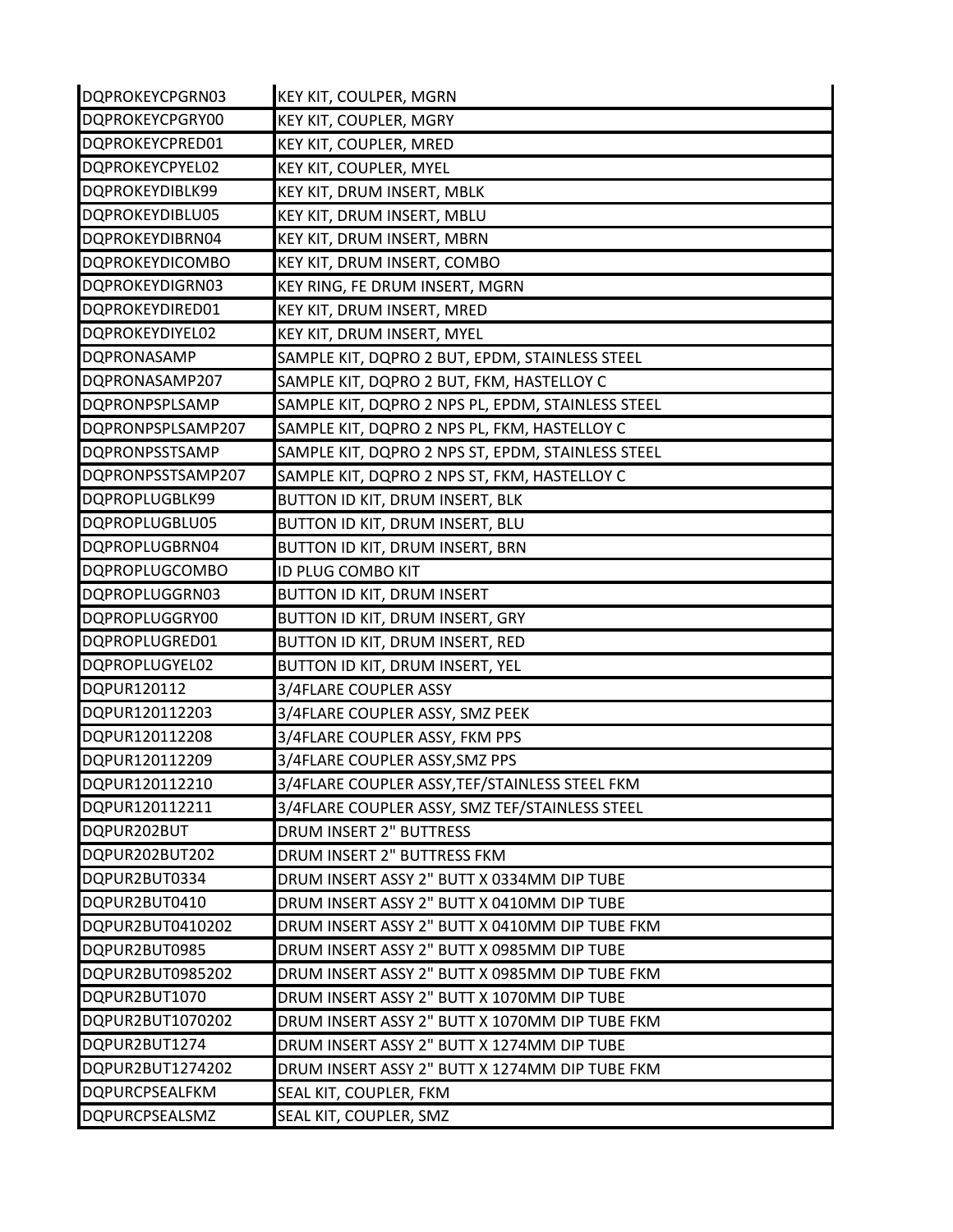| DQPURDCN0812           | DOUBLE CONTAINMENT NUT, 1/2 FL X 3/4 FL, PFA              |
|------------------------|-----------------------------------------------------------|
| DQPURDCN1216           | DOUBLE CONTAINMENT NUT, 3/4 FL X 1 FL, PFA                |
| DQPURDCPM0812          | DOUBLE CONTAINMENT NUT, PANEL MOUNT, 1/2 FL X 3/4 FL, PFA |
| DQPURDCPM1216          | DOUBLE CONTAINMENT NUT, PANEL MOUNT, 3/4 X 1 FL, PFA      |
| DQPURDISEALFEP         | SEAL FEP ENCAPS SILICONE DRUM INSERT                      |
| DQPURDISEALPOE         | DRUM INSERT SEAL, POE                                     |
| DQPURDT0334            | DIP TUBE 0334MM                                           |
| DQPURDT0410            | DIP TUBE 410MM                                            |
| DQPURDT0985            | DIP TUBE 985MM                                            |
| DQPURDT1070            | DIP TUBE 1070MM                                           |
| DQPURDT1274            | DIP TUBE 1274MM                                           |
| DQPURFC1208            | FEM CONNECTOR, 3/4 MFL X 1/2 MNPT PFA                     |
| DQPURFI1216            | FLARE INCREASER, 3/4 FFL x 1 MFL, PFA                     |
| DQPURFR1208            | FLARE REDUCER 3/4 FE X 1/2 ML PFA                         |
| DQPURFT08              | FLARING TOOL, 1/2                                         |
| DQPURFT12              | FLARING TOOL, 3/4                                         |
| DQPURKEYCPBLK99        | KEY KIT, COUPLER, MBLK                                    |
| DQPURKEYCPBLU05        | KEY KIT, COUPLER, MBLU                                    |
| DQPURKEYCPBRN04        | KEY KIT, COUPLER, MBRN                                    |
| <b>DQPURKEYCPCOMBO</b> | <b>KEY KIT COUPLER COMBO</b>                              |
| DQPURKEYCPGRN03        | KEY KIT, COULPER, MGRN                                    |
| DQPURKEYCPGRY00        | KEY KIT, COUPLER, MGRY                                    |
| DQPURKEYCPRED01        | KEY KIT, COUPLER, MRED                                    |
| DQPURKEYCPYEL02        | KEY KIT, COUPLER, MYEL                                    |
| DQPURKEYDIBLK99        | KEY KIT, DRUM INSERT, MBLK                                |
| DQPURKEYDIBLU05        | KEY KIT, DRUM INSERT, MBLU                                |
| DQPURKEYDIBRN04        | KEY KIT, DRUM INSERT, MBRN                                |
| <b>DQPURKEYDICOMBO</b> | <b>KEY KIT DRUM INSERT COMBO</b>                          |
| DQPURKEYDIGRN03        | KEY RING FE DRUM INSERT, MGRN                             |
| DQPURKEYDIRED01        | KEY KIT, DRUM INSERT, MRED                                |
| DQPURKEYDIYEL02        | KEY KIT, DRUM INSERT, MYEL                                |
| DQPURMC0404            | MALE CONNECTOR, 1/4 FLARE X 1/4 NPT PVDF                  |
| DQPURMC0604            | MALE CONNECTOR, 3/8 FLARE X 1/4 NPT PVDF                  |
| DQPURMC0804            | MALE CONNECTOR, 1/2 FLARE X 1/4 NPT PVDF                  |
| DQPURSAMP202           | SAMPLE KIT FKM PEEK                                       |
| DQPURSAMP209           | SAMPLE KIT SIMRIZ PPS                                     |
| DQPURSE0808            | SWEEP ELBOW, 1/2 FFL X 1/2 MFL PFA                        |
| DQPURSE1212            | SWEEP ELBOW, 3/4 FFL X 3/4 MFL PFA                        |
| <b>DQPURSP</b>         | SHIPPING PLUG EPDM SEAL                                   |
| DQPURSP202             | SHIPPING PLUG SEAL FKM                                    |
| DQUDA3P                | 3 PORT UDA ADAPTOR BULK PACKAGED                          |
| DQUDA3PKIT             | 3 PORT UDA KIT, EPDM                                      |
| DQUDA3PKIT202          | 3 PORT UDA KIT, FKM                                       |
| DQUDA3PNUT             | 3 PORT UDA SEAL, FKM BULK PACKAGED                        |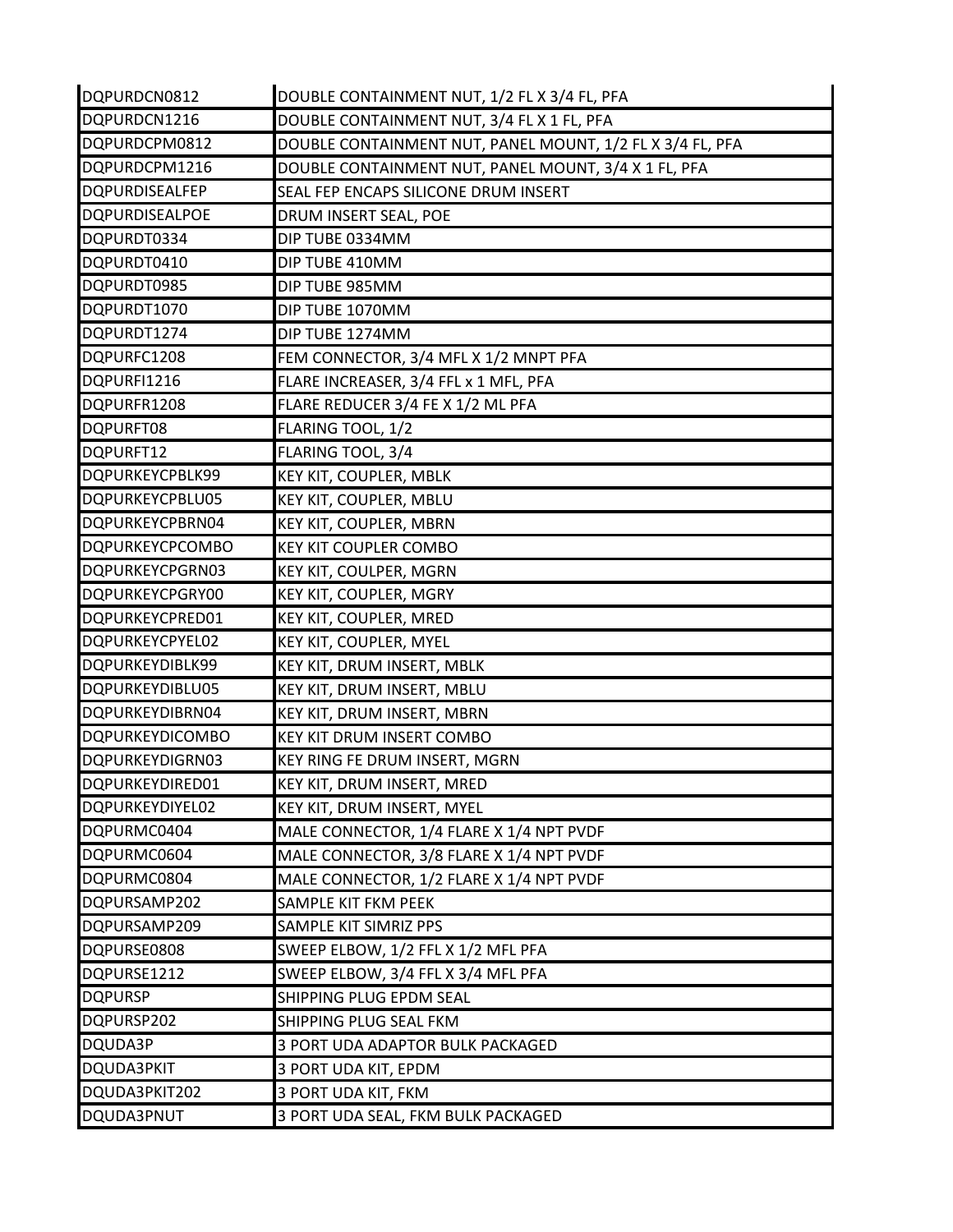| DQUDACAP2PKITPP     | BOTTLE CAP 2 PORT ADAPTER KIT            |
|---------------------|------------------------------------------|
| DQUDAKITPP35        | UNIVERSAL DRUM ADAPTOR KIT PP 35"        |
| DQUDAKITPP55        | UNIVERSAL DRUM ADAPTOR KIT PP 55"        |
| <b>DSM2202</b>      | 1/8 HOSE BARB NONVALVED INSERT           |
| EFC22412            | 1/4 HOSE BARB NONVALVED INLINE INSERT    |
| EFC22612            | 3/8 HOSE BARB NONVALVED INLINE INSERT    |
| EFC23412            | 1/4 HOSE BARB NONVALVED ELBOW INSERT     |
| EFC23612            | 3/8 HOSE BARB NONVALVED ELBOW INSERT     |
| EFCD10412           | 1/4 NPT VALVED BODY                      |
| EFCD10612           | 3/8 NPT VALVED BODY                      |
| <b>EFCD16412</b>    | 1/4 HOSE BARB VALVED PANEL MOUNT BODY    |
| <b>EFCD16612</b>    | 3/8 HOSE BARB VALVED PANEL MOUNT BODY    |
| <b>EFCD17412</b>    | 1/4 HOSE BARB VALVED INLINE BODY         |
| EFCD17612           | 3/8 HOSE BARB VALVED INLINE BODY         |
| <b>EFCD22412</b>    | 1/4 HOSE BARB VALVED INLINE INSERT       |
| <b>EFCD22612</b>    | 3/8 HOSE BARB VALVED INLINE INSERT       |
| EFCD23412           | 1/4 HOSE BARB VALVED ELBOW INSERT        |
| EFCD23612           | 3/8 HOSE BARB VALVED ELBOW INSERT        |
| <b>EFCD24412</b>    | 1/4NPT VALVED INSERT                     |
| EFCD24612           | 3/8NPT VALVED INSERT                     |
| FFC101235           | 3/4NPT NONVALVED BODY                    |
| FFC101235BSPT       | 3/4BSPT NONVALVED BODY                   |
| <b>FFC101235GHT</b> | 3/4GHT NONVALVED BODY                    |
| FFC10835            | 1/2NPT NONVALVED BODY                    |
| FFC10835BSPT        | 1/2BSPT NONVALVED BODY                   |
| FFC161235           | 3/4 HOSE BARB NONVALVED PANEL MOUNT BODY |
| FFC171235           | 3/4 HOSE BARB NONVALVED INLINE BODY      |
| FFC191235BSPP       | 3/4 BSPP NONVALVED BODY                  |
| FFC191235GHT        | 3/4 GARDEN HOSE THREAD NONVALVED BODY    |
| <b>FFC221235</b>    | 3/4 HOSE BARB NONVALVED INSERT           |
| FFC241235           | 3/4 NPT NONVALVED INSERT                 |
| FFC241235BSPT       | 3/4 BSPT NONVALVED INSERT                |
| <b>FFC241235GHT</b> | 3/4 GARDEN HOSE THREAD NONVALVED INSERT  |
| FFC24835            | 1/2 NPT NONVALVED INSERT                 |
| FFC24835BSPT        | 1/2 BSPT NONVALVED INSERT                |
| FFC261235BSPP       | 3/4 BSPP NONVALVED INSERT                |
| FFC261235GHT        | 3/4 GARDEN HOSE THREAD NONVALVED INSERT  |
| HFC101212           | 3/4 NPT NONVALVED BODY                   |
| HFC101235           | 3/4 NPT NONVALVED BODY                   |
| HFC101235BSPT       | 3/4 BSPT NONVALVED BODY                  |
| <b>HFC101235GHT</b> | 3/4 GARDEN HOSE THREAD NONVALVED BODY    |
| HFC101257BSPT       | 3/4 BSPT NONVALVED BODY                  |
| <b>HFC101257GHT</b> | 3/4 GARDEN HOSE THREAD NONVALVED BODY    |
| HFC10612            | 3/8 NPT NONVALVED BODY                   |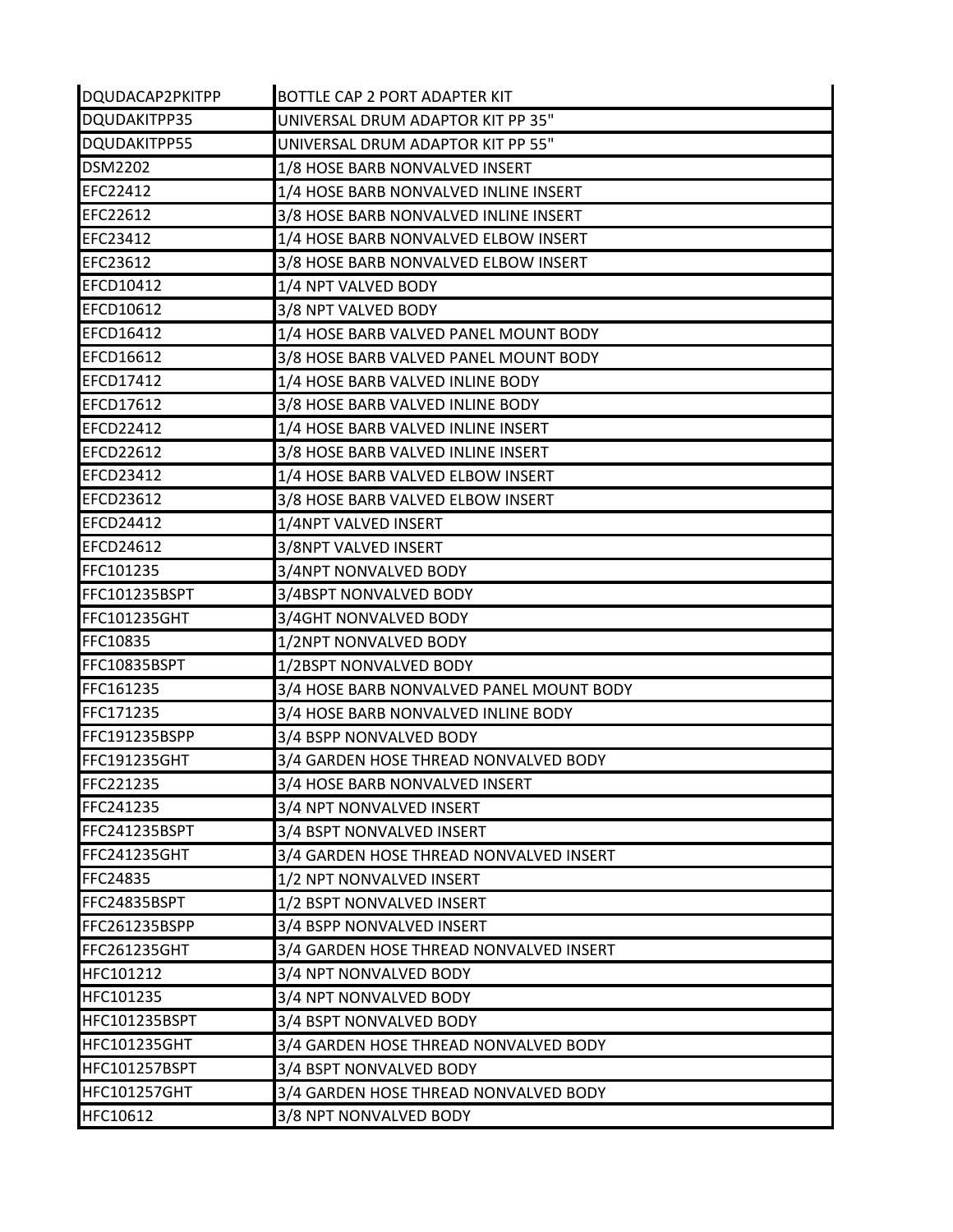| HFC10612BSPT        | 3/8 BSPT NONVALVED INLINE BODY ASSY HFC12  |
|---------------------|--------------------------------------------|
| <b>HFC10635</b>     | 3/8 NPT NONVALVED BODY                     |
| HFC10635BSPT        | 3/8 BSPT NONVALVED BODY                    |
| HFC10657BSPT        | 3/8 BSPT NONVALVED BODY                    |
| HFC10812            | 1/2 NPT NONVALVED BODY                     |
| HFC10835            | 1/2 NPT NONVALVED BODY                     |
| HFC10835BSPT        | 1/2 BSPT NONVALVED BODY                    |
| <b>HFC10857</b>     | 1/2 NPT NONVALVED BODY                     |
| HFC10857BSPT        | 1/2 BSPT NONVALVED BODY                    |
| <b>HFC12612</b>     | 3/8 COMPRESSION NONVALVED PANEL MOUNT BODY |
| <b>HFC12812</b>     | 1/2 COMPRESSION NONVALVED PANEL MOUNT BODY |
| <b>HFC13612</b>     | 3/8 COMPRESSION NONVALVED INLINE BODY      |
| <b>HFC13812</b>     | 1/2 COMPRESSION NONVALVED INLINE BODY      |
| HFC161012           | 5/8 HOSE BARB NONVALVED PANEL MOUNT BODY   |
| HFC161035           | 5/8 HOSE BARB NONVALVED PANEL MOUNT BODY   |
| HFC161212           | 3/4 HOSE BARB NONVALVED PANEL MOUNT BODY   |
| HFC161235           | 3/4 HOSE BARB NONVALVED PANEL MOUNT BODY   |
| HFC16612            | 3/8 HOSE BARB NONVALVED PANEL MOUNT BODY   |
| HFC16635            | 3/8 HOSE BARB NONVALVED PANEL MOUNT BODY   |
| HFC16812            | 1/2 HOSE BARB NONVALVED PANEL MOUNT BODY   |
| HFC16835            | 1/2 HOSE BARB NONVALVED PANEL MOUNT BODY   |
| HFC171012           | 5/8 HOSE BARB NONVALVED INLINE BODY        |
| HFC171035           | 5/8 HOSE BARB NONVALVED INLINE BODY        |
| HFC171057           | 5/8 HOSE BARB NONVALVED INLINE BODY        |
| HFC171212           | 3/4 HOSE BARB NONVALVED INLINE BODY        |
| HFC171235           | 3/4 HOSE BARB NONVALVED INLINE BODY        |
| HFC171257           | 3/4 HOSE BARB NONVALVED INLINE BODY        |
| HFC17612            | 3/8 HOSE BARB NONVALVED INLINE BODY        |
| HFC17635            | 3/8 HOSE BARB NONVALVED INLINE BODY        |
| HFC17657            | 3/8 HOSE BARB NONVALVED INLINE BODY        |
| <b>HFC17812</b>     | 1/2 HOSE BARB NONVALVED INLINE BODY        |
| <b>HFC17835</b>     | 1/2 HOSE BARB NONVALVED INLINE BODY        |
| <b>HFC17857</b>     | 1/2 HOSE BARB NONVALVED INLINE BODY        |
| HFC191235BSPP       | 3/4 BSPP NONVALVED BODY                    |
| <b>HFC191235GHT</b> | 3/4 GARDEN HOSE THREAD NONVALVED BODY      |
| HFC191257BSPP       | 3/4 BSPP NONVALVED BODY                    |
| HFC191257GHT        | 3/4 GARDEN HOSE THREAD NONVALVED BODY      |
| <b>HFC20612</b>     | 3/8 COMPRESSION NONVALVED INLINE INSERT    |
| <b>HFC20812</b>     | 1/2 COMPRESSION NONVALVED INLINE INSERT    |
| HFC221012           | 5/8 HOSE BARB NONVALVED INLINE INSERT      |
| HFC221035           | 5/8 HOSE BARB NONVALVED INLINE INSERT      |
| HFC221057           | 5/8 HOSE BARB NONVALVED INLINE INSERT      |
| HFC221212           | 3/4 HOSE BARB NONVALVED INLINE INSERT      |
| HFC221235           | 3/4 HOSE BARB NONVALVED INLINE INSERT      |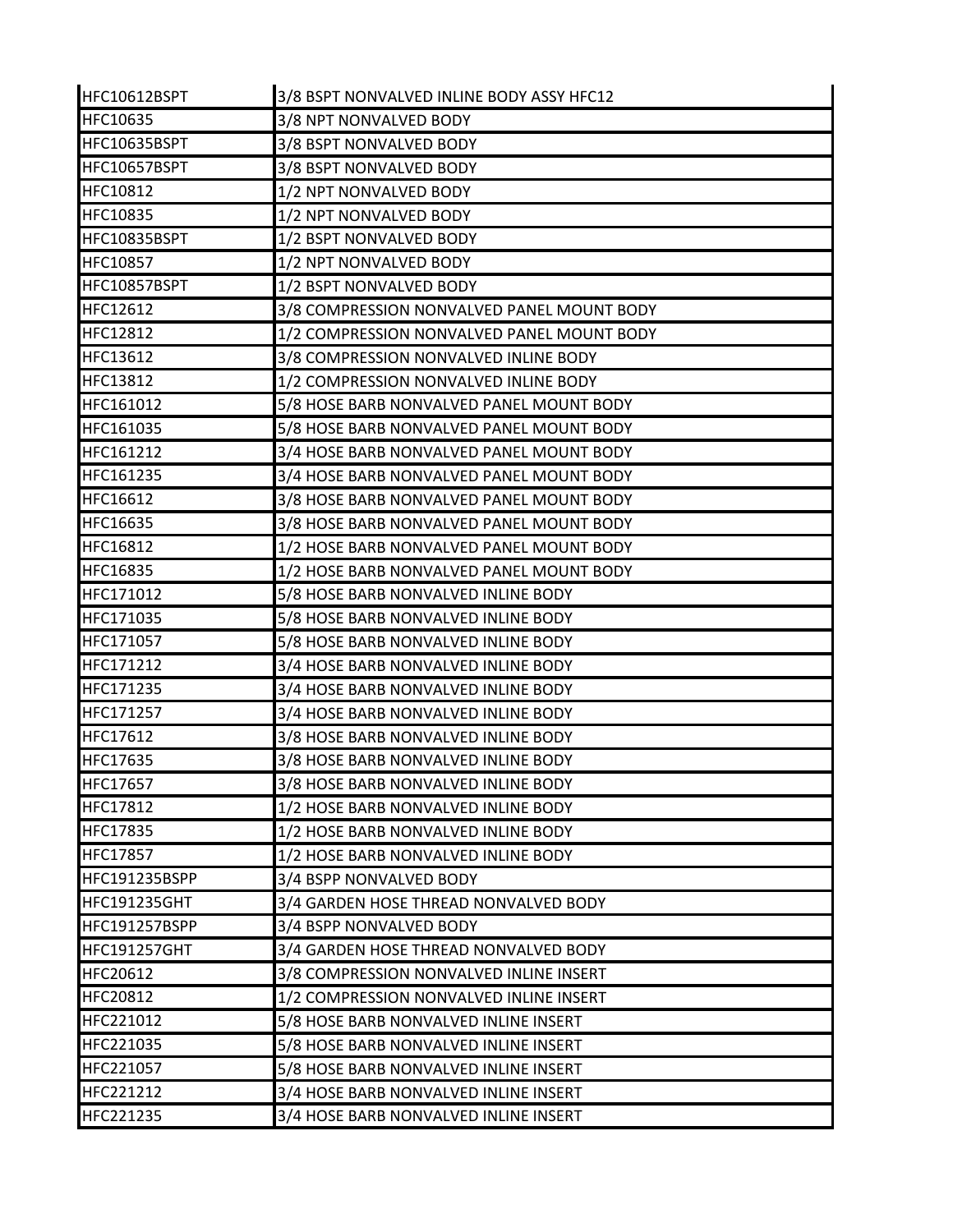| HFC221257           | 3/4 HOSE BARB NONVALVED INLINE INSERT   |
|---------------------|-----------------------------------------|
| <b>HFC22439M</b>    | 1/4 HOSE BARB NONVALVED INLINE INSERT   |
| <b>HFC22612</b>     | 3/8 HOSE BARB NONVALVED INLINE INSERT   |
| <b>HFC22635</b>     | 3/8 HOSE BARB NONVALVED INLINE INSERT   |
| <b>HFC22639M</b>    | 3/8 HOSE BARB NONVALVED INLINE INSERT   |
| HFC22657            | 3/8 HOSE BARB NONVALVED INLINE INSERT   |
| <b>HFC22812</b>     | 1/2 HOSE BARB NONVALVED INLINE INSERT   |
| <b>HFC22835</b>     | 1/2 HOSE BARB NONVALVED INLINE INSERT   |
| <b>HFC22839M</b>    | 1/2 HOSE BARB NONVALVED INLINE INSERT   |
| <b>HFC22857</b>     | 1/2 HOSE BARB NONVALVED INLINE INSERT   |
| HFC231212           | 3/4 HOSE BARB NONVALVED ELBOW INSERT    |
| <b>HFC23612</b>     | 3/8 HOSE BARB NONVALVED ELBOW INSERT    |
| <b>HFC23635</b>     | 3/8 HOSE BARB NONVALVED ELBOW INSERT    |
| <b>HFC23812</b>     | 1/2 HOSE BARB NONVALVED ELBOW INSERT    |
| <b>HFC23835</b>     | 1/2 HOSE BARB NONVALVED ELBOW INSERT    |
| HFC241212           | 3/4 NPT NONVALVED INSERT                |
| HFC241235           | 3/4 NPT NONVALVED INSERT                |
| HFC241235BSPT       | 3/4 BSPT NONVALVED INSERT               |
| <b>HFC241235GHT</b> | 3/4 GARDEN HOSE THREAD NONVALVED INSERT |
| HFC241257BSPT       | 3/4 BSPT NONVALVED INSERT               |
| <b>HFC241257GHT</b> | 3/4 GARDEN HOSE THREAD NONVALVED INSERT |
| HFC24612            | 3/8 NPT NONVALVED INSERT                |
| HFC24612BSPT        | 3/8 BSPT NONVALVED INLINE INSERT        |
| <b>HFC24635</b>     | 3/8 NPT NONVALVED INSERT                |
| HFC24635BSPT        | 3/8 BSPT NONVALVED INSERT               |
| HFC24657BSPT        | 3/8 BSPT NONVALVED INSERT               |
| <b>HFC24812</b>     | 1/2 NPT NONVALVED INSERT                |
| HFC24835            | 1/2 NPT NONVALVED INSERT                |
| HFC24835BSPT        | 1/2 BSPT NONVALVED INSERT               |
| <b>HFC24857</b>     | 1/2 NPT NONVALVED INSERT                |
| HFC24857BSPT        | 1/2 BSPT NONVALVED INSERT               |
| HFC261235BSPP       | 3/4 BSPP NONVALVED INSERT               |
| <b>HFC261235GHT</b> | 3/4 GARDEN HOSE THREAD NONVALVED INSERT |
| HFC261257BSPP       | 3/4 BSPP NONVALVED INSERT               |
| <b>HFC261257GHT</b> | 3/4 GARDEN HOSE THREAD NONVALVED INSERT |
| <b>HFC312</b>       | HFC CAP, BLUE                           |
| <b>HFC312L</b>      | HFC CAP TETHERED, BLU                   |
| <b>HFCD101212</b>   | 3/4 NPT VALVED BODY                     |
| HFCD101235          | 3/4 NPT VALVED BODY                     |
| HFCD101235BSPT      | 3/4 BSPT VALVED BODY                    |
| HFCD101235GHT       | 3/4 GARDEN HOSE THREAD VALVED BODY      |
| HFCD101257BSPT      | 3/4 BSPT VALVED BODY                    |
| HFCD101257GHT       | 3/4 GARDEN HOSE THREAD VALVED BODY      |
| HFCD10612           | 3/8 NPT VALVED BODY                     |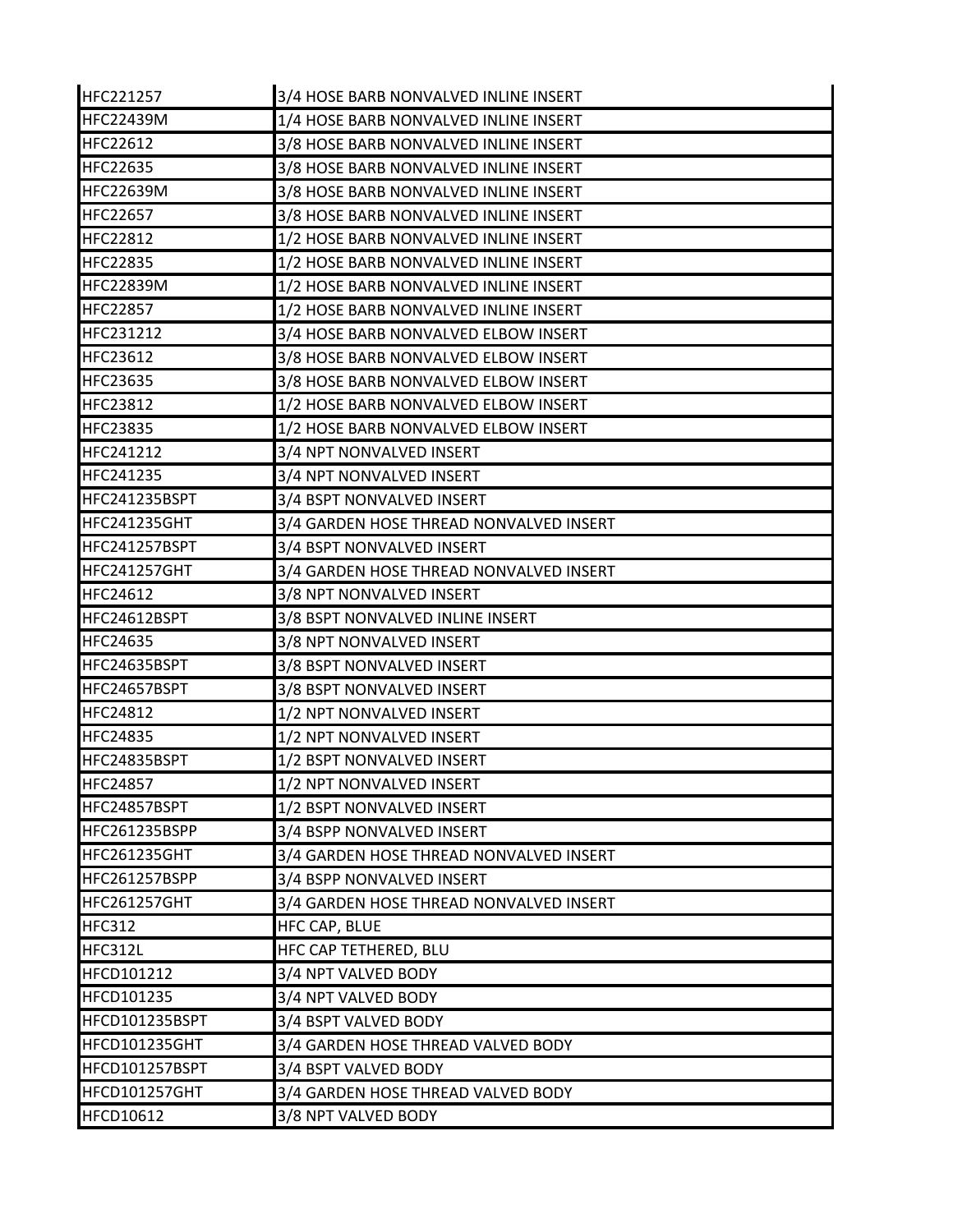| HFCD10612BSPT     | 3/8 BSPT VALVED INLINE BODY             |
|-------------------|-----------------------------------------|
| <b>HFCD10635</b>  | 3/8 NPT VALVED BODY                     |
| HFCD10635BSPT     | 3/8 BSPT VALVED BODY                    |
| HFCD10657BSPT     | 3/8 BSPT VALVED BODY                    |
| <b>HFCD10812</b>  | 1/2 NPT VALVED BODY                     |
| <b>HFCD10835</b>  | 1/2 NPT VALVED BODY                     |
| HFCD10835BSPT     | 1/2 BSPT VALVED BODY                    |
| <b>HFCD10857</b>  | 1/2 NPT VALVED BODY                     |
| HFCD10857BSPT     | 1/2 BSPT VALVED BODY                    |
| <b>HFCD12612</b>  | 3/8 COMPRESSION VALVED PANEL MOUNT BODY |
| <b>HFCD12812</b>  | 1/2 COMPRESSION VALVED PANEL MOUNT BODY |
| <b>HFCD13612</b>  | 3/8 COMPRESSION VALVED INLINE BODY      |
| <b>HFCD13812</b>  | 1/2 COMPRESSION VALVED INLINE BODY      |
| HFCD161012        | 5/8 HOSE BARB VALVED PANEL MOUNT BODY   |
| <b>HFCD161035</b> | 5/8 HOSE BARB VALVED PANEL MOUNT BODY   |
| HFCD161057        | 5/8 HOSE BARB VALVED PANEL MOUNT BODY   |
| HFCD161212        | 3/4 HOSE BARB VALVED PANEL MOUNT BODY   |
| HFCD161235        | 3/4 HOSE BARB VALVED PANEL MOUNT BODY   |
| HFCD161257        | 3/4 HOSE BARB VALVED PANEL MOUNT BODY   |
| <b>HFCD16612</b>  | 3/8 HOSE BARB VALVED PANEL MOUNT BODY   |
| <b>HFCD16635</b>  | 3/8 HOSE BARB VALVED PANEL MOUNT BODY   |
| <b>HFCD16657</b>  | 3/8 HOSE BARB VALVED PANEL MOUNT BODY   |
| <b>HFCD16812</b>  | 1/2 HOSE BARB VALVED PANEL MOUNT BODY   |
| <b>HFCD16835</b>  | 1/2 HOSE BARB VALVED PANEL MOUNT BODY   |
| <b>HFCD16857</b>  | 1/2 HOSE BARB VALVED PANEL MOUNT BODY   |
| HFCD171012        | 5/8 HOSE BARB VALVED INLINE BODY        |
| HFCD171035        | 5/8 HOSE BARB VALVED INLINE BODY        |
| HFCD171057        | 5/8 HOSE BARB VALVED INLINE BODY        |
| <b>HFCD171212</b> | 3/4 HOSE BARB VALVED INLINE BODY        |
| HFCD171235        | 3/4 HOSE BARB VALVED INLINE BODY        |
| <b>HFCD171257</b> | 3/4 HOSE BARB VALVED INLINE BODY        |
| <b>HFCD17439M</b> | 1/4 HOSE BARB VALVED INLINE BODY        |
| <b>HFCD17612</b>  | 3/8 HOSE BARB VALVED INLINE BODY        |
| <b>HFCD17635</b>  | 3/8 HOSE BARB VALVED INLINE BODY        |
| <b>HFCD17639M</b> | 3/8 HOSE BARB VALVED INLINE BODY        |
| <b>HFCD17657</b>  | 3/8 HOSE BARB VALVED INLINE BODY        |
| <b>HFCD17812</b>  | 1/2 HOSE BARB VALVED INLINE BODY        |
| <b>HFCD17835</b>  | 1/2 HOSE BARB VALVED INLINE BODY        |
| <b>HFCD17839M</b> | 1/2 HOSE BARB VALVED INLINE BODY        |
| <b>HFCD17857</b>  | 1/2 HOSE BARB VALVED INLINE BODY        |
| HFCD191235BSPP    | 3/4 BSPP VALVED BODY                    |
| HFCD191235GHT     | 3/4 GARDEN HOSE THREAD VALVED BODY      |
| HFCD191257BSPP    | 3/4 BSPP VALVED BODY                    |
| HFCD191257GHT     | 3/4 GARDEN HOSE THREAD VALVED BODY      |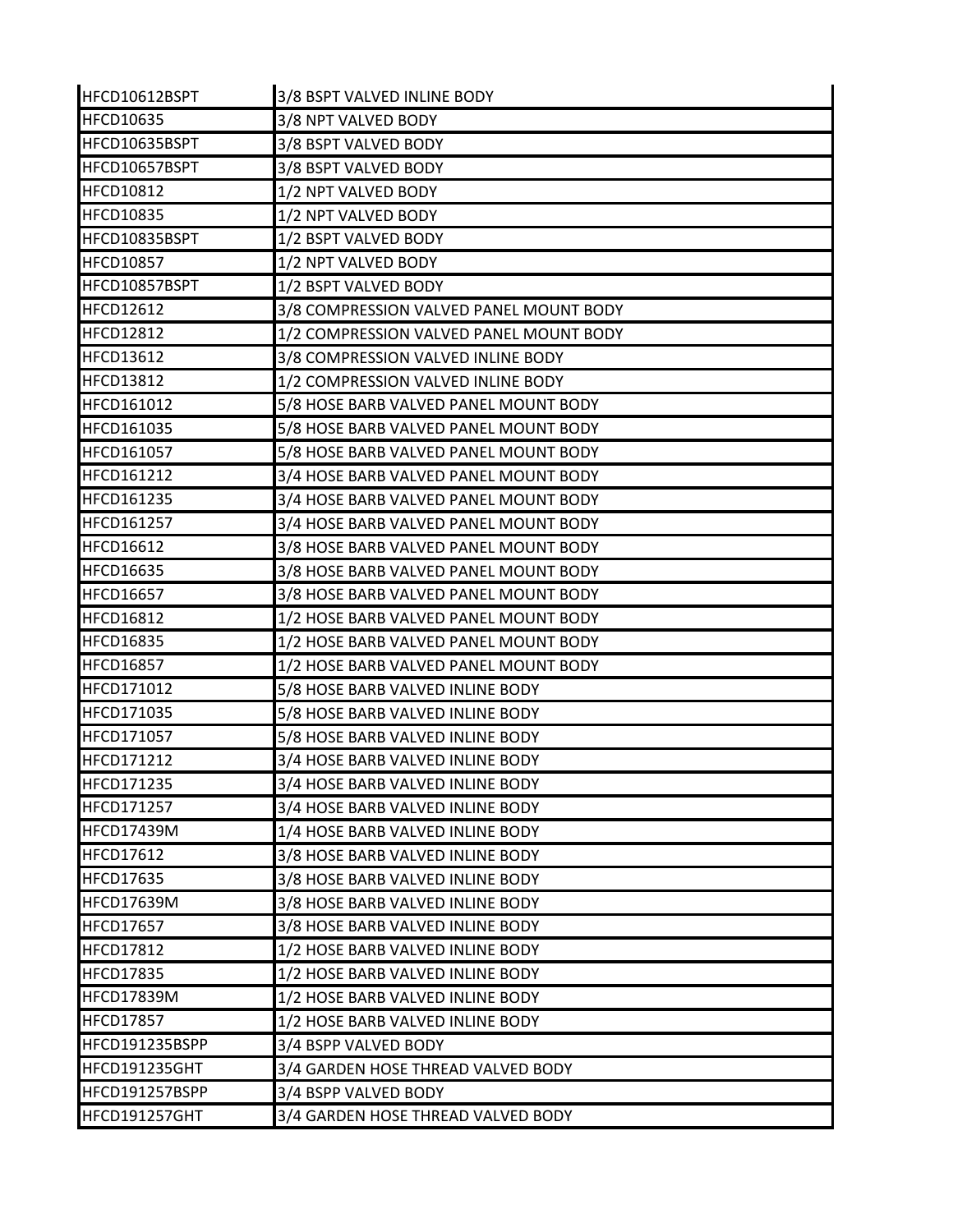| <b>HFCD20612</b>  | 3/8 COMPRESSION VALVED INLINE INSERT |
|-------------------|--------------------------------------|
| <b>HFCD20812</b>  | 1/2 COMPRESSION VALVED INLINE INSERT |
| <b>HFCD221012</b> | 5/8 HOSE BARB VALVED INLINE INSERT   |
| HFCD221035        | 5/8 HOSE BARB VALVED INLINE INSERT   |
| <b>HFCD221057</b> | 5/8 HOSE BARB VALVED INLINE INSERT   |
| HFCD221212        | 3/4 HOSE BARB VALVED INLINE INSERT   |
| <b>HFCD221235</b> | 3/4 HOSE BARB VALVED INLINE INSERT   |
| <b>HFCD221257</b> | 3/4 HOSE BARB VALVED INLINE INSERT   |
| <b>HFCD22439M</b> | 1/4 HOSE BARB VALVED INLINE INSERT   |
| <b>HFCD22612</b>  | 3/8 HOSE BARB VALVED INLINE INSERT   |
| <b>HFCD22635</b>  | 3/8 HOSE BARB VALVED INLINE INSERT   |
| HFCD22639M        | 3/8 HOSE BARB VALVED INLINE INSERT   |
| HFCD22657         | 3/8 HOSE BARB VALVED INLINE INSERT   |
| <b>HFCD22812</b>  | 1/2 HOSE BARB VALVED INLINE INSERT   |
| <b>HFCD22835</b>  | 1/2 HOSE BARB VALVED INLINE INSERT   |
| <b>HFCD22839M</b> | 1/2 HOSE BARB VALVED INLINE INSERT   |
| <b>HFCD22857</b>  | 1/2 HOSE BARB VALVED INLINE INSERT   |
| <b>HFCD231212</b> | 3/4 HOSE BARB VALVED ELBOW INSERT    |
| <b>HFCD23612</b>  | 3/8 HOSE BARB VALVED ELBOW INSERT    |
| <b>HFCD23635</b>  | 3/8 HOSE BARB VALVED ELBOW INSERT    |
| <b>HFCD23812</b>  | 1/2 HOSE BARB VALVED ELBOW INSERT    |
| <b>HFCD23835</b>  | 1/2 HOSE BARB VALVED ELBOW INSERT    |
| <b>HFCD241212</b> | 3/4 NPT VALVED INSERT                |
| <b>HFCD241235</b> | 3/4 NPT VALVED INSERT                |
| HFCD241235BSPT    | 3/4 BSPT VALVED INSERT               |
| HFCD241235GHT     | 3/4 GARDEN HOSE THREAD VALVED INSERT |
| HFCD241257BSPT    | 3/4 BSPT VALVED INSERT               |
| HFCD241257GHT     | 3/4 GARDEN HOSE THREAD VALVED INSERT |
| <b>HFCD24612</b>  | 3/8 NPT VALVED INSERT                |
| HFCD24612BSPT     | 3/8 BSPT VALVED INSERT               |
| <b>HFCD24635</b>  | 3/8 NPT VALVED INSERT                |
| HFCD24635BSPT     | 3/8 BSPT VALVED INSERT               |
| HFCD24657BSPT     | 3/8 BSPT VALVED INSERT               |
| <b>HFCD24812</b>  | 1/2 NPT VALVED INSERT                |
| <b>HFCD24835</b>  | 1/2 NPT VALVED INSERT                |
| HFCD24835BSPT     | 1/2 BSPT VALVED INSERT               |
| <b>HFCD24857</b>  | 1/2 NPT VALVED INSERT                |
| HFCD24857BSPT     | 1/2 BSPT VALVED INSERT               |
| HFCD261235BSPP    | 3/4 BSPP FE VALVED INSERT            |
| HFCD261235GHT     | 3/4 GARDEN HOSE THREAD VALVED INSERT |
| HFCD261257BSPP    | 3/4 BSPP VALVED INSERT               |
| HFCD261257GHT     | 3/4 GARDEN HOSE THREAD VALVED INSERT |
| IPLC124HEPI       | 1/4 HOSE BARB NONVALVED ELBOW INSERT |
| IPLC124HPI        | 1/4 HOSE BARB NONVALVED INSERT       |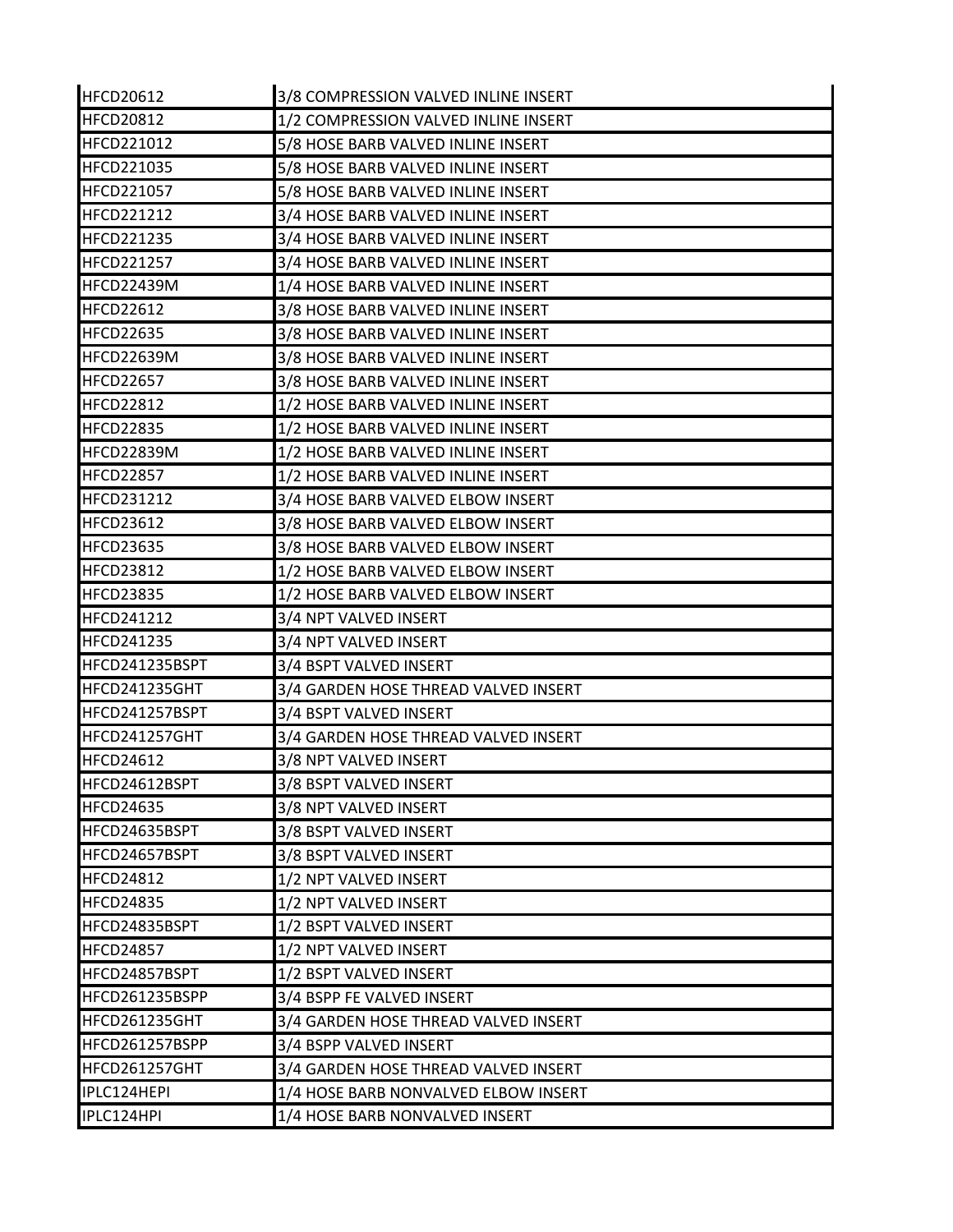| IPLC126HEPI       | 3/8 HOSE BARB NONVALVED ELBOW                 |
|-------------------|-----------------------------------------------|
| IPLC126HPI        | 3/8 HOSE BARB NONVALVED INSERT                |
| IPLC12D4HEPI      | 1/4 HOSE BARB VALVED ELBOW INSERT             |
| IPLC12D4HP24A00   | 1/4 HOSE BARB READER                          |
| IPLC12D4HPI       | 1/4 HOSE BARB VALVED INLINE INSERT            |
| IPLC12D6HEPI      | 3/8 HOSE BARB VALVED ELBOW                    |
| IPLC12D6HP24A00   | 3/8 HOSE BARB READER                          |
| IPLC12D6HPI       | 3/8 HOSE BARB VALVED INSERT                   |
| <b>IPLC4HEPI</b>  | 1/4 HOSE BARB NONVALVED ELBOW INSERT          |
| <b>IPLC4HPI</b>   | 1/4 HOSE BARB NONVALVED INSERT                |
| <b>IPLC5HPI</b>   | 5/16 HOSE BARB NONVALVED INLINE INSERT        |
| <b>IPLC6HEPI</b>  | 3/8 HOSE BARB NONVALVED ELBOW INSERT          |
| <b>IPLC6HPI</b>   | 3/8 HOSE BARB NONVALVED INLINE INSERT         |
| <b>IPLCD4HEPI</b> | 1/4 HOSE BARB VALVED ELBOW INSERT             |
| IPLCD4HP24A00     | 1/4 HOSE BARB READER                          |
| IPLCD4HPI         | 1/4 HOSE BARB VALVED INSERT                   |
| IPLCD5HP24A00     | 5/16 HOSE BARB READER                         |
| <b>IPLCD5HPI</b>  | 5/16 HOSE BARB VALVED INLINE INSERT           |
| <b>IPLCD6HEPI</b> | 3/8 HOSE BARB ELBOW INSERT                    |
| IPLCD6HP24A00     | 3/8 HOSE BARB READER                          |
| <b>IPLCD6HPI</b>  | 3/8 HOSE BARB VALVED INLINE INSERT            |
| IPMC124HPI        | 1/4 HOSE BARB NONVALVED INSERT                |
| IPMC12D4HP24A00   | 1/4 HOSE BARB READER                          |
| IPMC12D4HPI       | 1/4 HOSE BARB VALVED INSERT                   |
| ISMF121HPI        | 1/16 HOSE BARB NONVALVED BODY                 |
| ISMF122HPI        | 1/8 HOSE BARB NONVALVED BODY                  |
| ISMF1HPI          | 1/16 HOSE BARB NONVALVED BODY                 |
| ISMF2HPI          | 1/8 HOSE BARB NONVALVED BODY                  |
| ISMFD1HPI         | 1/16 HOSE BARB VALVED BODY                    |
| ISMFD2HPI         | 1/8 HOSE BARB VALVED BODY                     |
| ISMFDM3HPI        | 3MM HOSE BARB VALVED BODY                     |
| ISMFM3HPI         | <b>3MM HOSE BARB NONVALVED BODY</b>           |
| ISMM121HPI        | 1/16 HOSE BARB NONVALVED INSERT               |
| ISMM122HPI        | 1/8 HOSE BARB NONVALVED INSERT                |
| ISMM1HPI          | 1/16 HOSE BARB NONVALVED INSERT               |
| ISMM2HPI          | 1/8 HOSE BARB NONVALVED INSERT                |
| ISMMM3HPI         | 3MM HOSE BARB NONVALVED INSERT                |
| IUDC12DPT         | CAP ASSY SMART UDC MBLK PP THD SEAL           |
| IUDC12DPU         | 38MM VALVED CAP ASSY SMART UDC MBLK PP        |
| IUDCD10HP24A00    | SMART COUPLER READER WITH 5/8 HOSE BARB       |
| IUDCD12HP24A00    | SMART COUPLER READER WITH 3/4 HOSE BARB       |
| IUDCD12HP24A01    | 3/4 HOSE BARB READER SMART UDC SILICONE SEALS |
| IUDCD4HP24A00     | 1/4 HOSE BARB VALVED COUPLER READER           |
| IUDCD6HP24A00     | 3/8 HOSE BARB VALVED COUPLER READER           |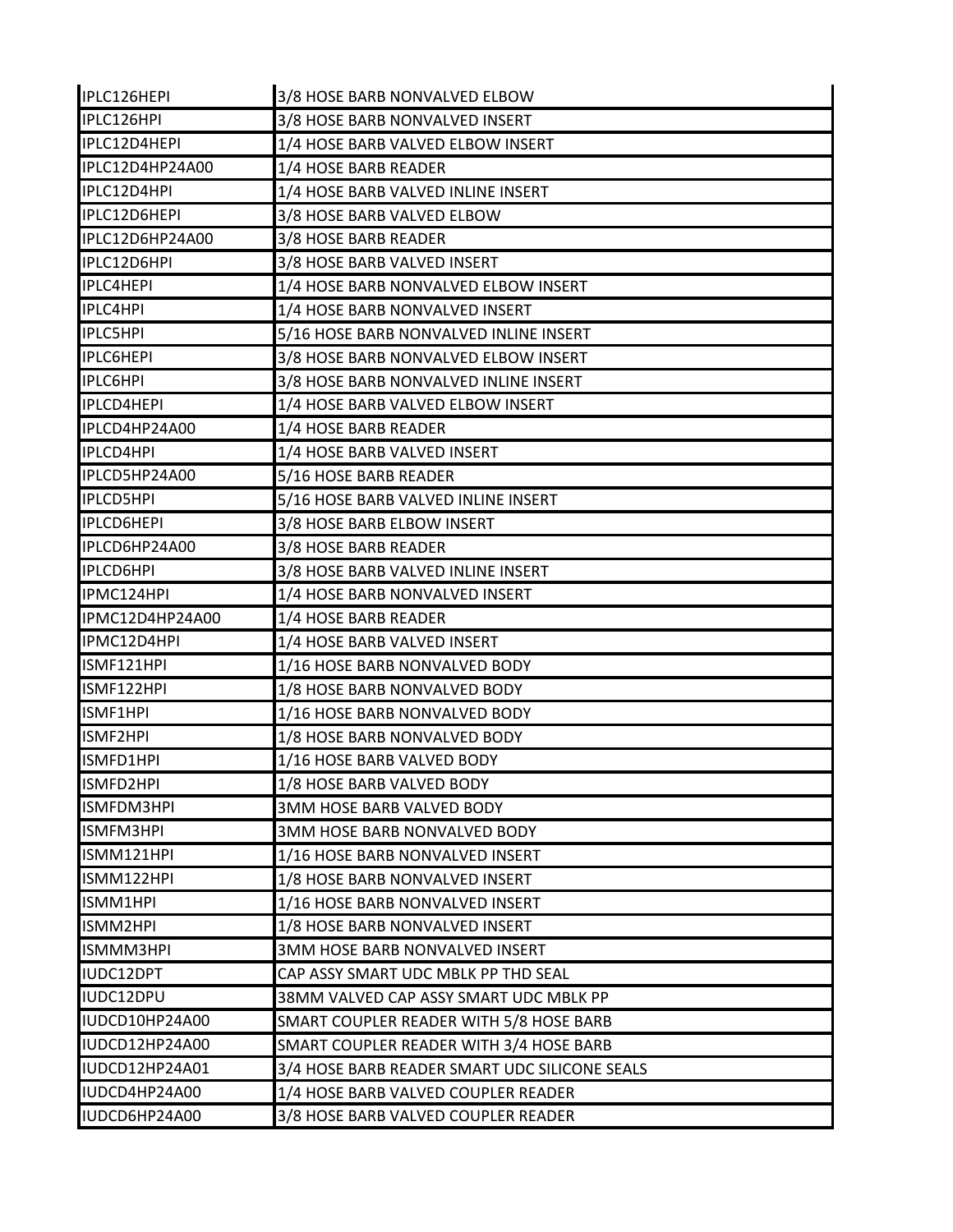| IUDCD6HP24A01  | 3/8 HOSE BARB READER, SILICONE SEALS        |
|----------------|---------------------------------------------|
| IUDCD8HP24A00  | 1/2 HOSE BARB VALVED COUPLER READER         |
| <b>IUDCDPS</b> | <b>SMART DUCD</b>                           |
| <b>IUDCDPT</b> | UDC W/THREAD SEAL PROGRAMMED                |
| <b>IUDCDPU</b> | <b>UDC PROGRAMMED</b>                       |
| LC10004        | 1/4 NPT NONVALVED BODY                      |
| LC10004BSPT    | 1/4 BSP NONVALVED BODY                      |
| LC10006        | 3/8 NPT NONVALVED BODY                      |
| LC10006BSPT    | 3/8 BSP NONVALVED BODY                      |
| LC12004        | 1/4 PTF NONVALVED PANEL MOUNT BODY          |
| LC12006        | 3/8 PTF NONVALVED PANEL MOUNT BODY          |
| LC13004        | 1/4 PTF NONVALVED INLINE BODY               |
| LC13006        | 3/8 PTF NONVALVED INLINE BODY               |
| LC15004        | 1/4 NPT NONVALVED PANEL MOUNT BODY          |
| LC16004        | 1/4 HOSE BARB NONVALVED PANEL MOUNT BODY    |
| LC16005        | 5/16 HOSE BARB NONVALVED PANEL MOUNT BODY   |
| LC16006        | 3/8 HOSE BARB NONVALVED PANEL MOUNT BODY    |
| LC17004        | 1/4 HOSE BARB NONVALVED INLINE BODY         |
| LC17005        | 5/16 HOSE BARB NONVALVED INLINE BODY        |
| LC17006        | 3/8 HOSE BARB NONVALVED INLINE BODY         |
| LC20004        | 1/4 PTF NONVALVED INLINE INSERT             |
| LC20006        | 3/8 PTF NONVALVED INLINE INSERT             |
| LC21004        | 1/4 PTF NONVALVED ELBOW INSERT              |
| LC21006        | 3/8 PTF NONVALVED ELBOW INSERT              |
| LC22004        | 1/4 HOSE BARB NONVALVED INLINE INSERT       |
| LC22005        | 5/16 HOSE BARB NONVALVED INLINE INSERT      |
| LC22006        | 3/8 HOSE BARB NONVALVED INLINE INSERT       |
| LC23004        | 1/4 HOSE BARB NONVALVED ELBOW INSERT        |
| LC23006        | 3/8 HOSE BARB NONVALVED ELBOW INSERT        |
| LC24004        | 1/4 NPT NONVALVED INSERT                    |
| LC24004BSPT    | 1/4 BSPT NONVALVED INSERT                   |
| LC24006        | 3/8 NPT NONVALVED INSERT                    |
| LC24006BSPT    | 3/8 BSPT NONVALVED INSERT                   |
| LC26004        | 1/4 NPT NONVALVED INSERT                    |
| LC26004BSPP    | 1/4 BSPP NONVALVED INSERT                   |
| LC40004        | 1/4 PTF NONVALVED PANEL MOUNT INSERT        |
| LC40006        | 3/8 PTF NONVALVED PANEL MOUNT INSERT        |
| LC42004        | 1/4 HOSE BARB NONVALVED PANEL MOUNT INSERT  |
| LC42005        | 5/16 HOSE BARB NONVALVED PANEL MOUNT INSERT |
| LC42006        | 3/8 HOSE BARB NONVALVED PANEL MOUNT INSERT  |
| LCD10004       | 1/4 NPT VALVED BODY                         |
| LCD10004BSPT   | 1/4 BSP VALVED BODY                         |
| LCD10006       | 3/8 NPT VALVED BODY                         |
| LCD10006BSPT   | 3/8 BSPT VALVED BODY                        |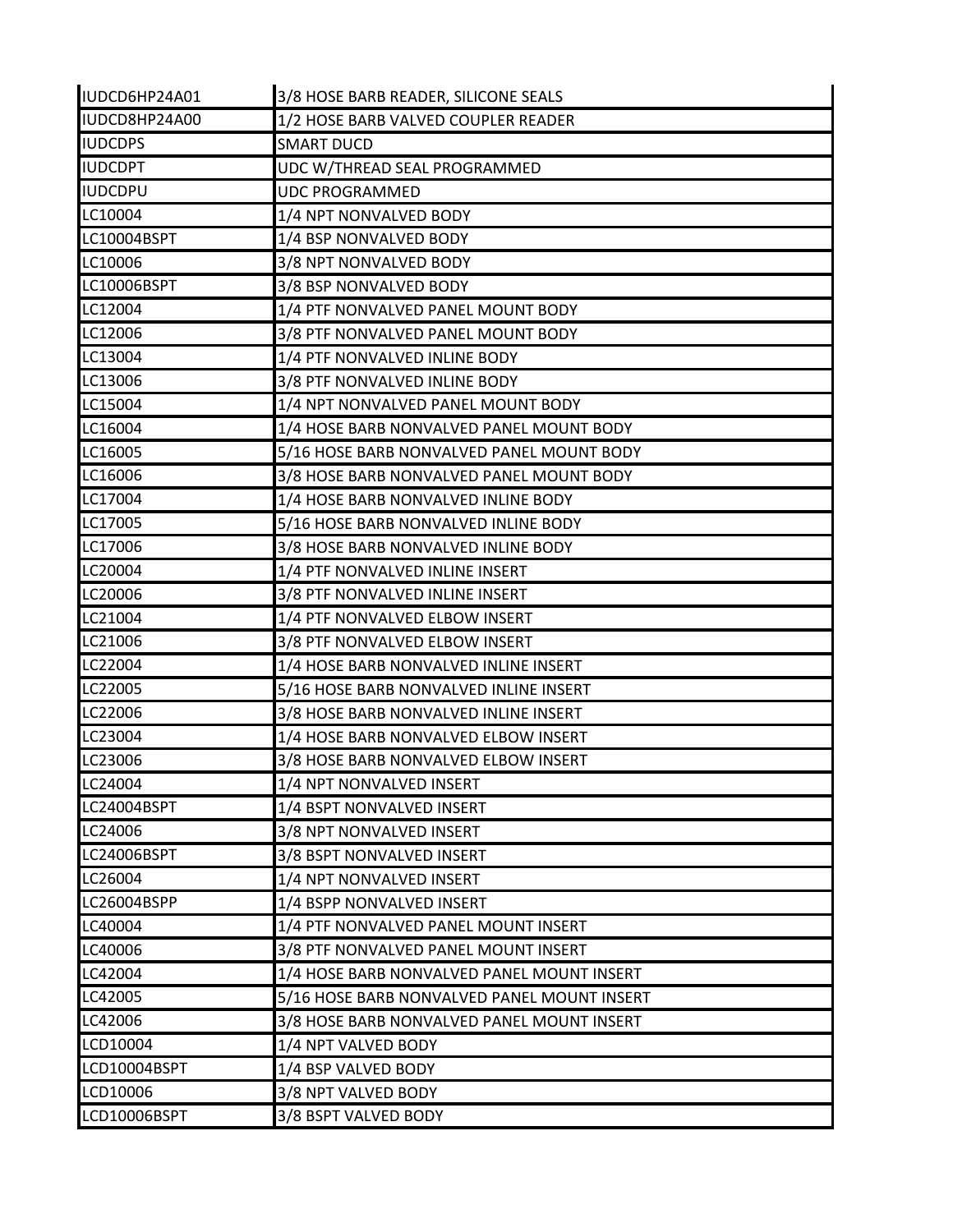| LCD12004        | 1/4 PTF VALVED PANEL MOUNT BODY           |
|-----------------|-------------------------------------------|
| LCD12006        | 3/8 PTF VALVED PANEL MOUNT BODY           |
| LCD13004        | 1/4 PTF VALVED INLINE BODY                |
| LCD13006        | 3/8 PTF VALVED INLINE BODY                |
| LCD15004        | 1/4 NPT VALVED PANEL MOUNT BODY           |
| LCD16004        | 1/4 HOSE BARB VALVED PANEL MOUNT BODY     |
| LCD16005        | 5/16 HOSE BARB VALVED PANEL MOUNT BODY    |
| LCD16006        | 3/8 HOSE BARB VALVED PANEL MOUNT BODY     |
| LCD17004        | 1/4 HOSE BARB VALVED INLINE BODY          |
| LCD17005        | 5/16 HOSE BARB VALVED INLINE BODY         |
| LCD17006        | 3/8 HOSE BARB VALVED INLINE BODY          |
| LCD20004        | 1/4 PTF VALVED INSERT                     |
| LCD20006        | 3/8 PTF VALVED INLINE INSERT              |
| LCD21004        | 1/4 PTF VALVED ELBOW INSERT               |
| LCD21006        | 3/8 PTF VALVED ELBOW INSERT               |
| LCD22004        | 1/4 HOSE BARB VALVED INLINE INSERT        |
| LCD22005        | 5/16 HOSE BARB VALVED INLINE INSERT       |
| LCD22006        | 3/8 HOSE BARB VALVED INLINE INSERT        |
| LCD23004        | 1/4 HOSE BARB VALVED ELBOW INSERT         |
| LCD23006        | 3/8 HOSE BARB VALVED ELBOW INSERT         |
| LCD24004        | 1/4 NPT VALVED INSERT                     |
| LCD24004BSPT    | 1/4 BSPT VALVED INSERT                    |
| LCD24006        | 3/8 NPT VALVED INSERT                     |
| LCD24006BSPT    | 3/8 BSPT VALVED INSERT                    |
| LCD26004        | 1/4 FNPT VALVED INSERT                    |
| LCD26004BSPP    | 1/4 BSPP VALVED INSERT                    |
| LCD40004        | 1/4 PTF VALVED PANEL MOUNT INSERT         |
| LCD40006        | 3/8 PTF VALVED PANEL MOUNT INSERT         |
| LCD42004        | 1/4 HOSE BARB VALVED PANEL MOUNT INSERT   |
| <b>LCD42005</b> | 5/16 HOSE BARB VALVED PANEL MOUNT INSERT  |
| LCD42006        | 3/8 HOSE BARB VALVED PANEL MOUNT INSERT   |
| <b>LCP103</b>   | 3 PORT LC MULTI-MOUNT PLATE               |
| <b>LCP104</b>   | 4 PORT LC MULTI-MOUNT PLATE               |
| <b>LCP105</b>   | 5 PORT LC MULTI-MOUNT PLATE               |
| LM12004         | 1/4 PTF NONVALVED MULTI-MOUNT BODY        |
| LM12006         | 3/8 PTF NONVALVED MULTI-MOUNT BODY        |
| LM16004         | 1/4 HOSE BARB NONVALVED MULTI-MOUNT BODY  |
| LM16005         | 5/16 HOSE BARB NONVALVED MULTI-MOUNT BODY |
| LM16006         | 3/8 HOSE BARB NONVALVED MULTI-MOUNT BODY  |
| LMD12004        | 1/4 PTF VALVED MULTI-MOUNT BODY           |
| LMD12006        | 3/8 PTF VALVED MULTI-MOUNT BODY           |
| LMD16004        | 1/4 HOSE BARB VALVED MULTI-MOUNT BODY     |
| LMD16005        | 5/16 HOSE BARB VALVED MULTI-MOUNT BODY    |
| LMD16006        | 3/8 HOSE BARB VALVED MULTI-MOUNT BODY     |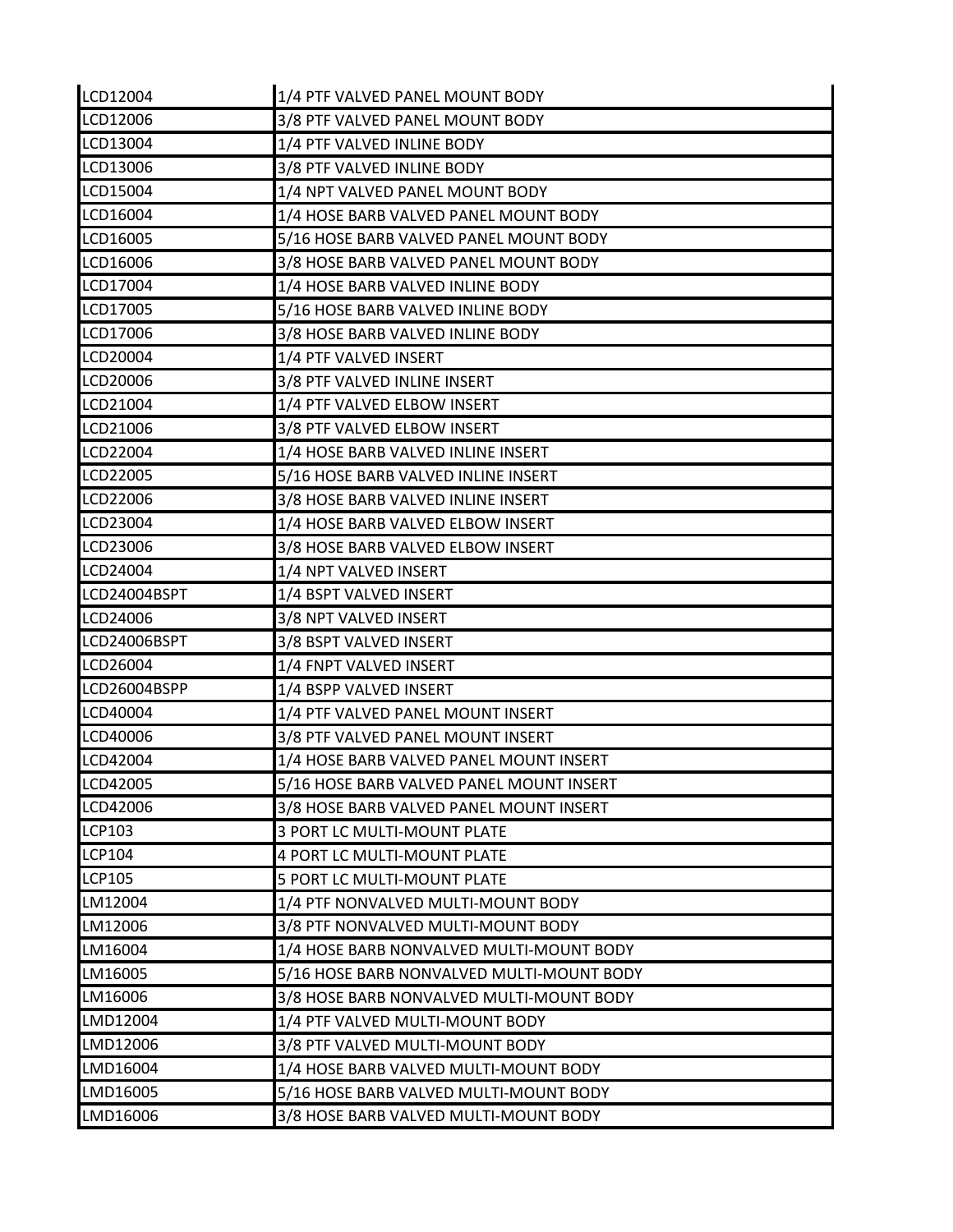| MC1002     | 1/8 NPT NONVALVED BODY                    |
|------------|-------------------------------------------|
| MC1002BSPT | 1/8 BSPT NONVALVED BODY                   |
| MC1002K1   | 1/8 NPT NONVALVED BODY                    |
| MC1002K2   | 1/8 NPT NONVALVED BODY                    |
| MC1002K3   | 1/8 NPT NONVALVED BODY                    |
| MC1004     | 1/4 NPT NONVALVED BODY                    |
| MC1004BSPT | 1/4 BSPT NONVALVED BODY                   |
| MC1004K1   | 1/4 NPT NONVALVED BODY                    |
| MC1004K2   | 1/4 NPT NONVALVED BODY                    |
| MC1004K3   | 1/4 NPT NONVALVED BODY                    |
| MC12025    | 5/32 PTF NONVALVED PANEL MOUNT BODY       |
| MC1204     | 1/4 PTF NONVALVED PANEL MOUNT BODY        |
| MC1204K1   | 1/4 PTF NONVALVED PANEL MOUNT BODY        |
| MC1204K2   | 1/4 PTF NONVALVED PANEL MOUNT BODY        |
| MC1204K3   | 1/4 PTF NONVALVED PANEL MOUNT BODY        |
| MC1304     | 1/4 PTF NONVALVED INLINE BODY             |
| MC1502     | 1/8 NPT NONVALVED PANEL MOUNT BODY        |
| MC1602     | 1/8 HOSE BARB NONVALVED PANEL MOUNT BODY  |
| MC1602K1   | 1/8 HOSE BARB NONVALVED PANEL MOUNT BODY  |
| MC1602K2   | 1/8 HOSE BARB NONVALVED PANEL MOUNT BODY  |
| MC1602K3   | 1/8 HOSE BARB NONVALVED PANEL MOUNT BODY  |
| MC1603     | 3/16 HOSE BARB NONVALVED PANEL MOUNT BODY |
| MC1604     | 1/4 HOSE BARB NONVALVED PANEL MOUNT BODY  |
| MC1604K1   | 1/4 HOSE BARB NONVALVED PANEL MOUNT BODY  |
| MC1604K2   | 1/4 HOSE BARB NONVALVED PANEL MOUNT BODY  |
| MC1604K3   | 1/4 HOSE BARB NONVALVED PANEL MOUNT BODY  |
| MC1702     | 1/8 HOSE BARB NONVALVED INLINE BODY       |
| MC1703     | 3/16 HOSE BARB NONVALVED INLINE BODY      |
| MC1704     | 1/4 HOSE BARB NONVALVED INLINE BODY       |
| MC181032   | 10-32 NONVALVED PANEL MOUNT BODY          |
| MC20025    | 5/32 PTF NONVALVED INLINE INSERT          |
| MC2004     | 1/4 PTF NONVALVED INLINE INSERT           |
| MC2004K1   | 1/4 PTF NONVALVED INLINE INSERT           |
| MC2004K2   | 1/4 PTF NONVALVED INLINE INSERT           |
| MC2004K3   | 1/4 PTF NONVALVED INLINE INSERT           |
| MC2006     | 3/8 PTF NONVALVED INLINE INSERT           |
| MC21025    | 5/32 PTF NONVALVED ELBOW INSERT           |
| MC2104     | 1/4 PTF NONVALVED ELBOW INSERT            |
| MC2202     | 1/8 HOSE BARB NONVALVED INLINE INSERT     |
| MC2202K1   | 1/8 HOSE BARB NONVALVED INLINE INSERT     |
| MC2202K2   | 1/8 HOSE BARB NONVALVED INLINE INSERT     |
| MC2202K3   | 1/8 HOSE BARB NONVALVED INLINE INSERT     |
| MC2203     | 3/16 HOSE BARB NONVALVED INLINE INSERT    |
| MC2204     | 1/4 HOSE BARB NONVALVED INLINE INSERT     |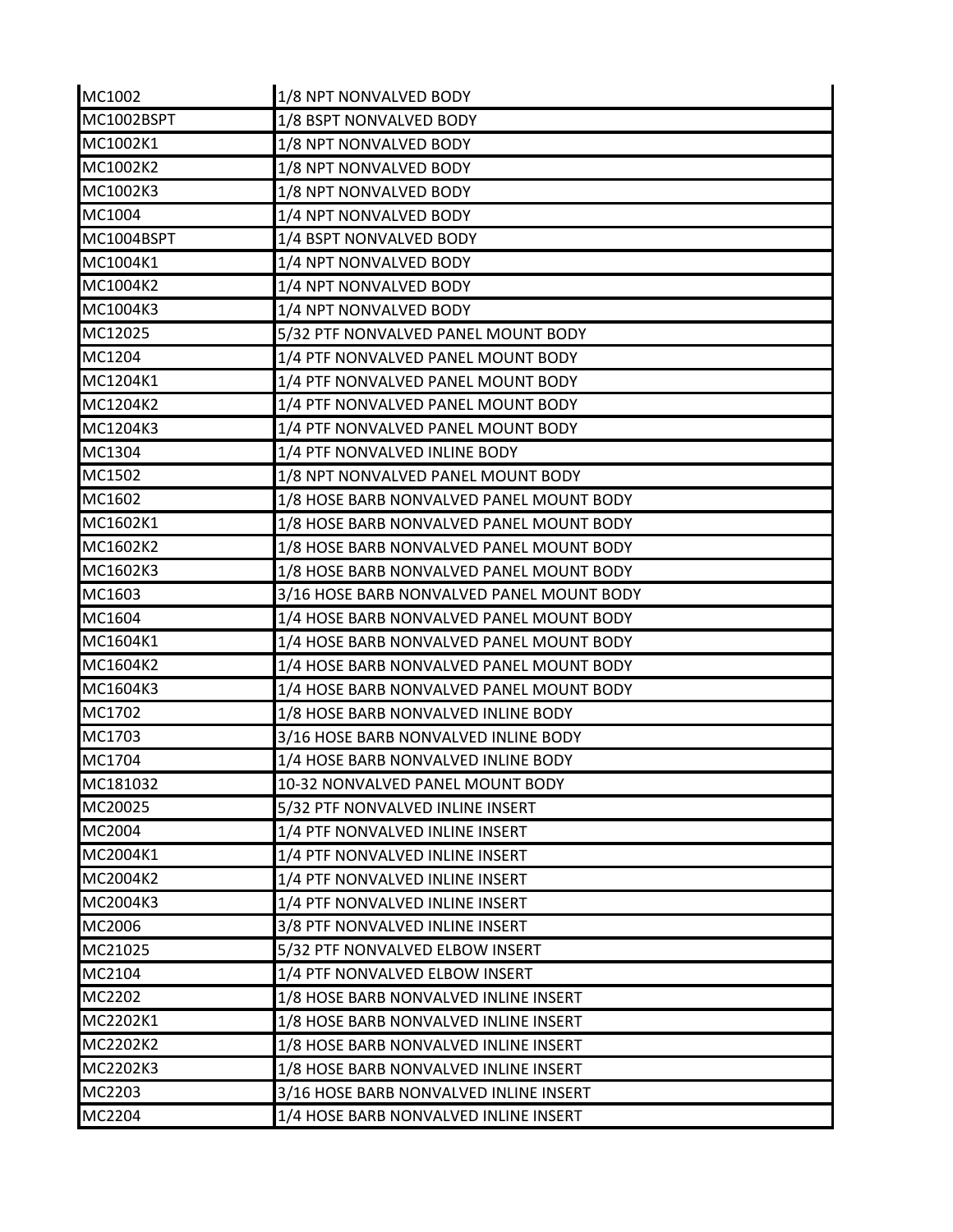| MC2204K1       | 1/4 HOSE BARB NONVALVED INLINE INSERT       |
|----------------|---------------------------------------------|
| MC2204K2       | 1/4 HOSE BARB NONVALVED INLINE INSERT       |
| MC2204K3       | 1/4 HOSE BARB NONVALVED INLINE INSERT       |
| MC2302         | 1/8 HOSE BARB NONVALVED ELBOW INSERT        |
| MC2304         | 1/4 HOSE BARB NONVALVED ELBOW INSERT        |
| MC2402         | 1/8 MNPT NONVALVED INSERT                   |
| MC2402BSPT     | 1/8 BSPT NONVALVED INSERT                   |
| MC2402K1       | 1/8 MNPT NONVALVED INSERT                   |
| MC2402K2       | 1/8 NPT NONVALVED INSERT                    |
| MC2402K3       | 1/8 MNPT NONVALVED INSERT                   |
| MC2404         | 1/4 NPT NONVALVED INSERT                    |
| MC2602         | 1/8 NPT NONVALVED INSERT                    |
| MC2604         | 1/4 NPT NONVALVED INSERT                    |
| MC2604BSPP     | 1/4 BSPP NONVALVED INSERT                   |
| MC281032       | 10-32 NONVALVED INSERT                      |
| MC4004         | 1/4 PTF NONVALVED PANEL MOUNT INSERT        |
| MC4202         | 1/8 HOSE BARB NONVALVED PANEL MOUNT INSERT  |
| MC4203         | 3/16 HOSE BARB NONVALVED PANEL MOUNT INSERT |
| MC4204         | 1/4 HOSE BARB NONVALVED PANEL MOUNT INSERT  |
| MCD1002        | 1/8 NPT VALVED BODY                         |
| MCD1002BSPT    | 1/8 BSPT VALVED BODY                        |
| MCD1002K1      | 1/8 NPT VALVED BODY                         |
| MCD1002K2      | 1/8 NPT VALVED BODY                         |
| MCD1002K3      | 1/8 NPT VALVED BODY                         |
| MCD1004        | 1/4 NPT VALVED BODY                         |
| MCD1004BSPT    | 1/4 BSPT VALVED BODY                        |
| MCD1004K1      | 1/4 NPT VALVED BODY                         |
| MCD1004K2      | 1/4 NPT VALVED BODY                         |
| MCD1004K3      | 1/4 NPT VALVED BODY                         |
| IMCD12025      | 5/32 PTF VALVED PANEL MOUNT BODY            |
| MCD1204        | 1/4 PTF VALVED PANEL MOUNT BODY             |
| MCD1204K1      | 1/4 PTF VALVED PANEL MOUNT BODY             |
| MCD1204K2      | 1/4 PTF VALVED PANEL MOUNT BODY             |
| MCD1204K3      | 1/4 PTF VALVED PANEL MOUNT BODY             |
| MCD1304        | 1/4 PTF VALVED INLINE BODY                  |
| <b>MCD1502</b> | 1/8 NPT VALVED PANEL MOUNT BODY             |
| MCD1602        | 1/8 HOSE BARB VALVED PANEL MOUNT BODY       |
| MCD1602K1      | 1/8 HOSE BARB VALVED PANEL MOUNT BODY       |
| MCD1602K2      | 1/8 HOSE BARB VALVED PANEL MOUNT BODY       |
| MCD1602K3      | 1/8 HOSE BARB VALVED PANEL MOUNT BODY       |
| MCD1603        | 3/16 HOSE BARB VALVED PANEL MOUNT BODY      |
| MCD1604        | 1/4 HOSE BARB VALVED PANEL MOUNT BODY       |
| MCD1604K1      | 1/4 HOSE BARB VALVED PANEL MOUNT BODY       |
| MCD1604K2      | 1/4 HOSE BARB VALVED PANEL MOUNT BODY       |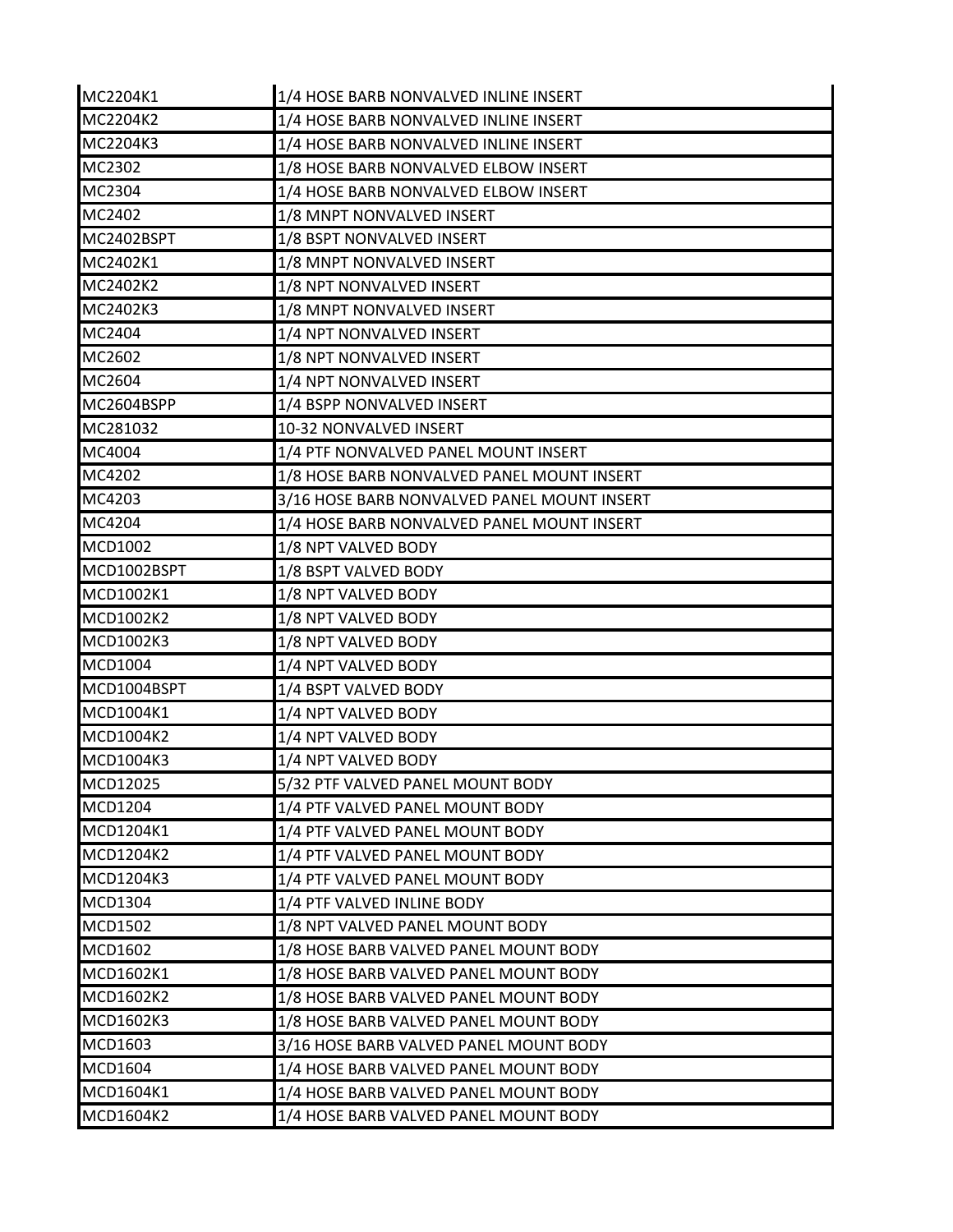| MCD1604K3      | 1/4 HOSE BARB VALVED PANEL MOUNT BODY       |
|----------------|---------------------------------------------|
| MCD1702        | 1/8 HOSE BARB VALVED INLINE BODY            |
| MCD1703        | 3/16 HOSE BARB VALVED INLINE BODY           |
| MCD1704        | 1/4 HOSE BARB VALVED INLINE BODY            |
| MCD181032      | 10-32 VALVED PANEL MOUNT BODY               |
| MCD20025       | 5/32 PTF VALVED INSERT                      |
| <b>MCD2004</b> | 1/4 PTF VALVED INSERT                       |
| <b>MCD2006</b> | 3/8 PTF VALVED INSERT                       |
| MCD21025       | 5/32 PTF VALVED ELBOW INSERT                |
| MCD2104        | 1/4 PTF VALVED ELBOW INSERT                 |
| <b>MCD2202</b> | 1/8 HOSE BARB VALVED INSERT                 |
| MCD2203        | 3/16 HOSE BARB VALVED INSERT                |
| <b>MCD2204</b> | 1/4 HOSE BARB VALVED INSERT                 |
| MCD2302        | 1/8 HOSE BARB VALVED ELBOW INSERT           |
| <b>MCD2304</b> | 1/4 HOSE BARB VALVED ELBOW INSERT           |
| MCD2402        | 1/8 NPT VALVED INSERT                       |
| MCD2402BSPT    | 1/8BSPT VALVED INSERT                       |
| <b>MCD2404</b> | 1/4 NPT VALVED INSERT                       |
| <b>MCD2602</b> | 1/8 NPT VALVED INSERT                       |
| <b>MCD2604</b> | 1/4 FNPT VALVED INSERT                      |
| MCD2604BSPP    | 1/4 BSPP VALVED INSERT                      |
| MCD281032      | 10-32 VALVED INSERT                         |
| <b>MCD4004</b> | 1/4 PTF VALVED PANEL MOUNT INSERT           |
| <b>MCD4202</b> | 1/8 HOSE BARB VALVED PANEL MOUNT INSERT     |
| MCD4203        | 3/16 HOSE BARB VALVED PANEL MOUNT INSERT    |
| <b>MCD4204</b> | 1/4 HOSE BARB VALVED PANEL MOUNT INSERT     |
| MM1204         | 1/4 PTF NONVALVED MULTI-MOUNT BODY          |
| MM1602         | 1/8 HOSE BARB NONVALVED MULTI-MOUNT BODY    |
| MM1603         | 3/16 HOSE BARB NONVALVED MULTI-MOUNT BODY   |
| MM1604         | 1/4 HOSE BARB NONVALVED MULTI-MOUNT BODY    |
| MM181032       | 10-32 MV MULTI-MOUNT BODY                   |
| <b>MMD1204</b> | 1/4 PTF VALVED PANEL MOUNT MULTI-MOUNT BODY |
| MMD1602        | 1/8 HOSE BARB VALVED MULTI-MOUNT BODY       |
| MMD1603        | 3/16 HOSE BARB VALVED MULTI-MOUNT BODY      |
| MMD1604        | 1/4 HOSE BARB VALVED MULTI-MOUNT BODY       |
| MMD181032      | 10-32 VALVED MULTI-MOUNT BODY               |
| MPC17004T      | 1/4 HOSE BARB NONVALVED INLINE BODY         |
| MPC17004T03    | 1/4 HOSE BARB NONVALVED INLINE BODY         |
| MPC17004T39    | 1/4 HOSE BARB NONVALVED INLINE BODY         |
| MPC17006T      | 3/8 HOSE BARB NONVALVED INLINE BODY         |
| MPC17006T03    | 3/8 HOSE BARB NONVALVED INLINE BODY         |
| MPC17006T39    | 3/8 HOSE BARB NONVALVED INLINE BODY         |
| MPC22004T      | 1/4 HOSE BARB NONVALVED INSERT              |
| MPC22004T03    | 1/4 HOSE BARB NONVALVED INSERT              |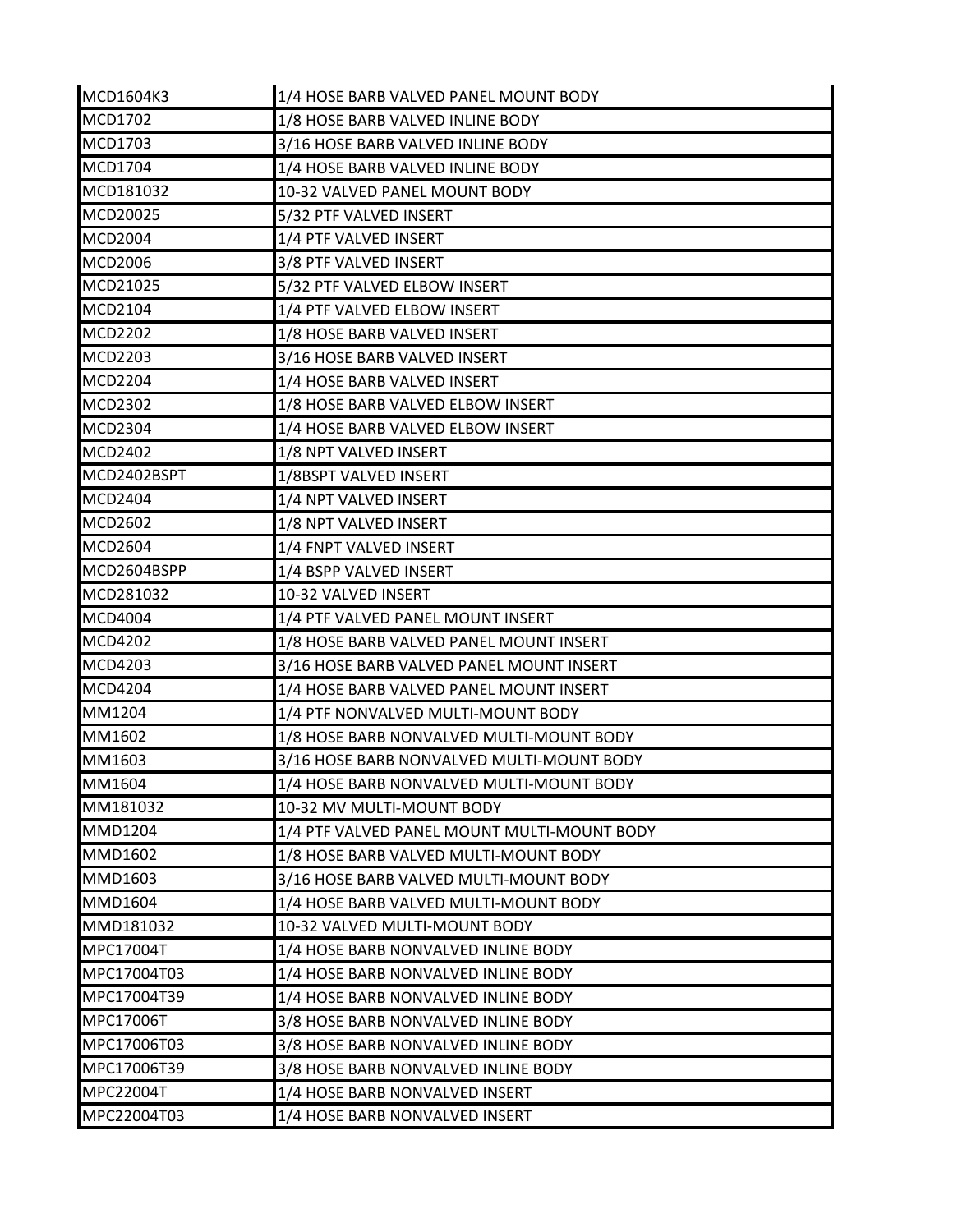| MPC22004T03M     | 1/4 HOSE BARB NONVALVED INSERT     |
|------------------|------------------------------------|
| MPC22004T39M     | 1/4 HOSE BARB NONVALVED INSERT     |
| MPC22004TM       | 1/4 HOSE BARB NONVALVED INSERT     |
| MPC22006T        | 3/8 HOSE BARB NONVALVED INSERT     |
| MPC22006T03      | 3/8 HOSE BARB NONVALVED INSERT     |
| MPC22006T03M     | 3/8 HOSE BARB NONVALVED INSERT     |
| MPC22006T39M     | 3/8 HOSE BARB NONVALVED INSERT     |
| MPC22006TM       | 3/8 HOSE BARB NONVALVED INSERT     |
| MPC30003M        | <b>BODY PLUG</b>                   |
| MPC30039M        | <b>BODY PLUG</b>                   |
| MPC30L           | MPC TETHERED PLUG                  |
| MPC32003         | <b>INSERT CAP</b>                  |
| MPC32039         | <b>INSERT CAP</b>                  |
| MPC32L           | MPC TETHERED CAP                   |
| MPC3301239       | 3/4 MINI SANI NONVALVED BODY       |
| MPC3301639       | 1 MAXI SANI NONVALVED BODY         |
| MPCK17004T03     | 1/4 HOSE BARB NONVALVED BODY LOCK  |
| MPCK17004T39     | 1/4 HOSE BARB NONVALVED BODY, LOCK |
| MPCK17006T03     | 3/8 HOSE BARB NONVALVED BODY, LOCK |
| MPCK17006T39     | 3/8 HOSE BARB NONVALVED BODY, LOCK |
| <b>MPCK32003</b> | <b>INSERT CAP, LOCK</b>            |
| MPCK32039        | <b>INSERT CAP LOCKING</b>          |
| MPU171239        | 3/4 HOSE BARB NONVALVED BODY       |
| MPU221239M       | 3/4 HOSE BARB NONVALVED INSERT     |
| MPU30039M        | PLUG MPU                           |
| MPU32039         | <b>CAP MPU</b>                     |
| MPX17803         | 1/2 HOSE BARB NONVALVED BODY       |
| MPX17839         | 1/2 HOSE BARB NONVALVED BODY       |
| MPX22603M        | 3/8 HOSE BARB NONVALVED INSERT     |
| MPX22639M        | 3/8 HOSE BARB NONVALVED INSERT     |
| MPX22803M        | 1/2 HOSE BARB NONVALVED INSERT     |
| MPX22839M        | 1/2 HOSE BARB NONVALVED INSERT     |
| MPX30003M        | <b>PLUG</b>                        |
| MPX30039M        | <b>PLUG</b>                        |
| MPX32003         | <b>MPX CAP BODY</b>                |
| MPX32039         | MPX CAP BODY                       |
| MPX3301239       | 3/4 MINI SANI BODY                 |
| MPXK17803        | 1/2 HOSE BARB NONVALVED BODY, LOCK |
| MPXK17839        | 1/2 HOSE BARB NONVALVED BODY, LOCK |
| MPXK32003        | MPX CAP BODY, LOCKING              |
| MPXK32039        | MPX CAP BODY LOCKING               |
| NS2D1002         | 1/8 MNPT VALVED INLINE BODY        |
| NS2D1204         | 1/4 PTF VALVED PANEL MOUNT BODY    |
| NS2D1304         | 1/4 PTF VALVED INLINE BODY         |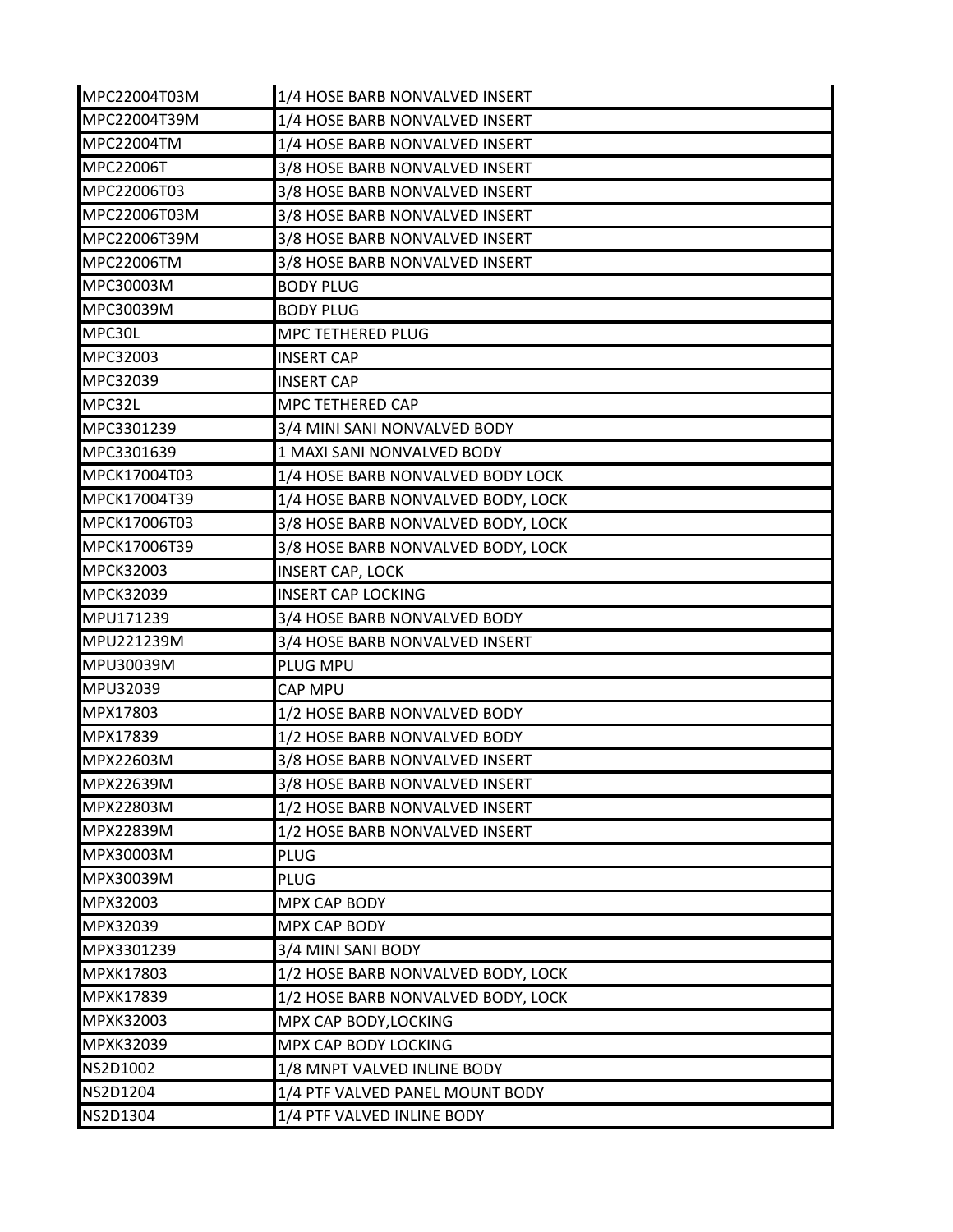| NS2D1602        | 1/8 HOSE BARB VALVED PANEL MOUNT BODY   |
|-----------------|-----------------------------------------|
| <b>NS2D1604</b> | 1/4 HOSE BARB VALVED PANEL MOUNT BODY   |
| NS2D1702        | 1/8 HOSE BARB VALVED INLINE BODY        |
| NS2D1704        | 1/4 HOSE BARB VALVED INLINE BODY        |
| NS2D2004        | 1/4 PTF VALVED INLINE INSERT            |
| <b>NS2D2202</b> | 1/8 HOSE BARB VALVED INLINE INSERT      |
| <b>NS2D2204</b> | 1/4 HOSE BARB VALVED INLINE INSERT      |
| <b>NS2D2402</b> | 1/8 NPT VALVED INLINE INSERT            |
| NS4D10004       | 1/4 NPT VALVED INLINE BODY              |
| NS4D1000406     | 1/4 NPT VALVED INLINE BODY              |
| NS4D10004BSPT   | 1/4 BSPT VALVED INLINE BODY             |
| NS4D10004BSPT06 | 1/4 BSPT VALVED INLINE BODY             |
| NS4D13004       | 1/4 PTF VALVED INLINE BODY              |
| NS4D13006       | 3/8 PTF VALVED INLINE BODY              |
| NS4D1300606     | 3/8 PTF VALVED INLINE BODY              |
| NS4D17002       | 1/8 HOSE BARB VALVED INLINE BODY        |
| NS4D1700206     | 1/8 HOSE BARB VALVED INLINE BODY        |
| NS4D17004       | 1/4 HOSE BARB VALVED INLINE BODY        |
| NS4D1700406     | 1/4 HOSE BARB VALVED INLINE BODY        |
| NS4D17006       | 3/8 HOSE BARB VALVED INLINE BODY        |
| NS4D1700606     | 3/8 HOSE BARB VALVED INLINE BODY        |
| NS4D20004       | 1/4 PTF VALVED INLINE INSERT            |
| NS4D20006       | 3/8 PTF VALVED INLINE INSERT            |
| NS4D2000606     | 3/8 PTF VALVED INLINE INSERT            |
| NS4D22002       | 1/8 HOSE BARB VALVED INLINE INSERT      |
| NS4D2200206     | 1/8 HOSE BARB VALVED INLINE INSERT      |
| NS4D22004       | 1/4 HOSE BARB VALVED INLINE INSERT      |
| NS4D2200406     | 1/4 HOSE BARB VALVED INLINE INSERT      |
| NS4D22006       | 3/8 HOSE BARB VALVED INLINE INSERT      |
| NS4D2200606     | 3/8 HOSE BARB VALVED INLINE INSERT      |
| NS4D24004       | 1/4 NPT VALVED INSERT                   |
| NS4D2400406     | 1/4 NPT VALVED INSERT                   |
| NS4D24004BSPT   | 1/4 BSPT VALVED INSERT                  |
| NS4D24004BSPT06 | 1/4 BSPT VALVED INSERT                  |
| NS4D40004       | 1/4 PTF VALVED PANEL MOUNT INSERT       |
| NS4D40006       | 3/8 PTF VALVED PANEL MOUNT INSERT       |
| NS4D4000606     | 3/8 PTF VALVED PANEL MOUNT INSERT       |
| NS4D42002       | 1/8 HOSE BARB VALVED PANEL MOUNT INSERT |
| NS4D4200206     | 1/8 HOSE BARB VALVED PANEL MOUNT INSERT |
| NS4D42004       | 1/4 HOSE BARB VALVED PANEL MOUNT INSERT |
| NS4D4200406     | 1/4 HOSE BARB VALVED PANEL MOUNT INSERT |
| NS4D42006       | 3/8 HOSE BARB VALVED PANEL MOUNT INSERT |
| NS4D4200606     | 3/8 HOSE BARB VALVED PANEL MOUNT INSERT |
| NS6D10008       | 1/2 NPT VALVED BODY                     |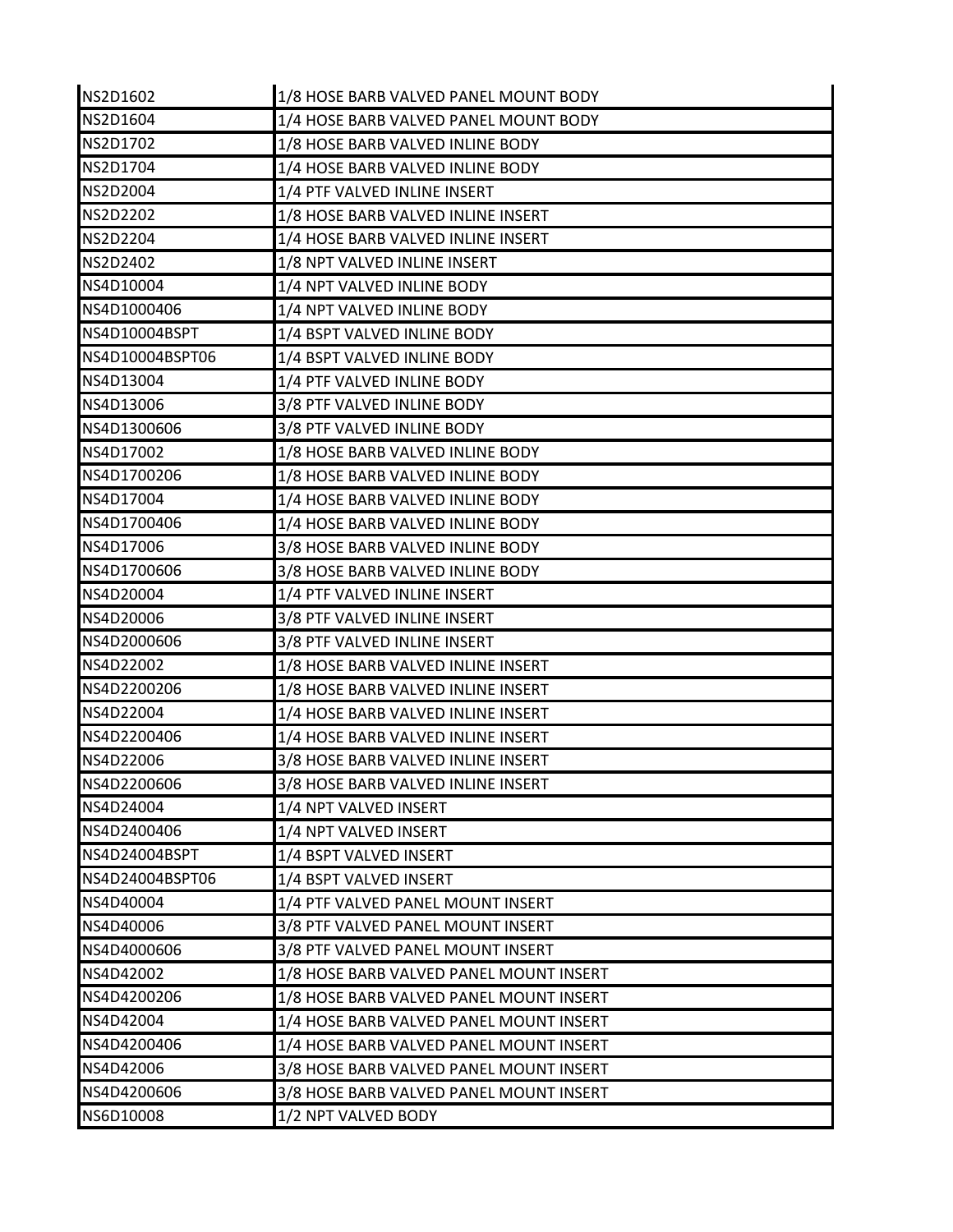| NS6D10008BSPT    | 1/2 BSPT VALVED BODY                      |
|------------------|-------------------------------------------|
| NS6D13008        | 1/2 COMPRESSION VALVED INLINE BODY        |
| NS6D17006        | 3/8 HOSE BARB VALVED INLINE BODY          |
| NS6D17008        | 1/2 HOSE BARB VALVED INLINE BODY          |
| NS6D20008        | 1/2 COMPRESSION VALVED INLINE INSERT      |
| NS6D22006        | 3/8 HOSE BARB INSERT VALVED INLINE INSERT |
| NS6D22008        | 1/2 HOSE BARB VALVED INLINE INSERT        |
| NS6D24008        | 1/2 NPT VALVED INSERT                     |
| NS6D24008BSPT    | 1/2 BSPT VALVED INSERT                    |
| NS6D40008        | 1/2 COMPRESSION VALVED PANEL MOUNT INSERT |
| NS6D42006        | 3/8 HOSE BARB VALVED PANEL MOUNT INSERT   |
| NS6D42008        | 1/2 HOSE BARB VALVED PANEL MOUNT INSERT   |
| NSHD10006BSPT    | 3/8 BSPT VALVED INLINE BODY               |
| <b>NSHD10008</b> | 1/2 MNPT VALVED INLINE BODY               |
| <b>NSHD10012</b> | 3/4 NPT VALVED INLINE BODY                |
| <b>NSHD13006</b> | 3/8 JACO VALVED INLINE BODY               |
| <b>NSHD13008</b> | 1/2 JACO VALVED INLINE BODY               |
| <b>NSHD17006</b> | 3/8 HOSE BARB VALVED INLINE BODY          |
| <b>NSHD17008</b> | 1/2 HOSE BARB VALVED INLINE BODY          |
| <b>NSHD17010</b> | 5/8 HOSE BARB VALVED INLINE BODY          |
| <b>NSHD17012</b> | 3/4 HOSE BARB VALVED INLINE BODY          |
| <b>NSHD19006</b> | 3/8 FNPT VALVED INLINE BODY               |
| <b>NSHD20006</b> | 3/8 JACO VALVED INLINE INSERT             |
| <b>NSHD20008</b> | 1/2 JACO VALVED INLINE INSERT             |
| <b>NSHD22006</b> | 3/8 HOSE BARB VALVED INLINE INSERT        |
| <b>NSHD22008</b> | 1/2 HOSE BARB VALVED INLINE INSERT        |
| <b>NSHD22010</b> | 5/8 HOSE BARB VALVED INLINE INSERT        |
| <b>NSHD22012</b> | 3/4 HOSE BARB VALVED INLINE INSERT        |
| NSHD24006BSPT    | 3/8 BSPT VALVED INLINE INSERT             |
| <b>NSHD24008</b> | 1/2 MNPT VALVED INLINE INSERT             |
| <b>NSHD24012</b> | 3/4 NPT VALVED INSERT                     |
| <b>NSHD26006</b> | 3/8 FNPT VALVED INLINE INSERT             |
| NSHPMKIT12       | PANEL MOUNT KIT FOR NSH (EPDM)            |
| PLC10004         | 1/4 NPT NONVALVED BODY                    |
| PLC1000412       | 1/4 NPT NONVALVED BODY                    |
| PLC1000412BSPT   | 1/4 MBSPT NONVALVED BODY                  |
| PLC10004BSPT     | 1/4 BSPT NONVALVED BODY                   |
| PLC10006         | 3/8 NPT NONVALVED BODY                    |
| PLC1000612       | 3/8 MNPT NONVALVED BODY                   |
| PLC1000612BSPT   | 3/8 MBSPT NONVALVED BODY PLC12            |
| PLC10006BSPT     | 3/8 BSPT NONVALVED BODY                   |
| PLC11004         | 1/4 JOHN GUEST NONVALVED PANEL MOUNT BODY |
| PLC12004         | 1/4 PTF NONVALVED PANEL MOUNT BODY        |
| PLC12006         | 3/8 PTF NONVALVED PANEL MOUNT BODY        |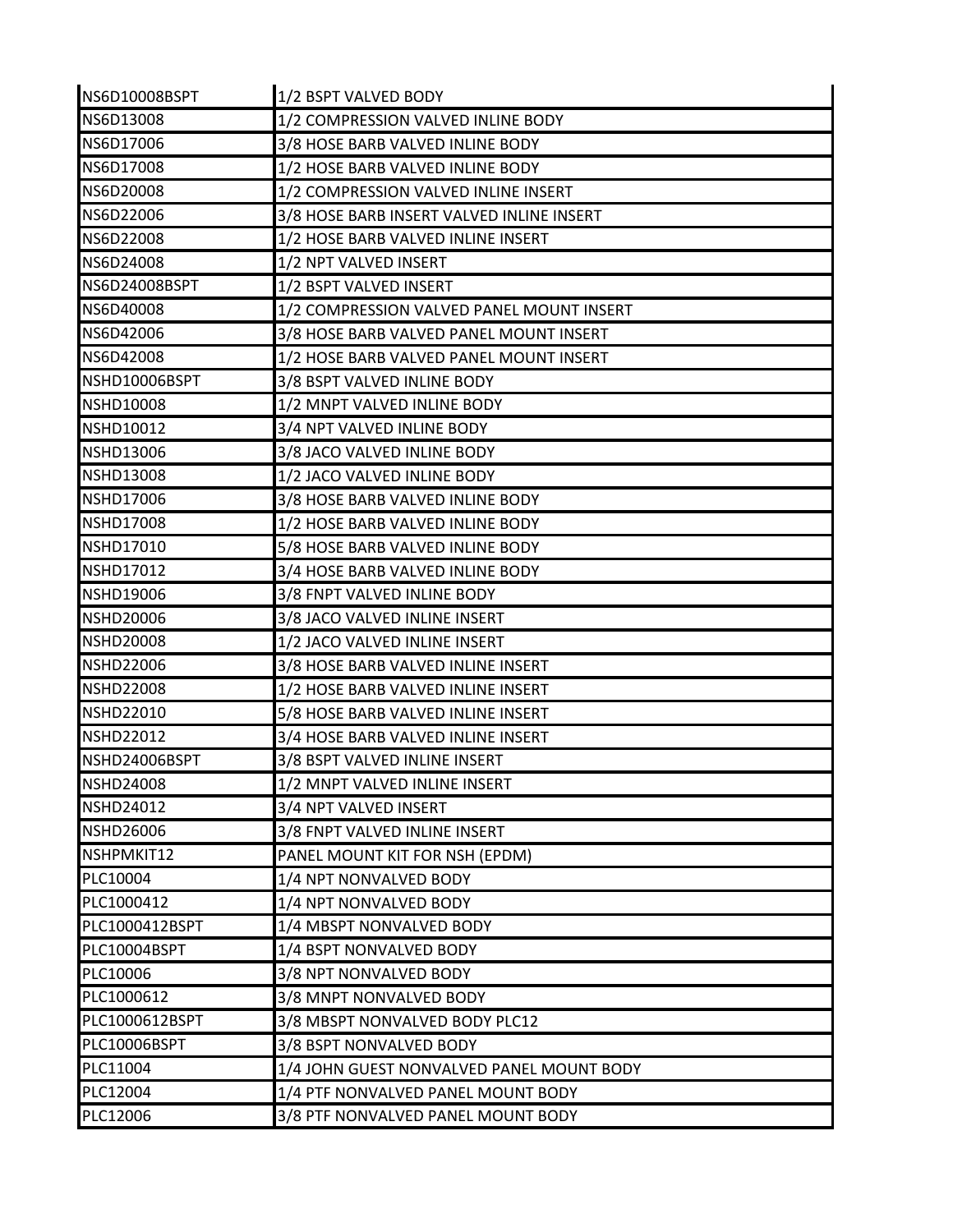| PLC1200612       | 3/8 PTF NONVALVED PANEL MOUNT BODY PP     |
|------------------|-------------------------------------------|
| <b>PLC120M10</b> | 10MM PTF NONVALVED PANEL MOUNT BODY       |
| <b>PLC120M8</b>  | 8MM PTF NONVALVED PANEL MOUNT BODY        |
| PLC13004         | 1/4 PTF NONVALVED INLINE BODY             |
| PLC13006         | 3/8 PTF NONVALVED INLINE BODY             |
| PLC1300612       | 3/8 PTF NONVALVED INLINE BODY             |
| PLC130M10        | 10MM PTF NONVALVED INLINE BODY            |
| <b>PLC130M8</b>  | 8MM PTF NONVALVED INLINE BODY             |
| PLC14004         | 1/4 JOHN GUEST NONVALVED INLINE BODY      |
| PLC14006         | 3/8 JOHN GUEST NONVALVED INLINE BODY      |
| PLC16004         | 1/4 HOSE BARB NONVALVED PANEL MOUNT BODY  |
| PLC1600412       | 1/4 HOSE BARB NONVALVED PANEL MOUNT BODY  |
| PLC16005         | 5/16 HOSE BARB NONVALVED PANEL MOUNT BODY |
| PLC16006         | 3/8 HOSE BARB NONVALVED PANEL MOUNT BODY  |
| PLC1600612       | 3/8 HOSE BARB NONVALVED PANEL MOUNT BODY  |
| PLC17004         | 1/4 HOSE BARB NONVALVED INLINE BODY       |
| PLC1700412       | 1/4 HOSE BARB NONVALVED INLINE BODY       |
| PLC17005         | 5/16 HOSE BARB NONVALVED INLINE BODY      |
| PLC17006         | 3/8 HOSE BARB NONVALVED INLINE BODY       |
| PLC1700612       | 3/8 HOSE BARB NONVALVED INLINE BODY       |
| PLC20004         | 1/4 PTF NONVALVED INLINE INSERT           |
| PLC20006         | 3/8 PTF NONVALVED INLINE INSERT           |
| PLC2000612       | 3/8 PTF NONVALVED INLINE INSERT           |
| PLC200M10        | 10MM PTF NONVALVED INLINE INSERT          |
| <b>PLC200M8</b>  | 8MM PTF NONVALVED INLINE INSERT           |
| PLC21006         | 3/8 PTF NONVALVED ELBOW INSERT            |
| PLC2100612       | 3/8 PTF NONVALVED ELBOW INSERT            |
| PLC22004         | 1/4 HOSE BARB NONVALVED INLINE INSERT     |
| PLC2200412       | 1/4 HOSE BARB NONVALVED INLINE INSERT     |
| PLC22005         | 5/16 HOSE BARB NONVALVED INLINE INSERT    |
| PLC22006         | 3/8 HOSE BARB NONVALVED INLINE INSERT     |
| PLC2200612       | 3/8 HOSE BARB NONVALVED INLINE INSERT     |
| PLC23004         | 1/4 HOSE BARB NONVALVED ELBOW INSERT      |
| PLC2300412       | 1/4 HOSE BARB NONVALVED ELBOW INSERT      |
| PLC23006         | 3/8 HOSE BARB NONVALVED ELBOW INSERT      |
| PLC2300612       | 3/8 HOSE BARB NONVALVED ELBOW INSERT      |
| PLC24004         | 1/4 NPT NONVALVED INSERT                  |
| PLC2400412       | 1/4 NPT NONVALVED INSERT                  |
| PLC24004BSPT     | 1/4 BSPT NONVALVED INSERT                 |
| PLC24006         | 3/8 NPT NONVALVED INSERT                  |
| PLC24006BSPT     | 3/8BSPT NONVALVED INSERT                  |
| PLC29004         | 1/4 JOHN GUEST NONVALVED INLINE INSERT    |
| PLC29006         | 3/8 JOHN GUEST NONVALVED INLINE INSERT    |
| <b>PLC300</b>    | <b>BODY PLUG</b>                          |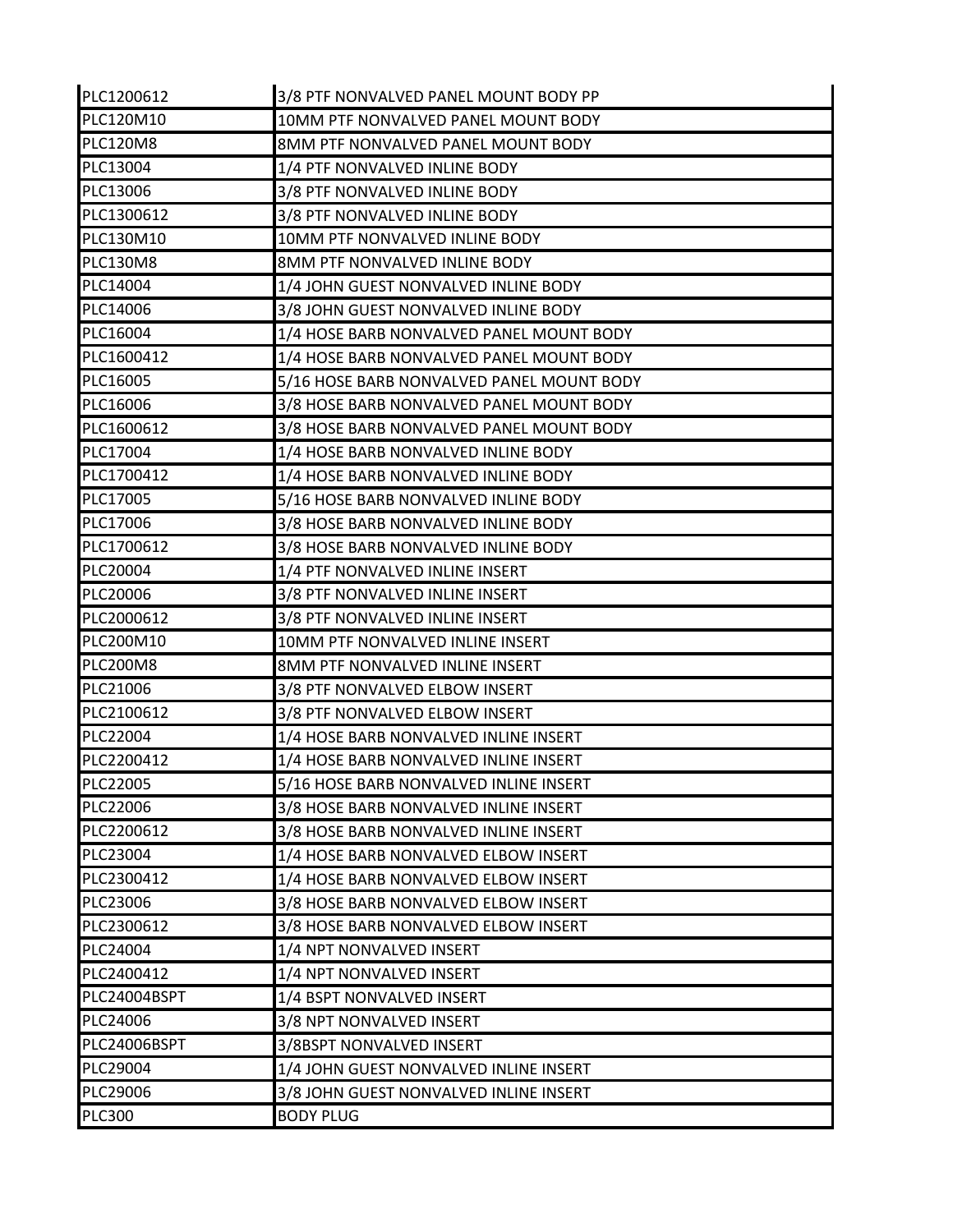| <b>PLC310</b>   | <b>BODY CAP</b>                             |
|-----------------|---------------------------------------------|
| <b>PLC320</b>   | <b>INSERT CAP</b>                           |
| PLC40004        | 1/4 PTF NONVALVED PANEL MOUNT INSERT        |
| PLC40006        | 3/8 PTF NONVALVED PANEL MOUNT INSERT        |
| PLC400M10       | 10MM PTF NONVALVED PANEL MOUNT INSERT       |
| <b>PLC400M8</b> | 8MM PTF NONVALVED PANEL MOUNT INSERT        |
| PLC41004        | 1/4 JOHN GUEST NONVALVED PANEL MOUNT INSERT |
| PLC42004        | 1/4 HOSE BARB NONVALVED PANEL MOUNT INSERT  |
| PLC4200412      | 1/4 HOSE BARB NONVALVED PANEL MOUNT INSERT  |
| PLC42005        | 5/16 HOSE BARB NONVALVED PANEL MOUNT INSERT |
| PLC42006        | 3/8 HOSE BARB NONVALVED PANEL MOUNT INSERT  |
| PLC4200612      | 3/8 HOSE BARB NONVALVED PANEL MOUNT INSERT  |
| PLCD10004       | 1/4 NPT VALVED BODY                         |
| PLCD1000412     | 1/4 NPT VALVED BODY                         |
| PLCD1000412BSPT | 1/4 MBSPT VALVED BODY                       |
| PLCD10004BSPT   | 1/4 BSPT VALVED BODY                        |
| PLCD10006       | 3/8 NPT VALVED BODY                         |
| PLCD1000612     | 3/8 NPT VALVED BODY                         |
| PLCD1000612BSPT | 3/8 MBSPT VALVED BODY                       |
| PLCD10006BSPT   | 3/8 BSPT VALVED BODY                        |
| PLCD11004       | 1/4 JOHN GUEST VALVED PANEL MOUNT BODY      |
| PLCD12004       | 1/4 PTF VALVED PANEL MOUNT BODY             |
| PLCD12006       | 3/8 PTF VALVED PANEL MOUNT BODY             |
| PLCD1200612     | 3/8 PTF VALVED PANEL MOUNT BODY             |
| PLCD120M10      | 10MM PTF VALVED PANEL MOUNT BODY            |
| PLCD120M8       | 8MM PTF VALVED PANEL MOUNT BODY             |
| PLCD13004       | 1/4 PTF VALVED INLINE BODY                  |
| PLCD13006       | 3/8 PTF VALVED INLINE BODY                  |
| PLCD1300612     | 3/8 PTF VALVED INLINE BODY                  |
| PLCD130M10      | 10MM PTF VALVED INLINE BODY                 |
| PLCD130M8       | 8MM PTF VALVED INLINE BODY                  |
| PLCD14004       | 1/4 JOHN GUEST VALVED INLINE BODY           |
| PLCD14006       | 3/8 JOHN GUEST VALVED INLINE BODY           |
| PLCD16004       | 1/4 HOSE BARB VALVED PANEL MOUNT BODY       |
| PLCD1600412     | 1/4 HOSE BARB VALVED PANEL MOUNT BODY       |
| PLCD16005       | 5/16 HOSE BARB VALVED PANEL MOUNT BODY      |
| PLCD16006       | 3/8 HOSE BARB VALVED PANEL MOUNT BODY       |
| PLCD1600612     | 3/8 HOSE BARB VALVED PANEL MOUNT BODY       |
| PLCD17004       | 1/4 HOSE BARB VALVED INLINE BODY            |
| PLCD1700412     | 1/4 HOSE BARB VALVED INLINE BODY            |
| PLCD17005       | 5/16 HOSE BARB VALVED INLINE BODY           |
| PLCD17006       | 3/8 HOSE BARB VALVED INLINE BODY            |
| PLCD1700612     | 3/8 HOSE BARB VALVED INLINE BODY            |
| PLCD17040612    | 1/4 SOFTUBE VALVED INLINE BODY              |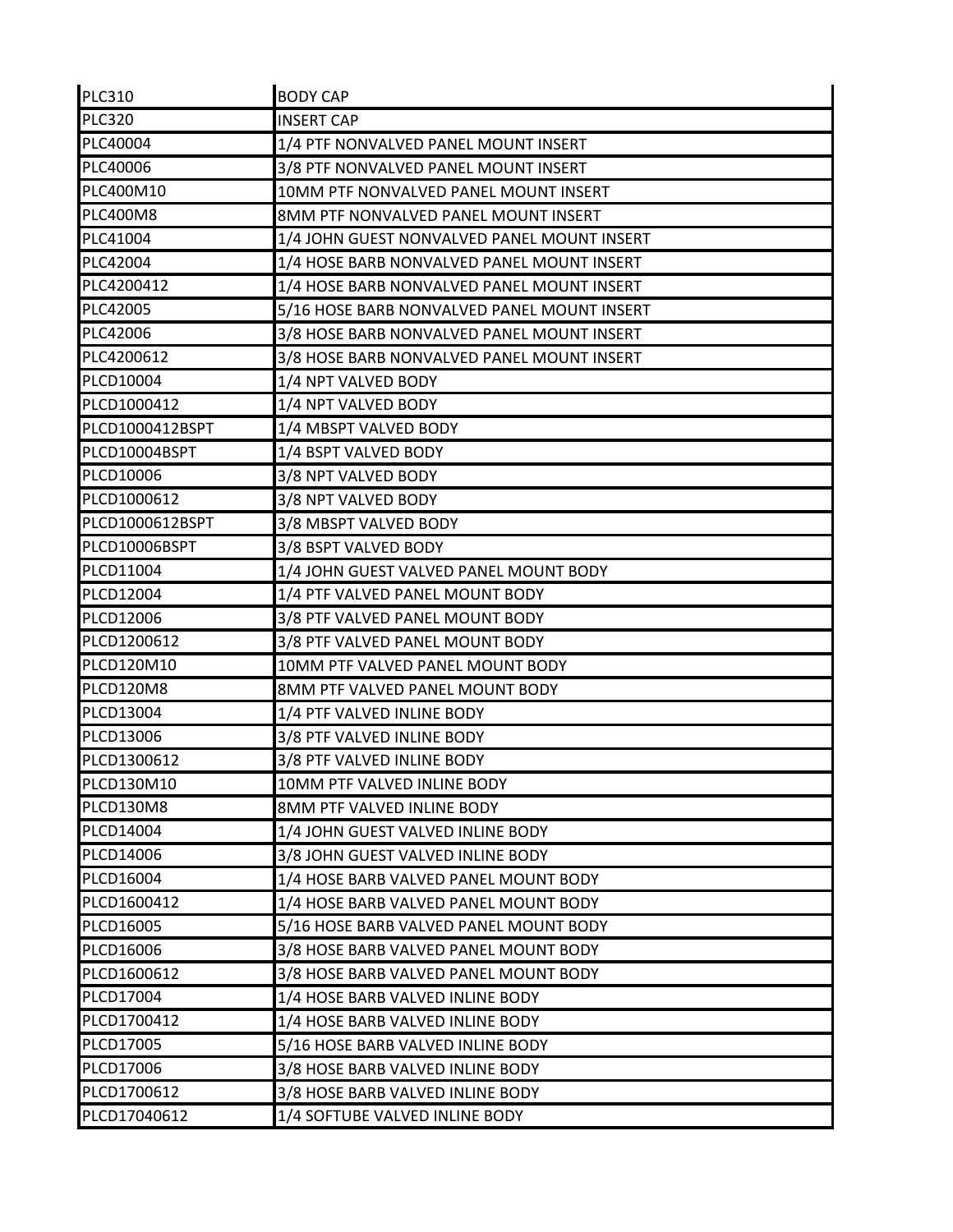| PLCD17060812     | 3/8 SOFTUBE VALVED INLINE BODY            |
|------------------|-------------------------------------------|
| PLCD20004        | 1/4 PTF VALVED INLINE INSERT              |
| PLCD20006        | 3/8 PTF VALVED INLINE INSERT              |
| PLCD2000612      | 3/8 PTF VALVED INLINE INSERT              |
| PLCD200M10       | 10MM PTF VALVED INLINE INSERT             |
| PLCD200M8        | 8MM PTF VALVED INLINE INSERT              |
| PLCD200M812      | 8MM PTF VALVED INLINE INSERT              |
| PLCD21006        | 3/8 PTF VALVED ELBOW INSERT               |
| PLCD2100612      | 3/8 PTF VALVED ELBOW INSERT               |
| <b>PLCD22004</b> | 1/4 HOSE BARB VALVED INLINE INSERT        |
| PLCD2200412      | 1/4 HOSE BARB VALVED INLINE INSERT        |
| <b>PLCD22005</b> | 5/16 HOSE BARB VALVED INLINE INSERT       |
| PLCD22006        | 3/8 HOSE BARB VALVED INLINE INSERT        |
| PLCD2200612      | 3/8 HOSE BARB VALVED INLINE INSERT        |
| PLCD22040612     | 1/4 SOFTUBE VALVED INSERT                 |
| PLCD22060812     | 3/8 SOFTUBE VALVED INSERT                 |
| PLCD23004        | 1/4 HOSE BARB VALVED ELBOW INSERT         |
| PLCD2300412      | 1/4 HOSE BARB VALVED ELBOW INSERT         |
| PLCD23006        | 3/8 HOSE BARB VALVED ELBOW INSERT         |
| PLCD2300612      | 3/8 HOSE BARB VALVED ELBOW INSERT         |
| PLCD24004        | 1/4 NPT VALVED INSERT                     |
| PLCD2400412      | 1/4 NPT VALVED INSERT                     |
| PLCD24004BSPT    | 1/4 BSPT VALVED INSERT                    |
| PLCD24006        | 3/8 NPT VALVED INSERT                     |
| PLCD24006BSPT    | 3/8 BSPT VALVED INSERT                    |
| PLCD29004        | 1/4 JOHN GUEST VALVED INLINE INSERT       |
| PLCD29006        | 3/8 JOHN GUEST VALVED INLINE INSERT       |
| PLCD40004        | 1/4 PTF VALVED PANEL MOUNT INSERT         |
| PLCD40006        | 3/8 PTF VALVED PANEL MOUNT INSERT         |
| PLCD400M10       | 10MM PTF VALVED PANEL MOUNT INSERT        |
| PLCD400M8        | 8MM PTF VALVED PANEL MOUNT INSERT         |
| PLCD41004        | 1/4 JOHN GUEST VALVED PANEL MOUNT INSERT  |
| PLCD42004        | 1/4 HOSE BARB VALVED PANEL MOUNT INSERT   |
| PLCD4200412      | 1/4 HOSE BARB VALVED PANEL MOUNT INSERT   |
| PLCD42005        | 5/16 HOSE BARB VALVED PANEL MOUNT INSERT  |
| PLCD42006        | 3/8 HOSE BARB VALVED PANEL MOUNT INSERT   |
| PLCD4200612      | 3/8 HOSE BARB VALVED PANEL MOUNT INSERT   |
| PLM12004         | 1/4 PTF NONVALVED MULTI-MOUNT BODY        |
| PLM12006         | 3/8 PTF NONVALVED MULTI-MOUNT BODY        |
| PLM16004         | 1/4 HOSE BARB NONVALVED MULTI-MOUNT BODY  |
| PLM16005         | 5/16 HOSE BARB NONVALVED MULTI-MOUNT BODY |
| PLM16006         | 3/8 HOSE BARB NONVALVED MULTI-MOUNT BODY  |
| PLMD12004        | 1/4 PTF VALVED MULTI-MOUNT BODY           |
| PLMD12006        | 3/8 PTF VALVED MULTI-MOUNT BODY           |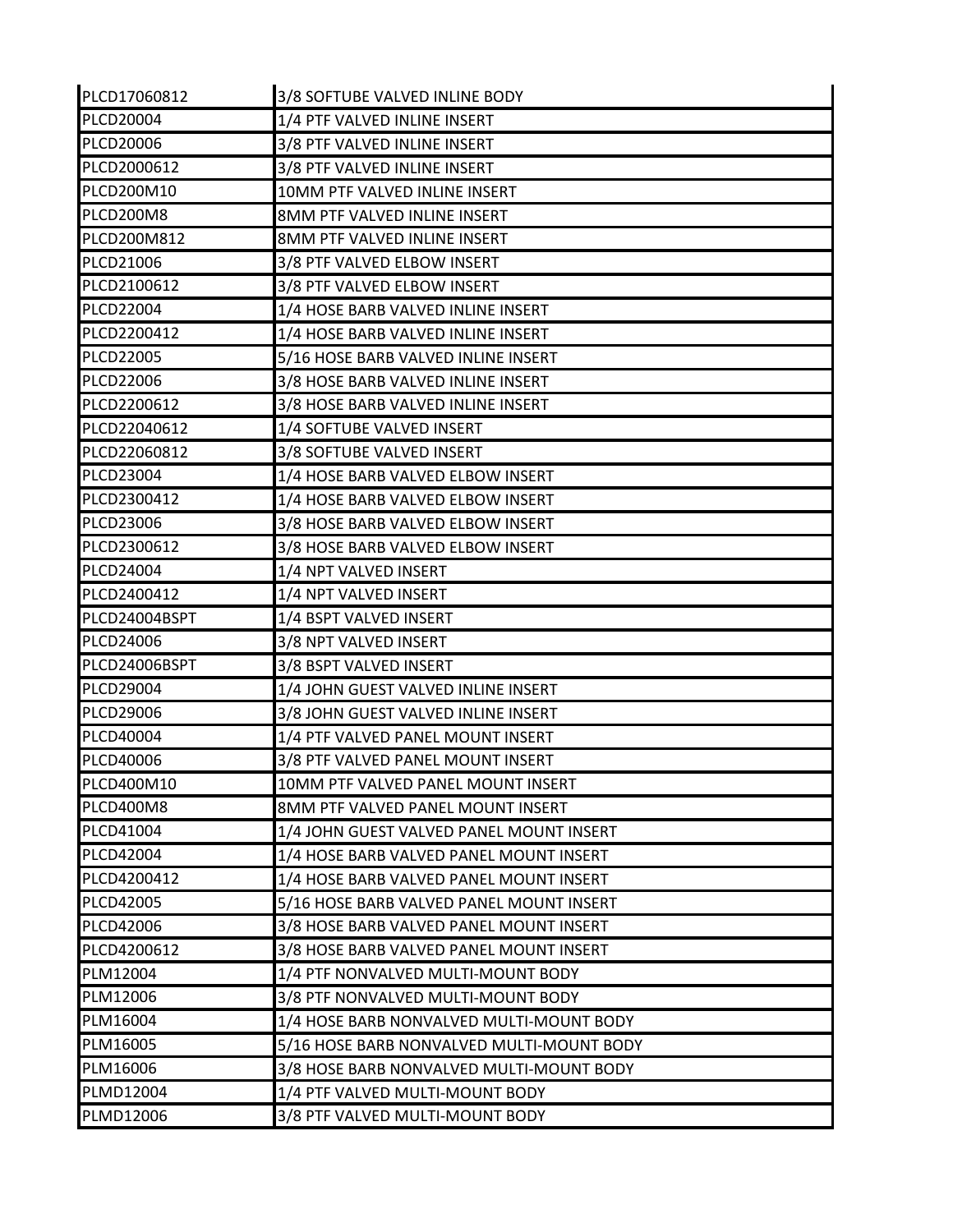| PLMD16004       | 1/4 HOSE BARB VALVED MULTI-MOUNT BODY     |
|-----------------|-------------------------------------------|
| PLMD16005       | 5/16 HOSE BARB VALVED PANEL MOUNT BODY    |
| PLMD16006       | 3/8 HOSE BARB VALVED MULTI-MOUNT BODY     |
| <b>PMC1002</b>  | 1/8 NPT NONVALVED BODY                    |
| PMC100212       | 1/8 NPT NONVALVED BODY                    |
| PMC100212BSPT   | 1/8 MBSPT NONVALVED BODY                  |
| PMC1002BSPT     | 1/8 BSPT NONVALVED BODY                   |
| <b>PMC1004</b>  | 1/4 NPT NONVALVED BODY                    |
| PMC100412       | 1/4 MNPT NONVALVED BODY                   |
| PMC100412BSPT   | 1/4 MBSPT NONVALVED BODY                  |
| PMC1004BSPT     | 1/4 BSPT NONVALVED BODY                   |
| PMC12025        | 5/32 PTF NONVALVED PANEL MOUNT BODY       |
| <b>PMC1204</b>  | 1/4 PTF NONVALVED PANEL MOUNT BODY        |
| PMC120412       | 1/4 PTF NONVALVED PANEL MOUNT BODY        |
| <b>PMC12M42</b> | 4MM PTF NONVALVED PANEL MOUNT BODY        |
| PMC13025        | 5/32 PTF NONVALVED INLINE BODY            |
| <b>PMC1304</b>  | 1/4 PTF NONVALVED INLINE BODY             |
| PMC130412       | 1/4 PTF NONVALVED INLINE BODY             |
| <b>PMC13M42</b> | 4MM PTF NONVALVED INLINE BODY             |
| PMC13M5         | 5MM PTF NPNVALVED INLINE BODY             |
| PMC1601         | 1/16 HOSE BARB NONVALVED PANEL MOUNT BODY |
| PMC160112       | 1/16 HOSE BARB NONVALVED PANEL MOUNT BODY |
| <b>PMC1602</b>  | 1/8 HOSE BARB NONVALVED PANEL MOUNT BODY  |
| PMC160212       | 1/8 HOSE BARB NONVALVED PANEL MOUNT BODY  |
| <b>PMC1603</b>  | 3/16 HOSE BARB NONVALVED PANEL MOUNT BODY |
| PMC1604         | 1/4 HOSE BARB NONVALVED PANEL MOUNT BODY  |
| PMC160412       | 1/4 HOSE BARB NONVALVED PANEL MOUNT BODY  |
| <b>PMC1701</b>  | 1/16 HOSE BARB NONVALVED INLINE BODY      |
| PMC170112       | 1/16 HOSE BARB NONVALVED INLINE BODY      |
| <b>PMC1702</b>  | 1/8 HOSE BARB NONVALVED BODY PMC          |
| PMC170212       | 1/8 HOSE BARB NONVALVED INLINE BODY       |
| <b>PMC1703</b>  | 3/16 HOSE BARB NONVALVED INLINE BODY      |
| <b>PMC1704</b>  | 1/4 HOSE BARB NONVALVED INLINE BODY       |
| PMC170412       | 1/4 HOSE BARB NONVALVED INLINE BODY       |
| PMC181032       | 10-32 NONVALVED PANEL MOUNT BODY          |
| PMC191032       | 10-32 NONVALVED INLINE BODY               |
| PMC20025        | 5/32 PTF NONVALVED INSERT                 |
| <b>PMC2004</b>  | 1/4 PTF NONVALVED INLINE INSERT           |
| PMC200412       | 1/4 PTF NONVALVED INLINE INSERT           |
| <b>PMC2006</b>  | 3/8 PTF NONVALVED INSERT                  |
| <b>PMC20M42</b> | 4MM PTF NONVALVED INSERT                  |
| PMC21025        | 5/32 PTF NONVALVED ELBOW INSERT           |
| PMC2102512      | 5/32 PTF NONVALVED ELBOW INSERT           |
| <b>PMC2104</b>  | 1/4 PTF NONVALVED ELBOW INSERT            |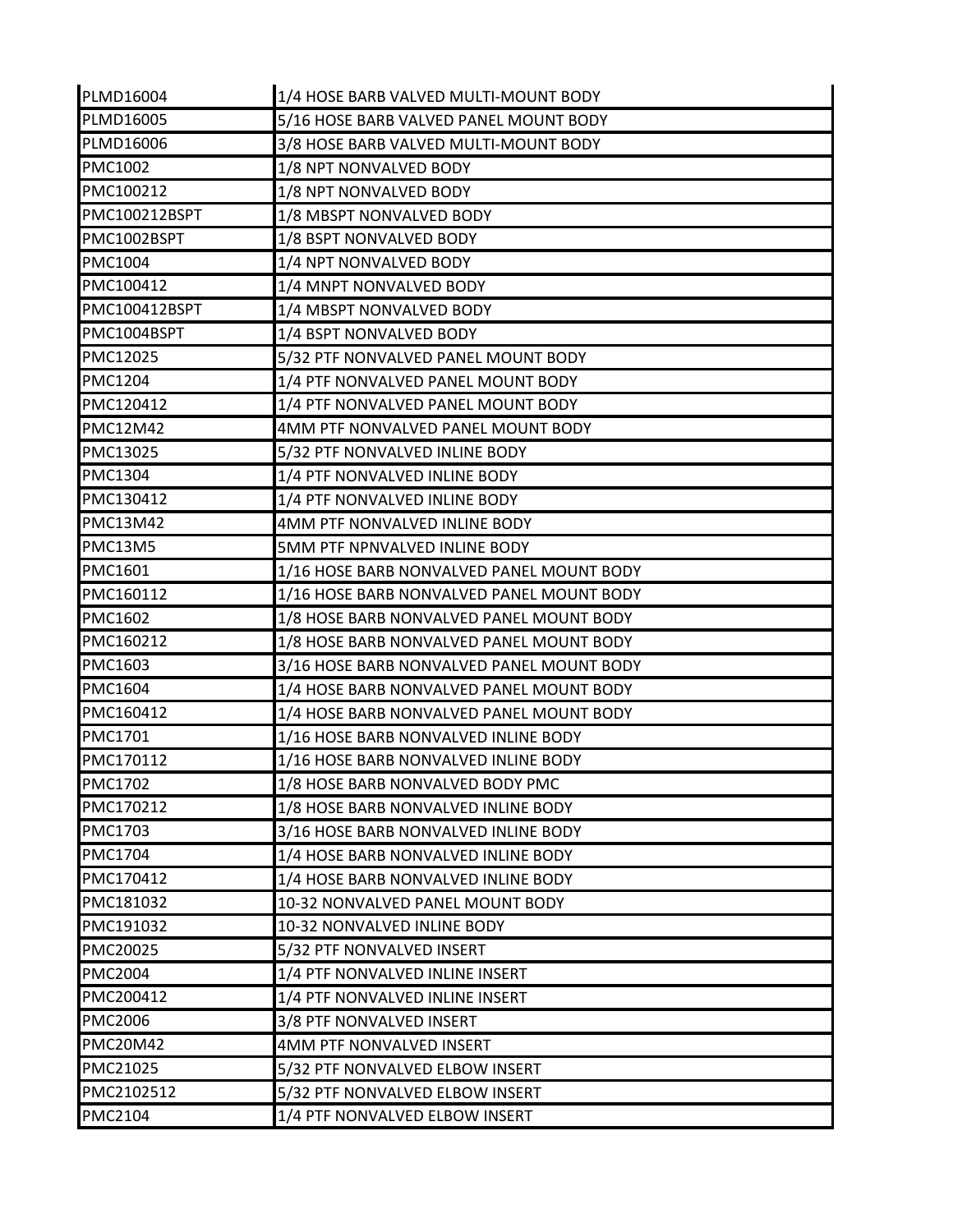| PMC210412        | 1/4 PTF NONVALVED ELBOW INSERT              |
|------------------|---------------------------------------------|
| <b>PMC2201</b>   | 1/16 HOSE BARB NONVALVED INLINE INSERT      |
| PMC220112        | 1/16 HOSE BARB NONVALVED INLINE INSERT      |
| <b>PMC2202</b>   | 1/8 HOSE BARB NONVALVED INLINE INSERT       |
| PMC220212        | 1/8 HOSE BARB NONVALVED INLINE INSERT       |
| <b>PMC2203</b>   | 3/16 HOSE BARB NONVALVED INLINE INSERT      |
| <b>PMC2204</b>   | 1/4 HOSE BARB NONVALVED INLINE INSERT       |
| PMC220412        | 1/4 HOSE BARB NONVALVED INLINE INSERT       |
| <b>PMC2302</b>   | 1/8 HOSE BARB NONVALVED ELBOW INSERT        |
| PMC230212        | 1/8 HOSE BARB NONVALVED ELBOW INSERT        |
| <b>PMC2304</b>   | 1/4 HOSE BARB NONVALVED ELBOW INSERT        |
| PMC230412        | 1/4 HOSE BARB NONVALVED ELBOW INSERT        |
| <b>PMC2402</b>   | 1/8 MNPT NONVALVED INSERT                   |
| PMC240212        | 1/8 NPT NONVALVED INSERT                    |
| PMC2402BSPT      | 1/8 BSPT NONVALVED INSERT                   |
| <b>PMC2404</b>   | 1/4 NPT NONVALVED INSERT                    |
| PMC24042812      | 1/4-28 THREAD NONVALVED INLINE INSERT       |
| PMC2404BSPT      | 1/4 BSPT NONVALVED INSERT                   |
| PMC281032        | 10-32 NONVALVED INSERT                      |
| PMC30            | <b>BODY PLUG</b>                            |
| PMC31            | <b>BODY CAP</b>                             |
| PMC32            | <b>INSERT CAP</b>                           |
| <b>PMC4004</b>   | 1/4 PTF NONVALVED PANEL MOUNT INSERT        |
| <b>PMC4201</b>   | 1/16 HOSE BARB NONVALVED PANEL MOUNT INSERT |
| <b>PMC4202</b>   | 1/8 HOSE BARB NONVALVED PANEL MOUNT INSERT  |
| <b>PMC4203</b>   | 3/16 HOSE BARB NONVALVED PANEL MOUNT INSERT |
| <b>PMC4204</b>   | 1/4 HOSE BARB NONVALVED PANEL MOUNT INSERT  |
| <b>PMCD1002</b>  | 1/8 NPT VALVED BODY                         |
| PMCD100212       | 1/8 NPT VALVED BODY                         |
| PMCD100212BSPT   | 1/8 MBSPT VALVED BODY                       |
| PMCD1002BSPT     | 1/8 BSPT VALVED BODY                        |
| PMCD1004         | 1/4 NPT VALVED BODY                         |
| PMCD100412       | 1/4 NPT VALVED BODY                         |
| PMCD100412BSPT   | 1/4 MBSPT VALVED BODY                       |
| PMCD1004BSPT     | 1/4 BSPT VALVED BODY                        |
| <b>PMCD12025</b> | 5/32 PTF VALVED PANEL MOUNT BODY            |
| <b>PMCD1204</b>  | 1/4 PTF VALVED PANEL MOUNT BODY             |
| PMCD120412       | 1/4 PTF VALVED PANEL MOUNT BODY             |
| PMCD12M42        | 4MM PTF VALVED PANEL MOUNT BODY             |
| PMCD13025        | 5/32 PTF VALVED BODY PMC                    |
| <b>PMCD1304</b>  | 1/4 PTF VALVED INLINE BODY                  |
| PMCD130412       | 1/4 PTF VALVED INLINE BODY                  |
| <b>PMCD13M42</b> | 4MM PTF VALVED INLINE BODY                  |
| PMCD13M5         | 5MM PTF VALVED INLINE BODY ASSY PMC         |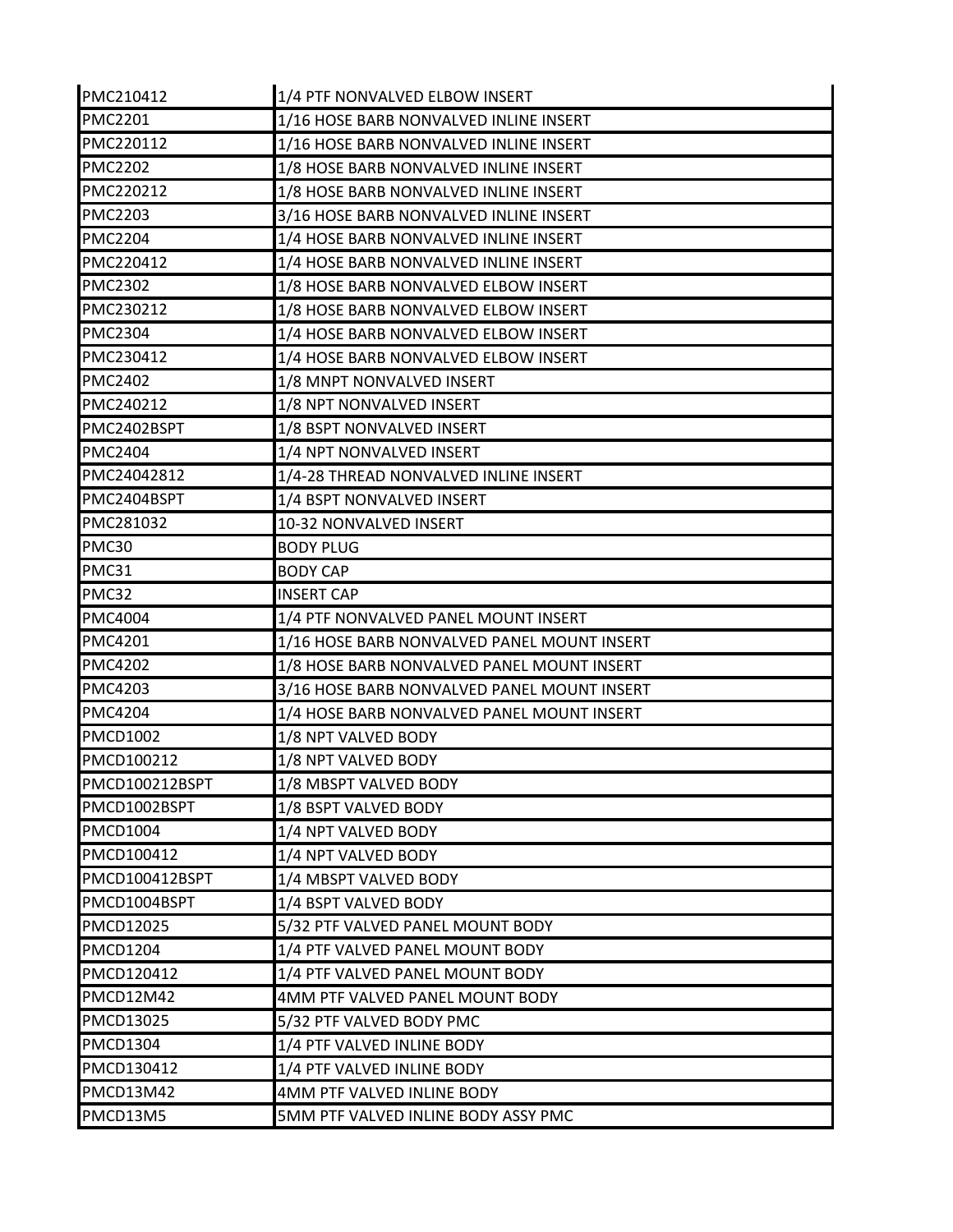| <b>PMCD1601</b>  | 1/16 HOSE BARB VALVED PANEL MOUNT BODY |
|------------------|----------------------------------------|
| PMCD160112       | 1/16 HOSE BARB VALVED PANEL MOUNT BODY |
| <b>PMCD1602</b>  | 1/8 HOSE BARB VALVED PANEL MOUNT BODY  |
| PMCD160212       | 1/8 HOSE BARB VALVED PANEL MOUNT BODY  |
| <b>PMCD1603</b>  | 3/16 HOSE BARB VALVED PANEL MOUNT BODY |
| PMCD1604         | 1/4 HOSE BARB VALVED PANEL MOUNT BODY  |
| PMCD160412       | 1/4 HOSE BARB VALVED PANEL MOUNT BODY  |
| <b>PMCD1701</b>  | 1/16 HOSE BARB VALVED INLINE BODY      |
| PMCD170112       | 1/16 HOSE BARB VALVED INLINE BODY      |
| <b>PMCD1702</b>  | 1/8 HOSE BARB VALVED INLINE BODY       |
| PMCD170212       | 1/8 HOSE BARB VALVED INLINE BODY       |
| <b>PMCD1703</b>  | 3/16 HOSE BARB VALVED INLINE BODY      |
| <b>PMCD1704</b>  | 1/4 HOSE BARB VALVED INLINE BODY       |
| PMCD170412       | 1/4 HOSE BARB VALVED INLINE BODY       |
| PMCD18042812     | 1/4-28 PORT VALVED PANEL MOUNT BODY    |
| PMCD181032       | 10-32 VALVED PANEL MOUNT BODY          |
| PMCD19042812     | 1/4-28 PORT VALVED INLINE BODY         |
| PMCD191032       | 10-32 VALVED INLINE BODY               |
| <b>PMCD20025</b> | 5/32 PTF VALVED INSERT                 |
| <b>PMCD2004</b>  | 1/4 PTF VALVED INLINE INSERT           |
| PMCD200412       | 1/4 PTF VALVED INLINE INSERT           |
| <b>PMCD2006</b>  | 3/8 PTF VALVED INLINE INSERT           |
| PMCD20M42        | 4MM PTF VALVED INLINE INSERT           |
| PMCD2102512      | 5/32 PTF VALVED ELBOW INSERT           |
| <b>PMCD2104</b>  | 1/4 PTF VALVED ELBOW INSERT            |
| PMCD210412       | 1/4 PTF VALVED ELBOW INSERT            |
| <b>PMCD2201</b>  | 1/16 HOSE BARB VALVED INLINE INSERT    |
| PMCD220112       | 1/16 HOSE BARB VALVED INLINE INSERT    |
| <b>PMCD2202</b>  | 1/8 HOSE BARB VALVED INLINE INSERT     |
| PMCD220212       | 1/8 HOSE BARB VALVED INLINE INSERT     |
| <b>PMCD2203</b>  | 3/16 HOSE BARB VALVED INLINE INSERT    |
| PMCD2204         | 1/4 HOSE BARB VALVED INLINE INSERT     |
| PMCD220412       | 1/4 HOSE BARB VALVED INLINE INSERT     |
| <b>PMCD2302</b>  | 1/8 HOSE BARB VALVED ELBOW INSERT      |
| PMCD230212       | 1/8 HOSE BARB VALVED ELBOW INSERT      |
| PMCD2304         | 1/4 HOSE BARB VALVED ELBOW INSERT      |
| PMCD230412       | 1/4 HOSE BARB VALVED ELBOW INSERT      |
| <b>PMCD2402</b>  | 1/8 NPT VALVED INSERT                  |
| PMCD240212       | 1/8 NPT VALVED INSERT                  |
| PMCD2402BSPT     | 1/8 BSPT VALVED INSERT                 |
| PMCD2404         | 1/4 NPT VALVED INSERT                  |
| PMCD24042812     | 1/4-28 THREAD VALVED INLINE INSERT     |
| IPMCD2404BSPT    | 1/4 BSPT VALVED INSERT                 |
| PMCD281032       | 10-32 VALVED INSERT                    |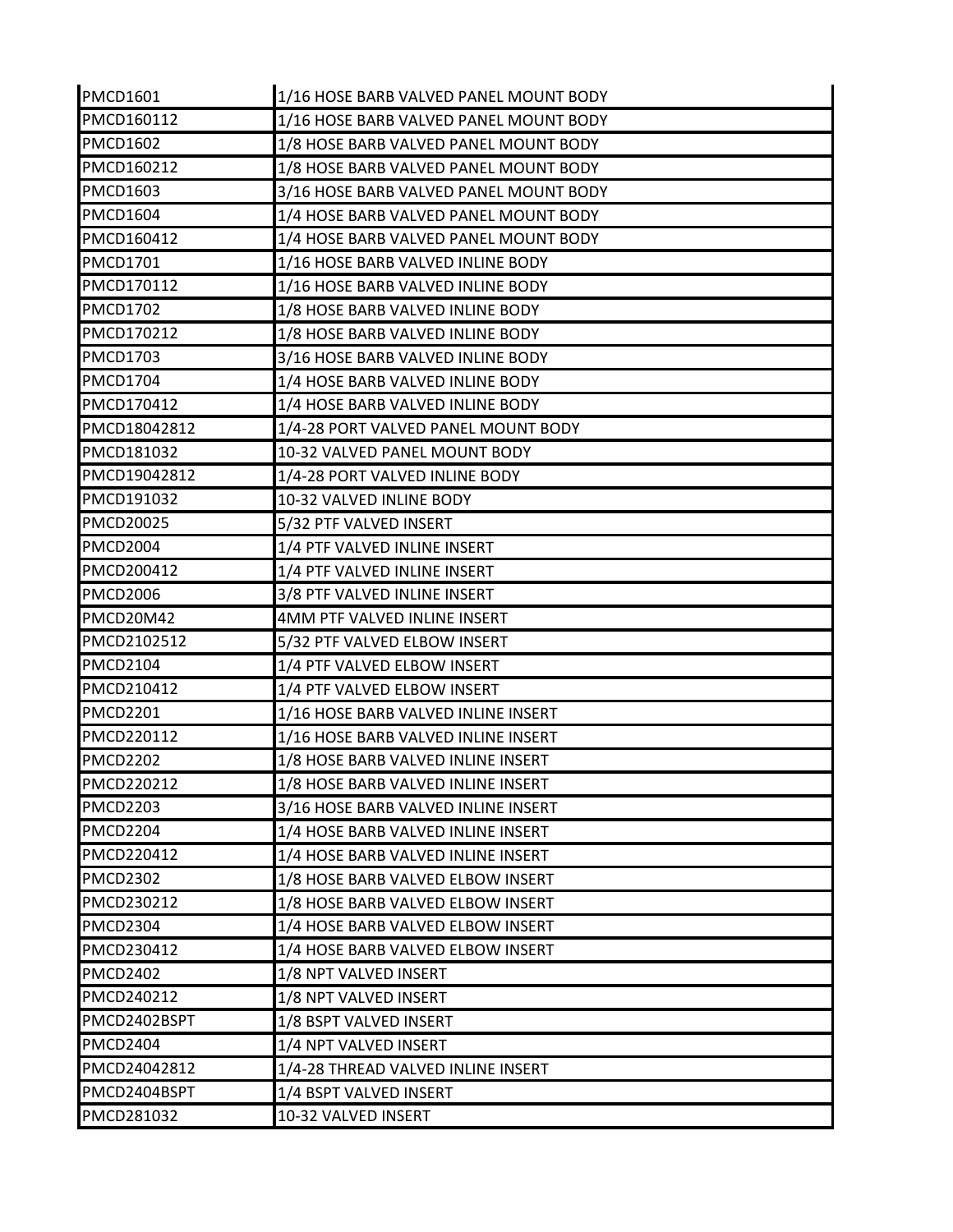| <b>PMCD4004</b> | 1/4 PTF VALVED PANEL MOUNT INSERT         |
|-----------------|-------------------------------------------|
| <b>PMCD4201</b> | 1/16 HOSE BARB VALVED PANEL MOUNT INSERT  |
| <b>PMCD4202</b> | 1/8 HOSE BARB VALVED PANEL MOUNT INSERT   |
| <b>PMCD4203</b> | 3/16 HOSE BARB VALVED PANEL MOUNT INSERT  |
| <b>PMCD4204</b> | 1/4 HOSE BARB VALVED PANEL MOUNT INSERT   |
| PMCD48042812    | 1/4-28 PORT VALVED PANEL MOUNT INSERT     |
| <b>PMM1204</b>  | 1/4 PTF NONVALVED MULTI-MOUNT BODY        |
| PMM1600         | 1/8 HOSE BARB NONVALVED MULTI-MOUNT BODY  |
| PMM1603         | 3/16 HOSE BARB NONVALVED MULTI-MOUNT BODY |
| PMM1604         | 1/4 HOSE BARB NONVALVED MULTI-MOUNT BODY  |
| PMM181032       | 10-32 UNF FE NONVALVED MULTI-MOUNT BODY   |
| <b>PMMD1204</b> | 1/4 PTF VALVED MULTI-MOUNT BODY           |
| <b>PMMD1602</b> | 1/8 HOSE BARB VALVED MULTI-MOUNT BODY     |
| <b>PMMD1603</b> | 3/16 HOSE BARB VALVED MULTI-MOUNT BODY    |
| PMMD1604        | 1/4 HOSE BARB VALVED MULTI-MOUNT BODY     |
| PMMD181032      | 10-32 VALVED PANEL MOUNT BODY             |
| <b>PMMD2004</b> | 1/4 PTF VALVED MULTI-MOUNT INSERT         |
| PS1700412       | 1/4 HOSE BARB NONVALVED INLINE BODY       |
| PS1700612       | 3/8 HOSE BARB NONVALVED INLINE BODY       |
| PSC38MM         | PUNCTURE SEAL CAP                         |
| PSD1700412      | 1/4 HOSE BARB VALVED INLINE BODY          |
| PSD1700612      | 3/8 HOSE BARB VALVED INLINE BODY          |
| PTC16010        | 1/16 HOSE BARB NONVALVED BODY             |
| PTC16020        | 1/8 HOSE BARB NONVALVED BODY              |
| PTC1602096      | 1/8 HOSE BARB PANEL MOUNT BODY            |
| PTC22010        | 1/16 HOSE BARB NONVALVED INSERT           |
| PTC22020        | 1/8 HOSE BARB NONVALVED INSERT            |
| PTC2202096      | 1/8 HOSE BARB NONVALVED INLINE INSERT     |
| SMC01           | 1/16 HOSE BARB NONVALVED INLINE COUPLING  |
| SMC0112         | 1/16 HOSE BARB NONVALVED INLINE COUPLING  |
| SMC0191         | 1/16 HOSE BARB NONVALVED INLINE COUPLING  |
| SMC01MBLK       | 1/16 HOSE BARB NONVALVED INLINE COUPLING  |
| SMC02           | 1/8 HOSE BARB NONVALVED INLINE COUPLING   |
| SMC0212         | 1/8 HOSE BARB NONVALVED INLINE COUPLING   |
| SMC0291         | 1/8 HOSE BARB NONVALVED INLINE COUPLING   |
| SMC02MBLK       | 1/8 HOSE BARB NONVALVED INLINE COUPLING   |
| SMCD01          | 1/16 HOSE BARB VALVED INLINE COUPLING     |
| SMCD01MBLK      | 1/16 HOSE BARB VALVED INLINE COUPLING     |
| SMCD02          | 1/8 HOSE BARB VALVED INLINE COUPLING      |
| SMCD02MBLK      | 1/8 HOSE BARB VALVED INLINE COUPLING      |
| SMCDM3          | 3MM HOSE BARB VALVED INLINE COUPLING      |
| SMCDM3MBLK      | 3MM HOSE BARB VALVED INLINE COUPLING      |
| SMCM3           | 3MM HOSE BARB NONVALVED INLINE COUPLING   |
| SMCM3MBLK       | 3MM HOSE BARB NONVALVED INLINE COUPLING   |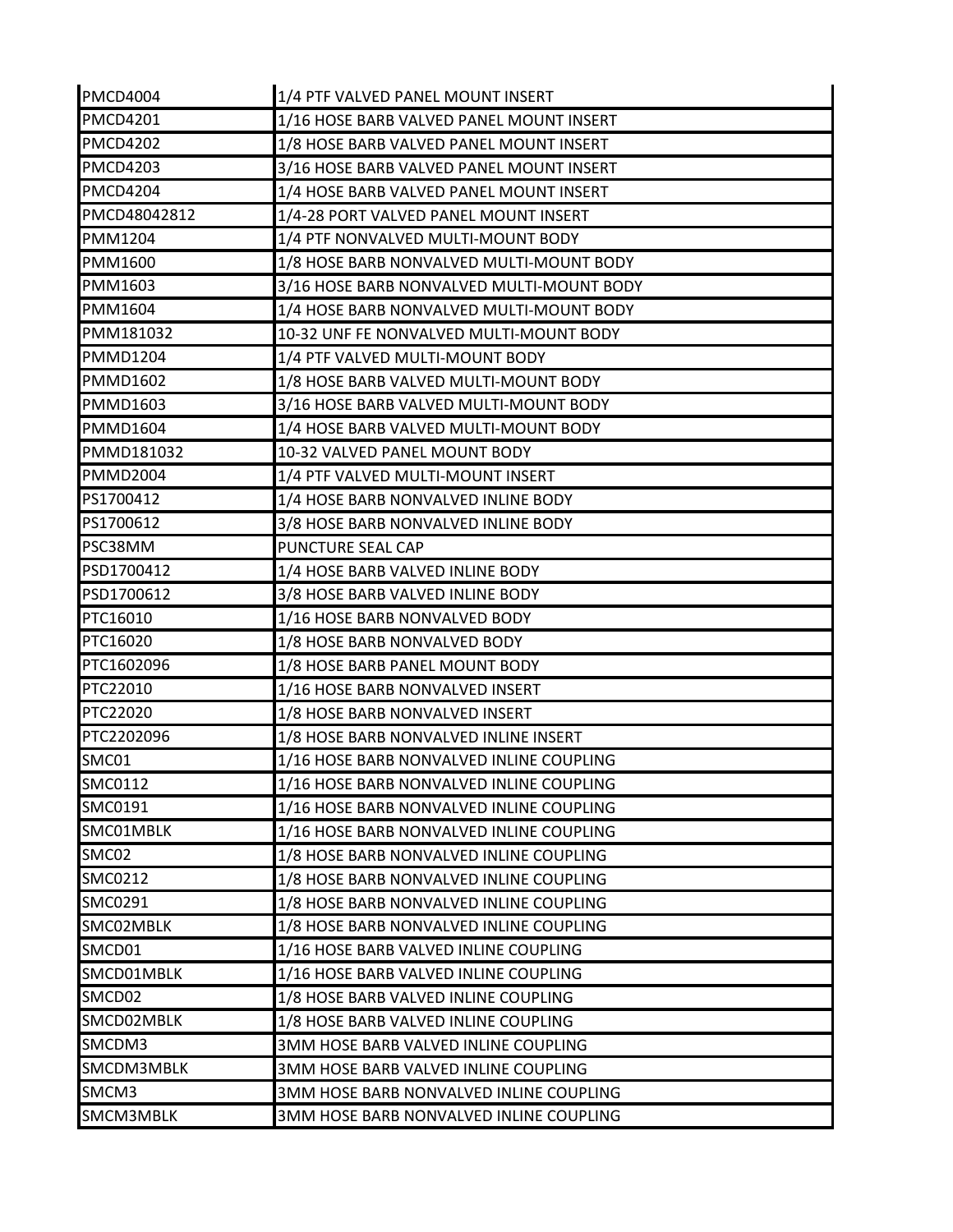| SMF01            | 1/16 HOSE BARB NONVALVED INLINE BODY        |
|------------------|---------------------------------------------|
| SMF0112          | 1/16 HOSE BARB NONVALVED INLINE BODY        |
| SMF0191          | 1/16 HOSE BARB NONVALVED INLINE BODY        |
| SMF01MBLK        | 1/16 HOSE BARB NONVALVED INLINE BODY        |
| SMF02            | 1/8 HOSE BARB NONVALVED BODY                |
| <b>SMF0212</b>   | 1/8 HOSE BARB NONVALVED INLINE BODY         |
| SMF0291          | 1/8 HOSE BARB NONVALVED INLINE BODY         |
| SMF02MBLK        | 1/8 HOSE BARB NONVALVED BODY MBLK           |
| SMF10297         | 1/8 HOSE BARB NONVALVED INLINE BODY         |
| SMF10297MBLK     | 1/8 HOSE BARB NONVALVED INLINE BODY         |
| <b>SMF1M597</b>  | 5MM HOSE BARB NONVALVED BODY                |
| SMF1M597MBLK     | 5MM HOSE BARB NONVALVED INLINE BODY         |
| SMFD01           | 1/16 HOSE BARB VALVED INLINE BODY           |
| SMFD01MBLK       | 1/16 HOSE BARB VALVED INLINE BODY           |
| SMFD02           | 1/8 HOSE BARB VALVED INLINE BODY            |
| SMFD02MBLK       | 1/8 HOSE BARB VALVED INLINE BODY            |
| SMFDM3           | <b>3MM HOSE BARB VALVED INLINE BODY</b>     |
| SMFDM3MBLK       | 3MM HOSE BARB VALVED INLINE BODY            |
| SMFM3            | 3MM HOSE BARB NONVALVED INLINE BODY         |
| SMFM3MBLK        | 3MM HOSE BARB NONVALVED INLINE BODY         |
| SMFPM01          | 1/16 HOSE BARB NONVALVED PANEL MOUNT BODY   |
| <b>SMFPM0112</b> | 1/16 HOSE BARB NONVALVED PANEL MOUNT BODY   |
| SMFPM01BLK       | 1/16 HOSE BARB NONVALVED PANEL MOUNT BODY   |
| ISMFPM02         | 1/8 HOSE BARB NONVALVED PANEL MOUNT BODY    |
| SMFPM0212        | 1/8 HOSE BARB NONVALVED PANEL MOUNT BODY    |
| SMFPM02BLK       | 1/8 HOSE BARB NONVALVED PANEL MOUNT BODY    |
| SMFPMD01         | 1/16 HOSE BARB VALVED PANEL MOUNT BODY      |
| SMFPMD01BLK      | 1/16 HOSE BARB VALVED PANEL MOUNT BODY      |
| SMFPMD02         | 1/8 HOSE BARB VALVED PANEL MOUNT BODY       |
| SMFPMD02BLK      | 1/8 HOSE BARB VALVED PANEL MOUNT BODY       |
| SMFPMDM3         | 3MM HOSE BARB VALVED PANEL MOUNT BODY       |
| SMFPMDM3BLK      | 3MM HOSE BARB VALVED PANEL MOUNT BODY       |
| SMFPMM3          | 3MM HOSE BARB NONVALVED PANEL MOUNT BODY    |
| SMFPMM3BLK       | 3MM HOSE BARB NONVALVED PANEL MOUNT BODY    |
| SMM01            | 1/16 HOSE BARB NONVALVED INSERT             |
| SMM0112          | 1/16 HOSE BARB NONVALVED INSERT             |
| SMM0191          | 1/16 HOSE BARB NONVALVED INSERT             |
| SMM01MBLK        | 1/16 HOSE BARB NONVALVED INSERT             |
| SMM02            | 1/8 HOSE BARB NONVALVED INSERT              |
| SMM0212          | 1/8 HOSE BARB NONVALVED INSERT              |
| SMM0291          | 1/8 HOSE BARB NONVALVED INSERT              |
| SMM02CBMBLK      | 1/8 HOSE BARB NONVALVED INLINE BRASS INSERT |
| SMM02MBLK        | 1/8 HOSE BARB NONVALVED INSERT              |
| SMMM3            | 3MM HOSE BARB NONVALVED INSERT              |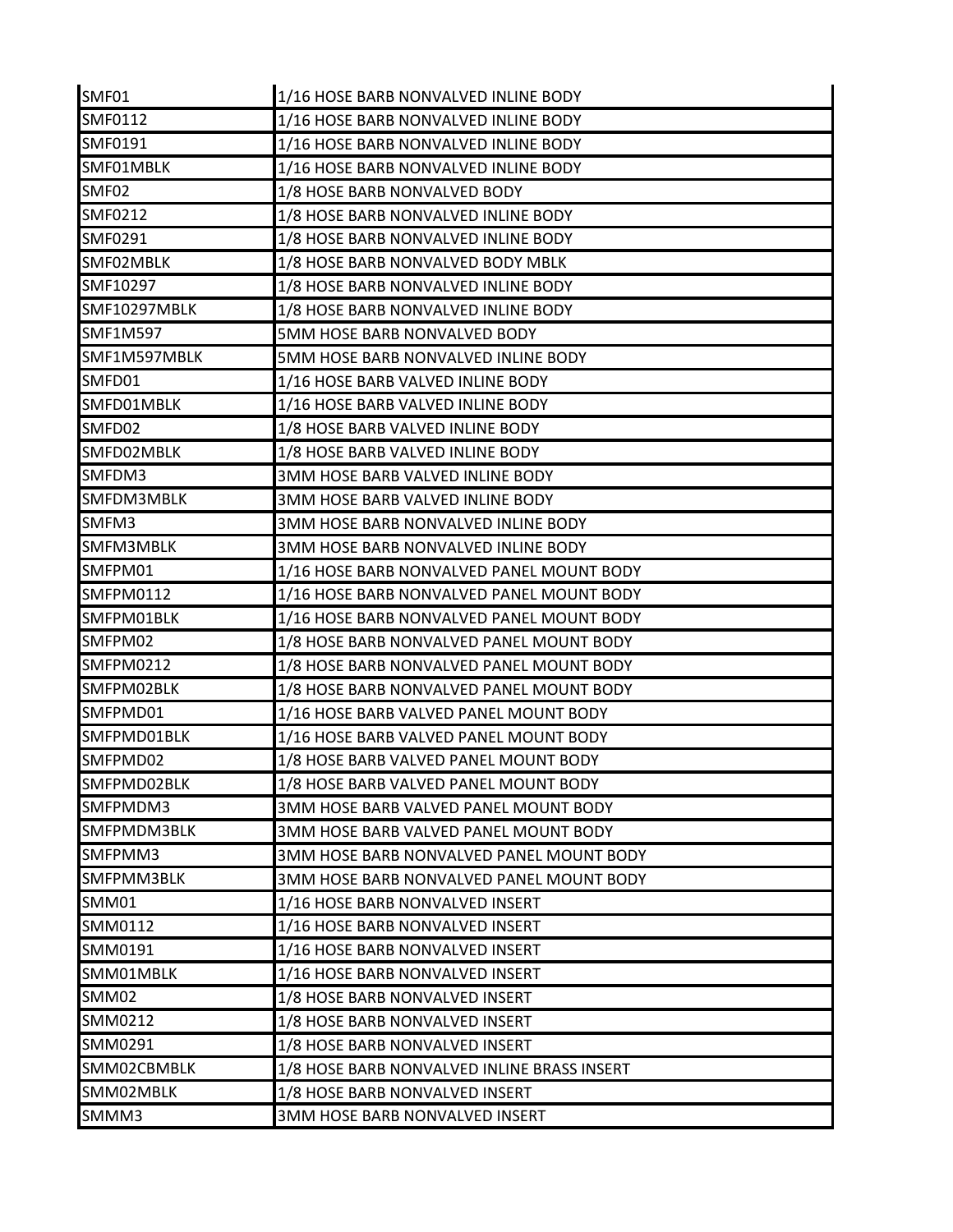| SMMM3MBLK        | 3MM HOSE BARB NONVALVED INSERT                   |
|------------------|--------------------------------------------------|
| SMMM5            | 5MM HOSE BARB NONVALVED INLINE INSERT            |
| <b>SMMP</b>      | <b>MALE PLUG</b>                                 |
| SMMPM01          | 1/16 HOSE BARB NONVALVED PANEL MOUNT INSERT      |
| <b>SMMPM0112</b> | 1/16 HOSE BARB NONVALVED PANEL MOUNT INSERT      |
| SMMPM01BLK       | 1/16 HOSE BARB NONVALVED PANEL MOUNT INSERT      |
| SMMPM02          | 1/8 HOSE BARB NONVALVED PANEL MOUNT INSERT       |
| SMMPM0212        | 1/8 HOSE BARB NONVALVED PANEL MOUNT INSERT       |
| SMMPM02BLK       | 1/8 HOSE BARB NONVALVED PANEL MOUNT INSERT       |
| SMMPM02CBBLK     | 1/8 HOSE BARB NONVALVED PANEL MOUNT BRASS INSERT |
| SMMPMM3          | 3MM HOSE BARB NONVALVED PANEL MOUNT INSERT       |
| SMMPMM3BLK       | 3MM HOSE BARB NONVALVED PANEL MOUNT INSERT       |
| SMPT02           | 1/8 NPT NONVALVED BODY                           |
| SMPT0212         | 1/8 NPT NONVALVED BODY                           |
| SMPT02BLK        | 1/8 NPT NONVALVED BODY                           |
| SMPTD02          | 1/8 NPT VALVED BODY                              |
| SMPTD02BLK       | 1/8 NPT VALVED BODY                              |
| SQCC221212M      | 3/8 SANI FITTING NONVALVED INSERT                |
| SQCC222424M      | 1-1/2 SANI FITTING NONVALVED INSERT              |
| SQCX221212M      | 3/4 SANI FITTING NONVALVED INSERT                |
| SQCX222416M      | 1-1/2 SANI NONVALVED INSERT, .86 BORE            |
| SQCX222424M      | 1-1/2 SANI FITTING NONVALVED INSERT              |
| <b>SRC1702</b>   | 1/8 HOSE BARB BODY                               |
| SRC1703          | 3/16 HOSE BARB BODY                              |
| <b>SRC2202</b>   | 1/8 HOSE BARB INSERT                             |
| <b>SRC2203</b>   | 3/16 HOSE BARB INSERT                            |
| <b>SRC4202CB</b> | 1/8 HOSE BARB PANEL MOUNT INSERT                 |
| <b>SRC4203CB</b> | 3/16 HOSE BARB PANEL MOUNT INSERT                |
| STC1700000       | 1/2 HOSE BARB x 3/4 x 3/4 SANITARY VALVED BODY   |
| STC1700100       | 3/8 HOSE BARB x 3⁄4 x 3⁄4 SANITARY VALVED BODY   |
| STC1700200       | 1/2 HOSE BARB x 34 x 11/2 SANITARY VALVED BODY   |
| STC1700300       | 3/8 HOSE BARB x 3⁄4 x 11⁄2 SANITARY VALVED BODY  |
| STC1700500       | 1/2 HOSE BARB x 3/4 x 3/4 SANI ASSY AUTOCLAVABLE |
| STC1700600       | 3/8 HOSE BARB x % x % SANI ASSY AUTOCLAVABLE     |
| STC1700700       | 1/2 HOSE BARB x % x 1% SANI ASSY AUTOCLAVABLE    |
| STC1700800       | 3/8 HOSE BARB x % x 1% SANI ASSY AUTOCLAVABLE    |
| STC2020000       | 3/4 X 3/4 SANI X 1/2 HOSE BARB                   |
| STC2020100       | 3/4 X 3/4 SANI X 3/8 HOSE BARB                   |
| STC2020200       | 3/4 X 1½ SANI X 1/2 HOSE BARB                    |
| STC2020300       | 3/4 X 11/2 SANI X 3/8 HOSE BARB                  |
| STC2020900       | 3/4 X 3/4 SANI X 3/4 SANI                        |
| STC2021000       | 3/4 X 1 1/2 SANI X 3/4 SANI                      |
| <b>SX17</b>      | <b>6-TUBE BODY</b>                               |
| <b>SX42</b>      | <b>6-TUBE INSERT</b>                             |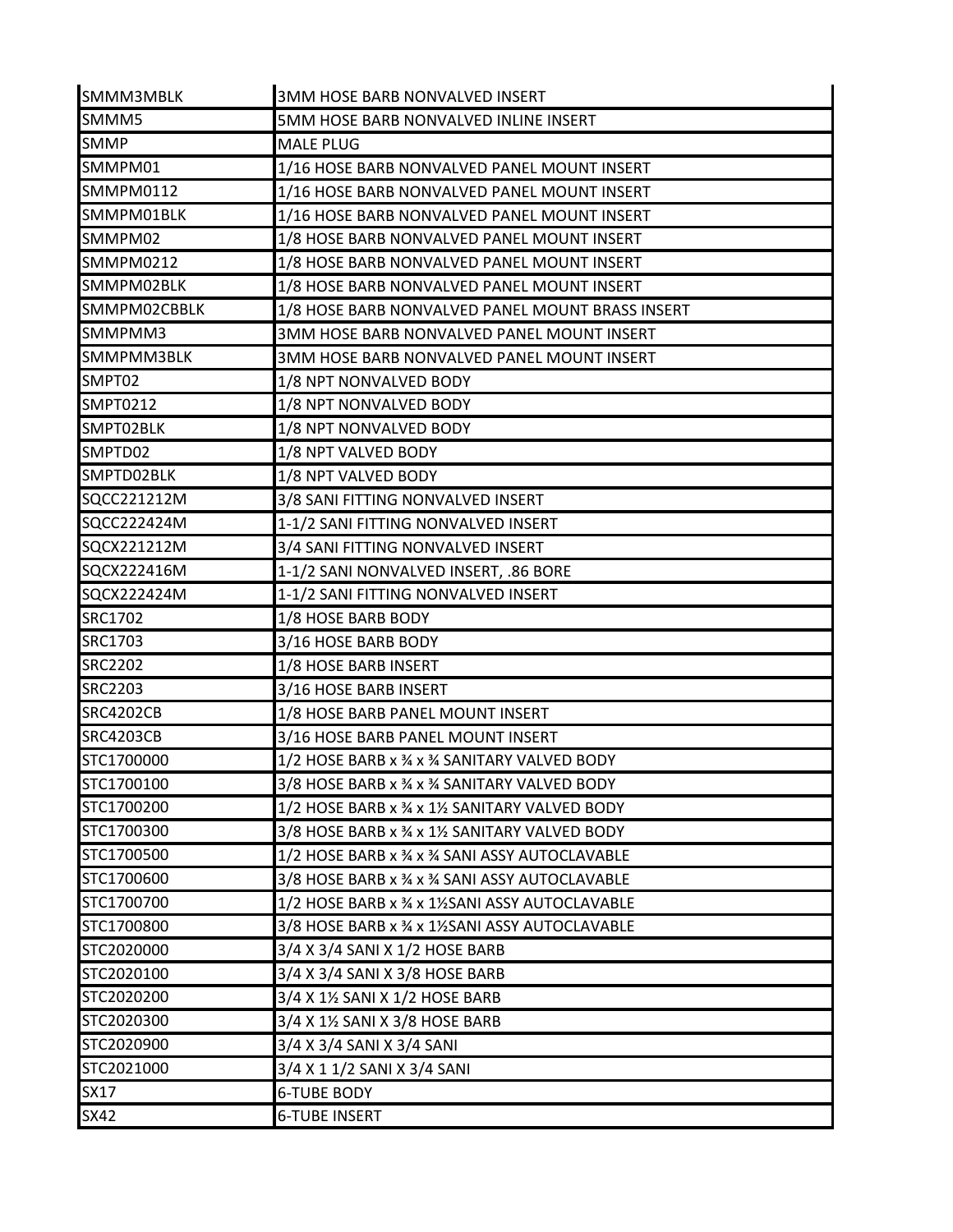| SXF1701         | 1/16 HOSE BARB NONVALVED BODY                  |
|-----------------|------------------------------------------------|
| SXF170112       | 1/16 HOSE BARB NONVALVED BODY                  |
| <b>SXF1702</b>  | 1/8 HOSE BARB NONVALVED BODY                   |
| SXF170212       | 1/8 HOSE BARB NONVALVED BODY                   |
| SXF17M3         | 3MM HOSE BARB NONVALVED BODY                   |
| SXF4201         | 1/16 HOSE BARB NONVALVED INSERT                |
| SXF420112       | 1/16 HOSE BARB NONVALVED INSERT                |
| <b>SXF4202</b>  | 1/8 HOSE BARB NONVALVED INSERT                 |
| SXF420212       | 1/8 HOSE BARB NONVALVED INSERT                 |
| SXF42M3         | 3MM HOSE BARB NONVALVED INSERT                 |
| SXFD1701        | 1/16 HOSE BARB VALVED BODY                     |
| <b>SXFD1702</b> | 1/8 HOSE BARB VALVED BODY                      |
| SXFD17M3        | 3MM HOSE BARB VALVED BODY                      |
| <b>SXFD4201</b> | 1/16 HOSE BARB VALVED INSERT                   |
| <b>SXFD4202</b> | 1/8 HOSE BARB VALVED INSERT                    |
| SXFD42M3        | <b>3MM HOSE BARB VALVED INSERT</b>             |
| SXM1701         | 1/16 HOSE BARB NONVALVED BODY                  |
| SXM170112       | 1/16 HOSE BARB NONVALVED BODY                  |
| SXM1702         | 1/8 HOSE BARB NONVALVED BODY                   |
| SXM170212       | 1/8 HOSE BARB NONVALVED BODY                   |
| <b>SXM17M3</b>  | 3MM HOSE BARB NONVALVED BODY                   |
| SXM4201         | 1/16 HOSE BARB NONVALVED INSERT                |
| SXM420112       | 1/16 HOSE BARB NONVALVED INSERT                |
| SXM4202         | 1/8 HOSE BARB NONVALVED INSERT                 |
| SXM420212       | 1/8 HOSE BARB NONVALVED INSERT                 |
| SXM42M3         | 3MM HOSE BARB NONVALVED INSERT                 |
| TF1002          | 1/8 PTF X 10-32 FITTING                        |
| TF1004          | 1/4 PTF X 10-32 FITTING                        |
| TF2002          | 1/8 PTF X 1/8 NPT FITTING                      |
| TF2004          | 1/4 PTF X 1/8 NPT FITTING                      |
| TF2006          | 3/8 PTF X 1/8 NPT FITTING                      |
| TF4004          | 1/4 PTF X 1/4 NPT FITTING                      |
| TF4006          | 3/8 PTF X 1/4 NPT FITTING                      |
| <b>TFB10</b>    | <b>FEMALE TENTUBE BODY</b>                     |
| TFB1001         | 1/16 HOSE BARB NONVALVED TENTUBE BODY          |
| TFB100112       | 1/16 HOSE BARB NONVALVED TENTUBE BODY          |
| <b>TFB1002</b>  | 1/8 HOSE BARB NONVALVED TENTUBE BODY           |
| TFB100212       | 1/8 HOSE BARB NONVALVED TENTUBE BODY           |
| <b>TFB10M3</b>  | 3MM HOSE BARB NONVALVED TENTUBE BODY           |
| TFBD1001        | 1/16 HOSE BARB VALVED TENTUBE BODY             |
| <b>TFBD1002</b> | 1/8 HOSE BARB VALVED TENTUBE BODY              |
| TFBD10M3        | 3MM HOSE BARB VALVED TENTUBE BODY              |
| <b>TFF01</b>    | 1/16 HOSE BARB NONVALVED FITTING BODY, TENTUBE |
| TFF0112         | 1/16 HOSE BARB NONVALVED FITTING BODY, TENTUBE |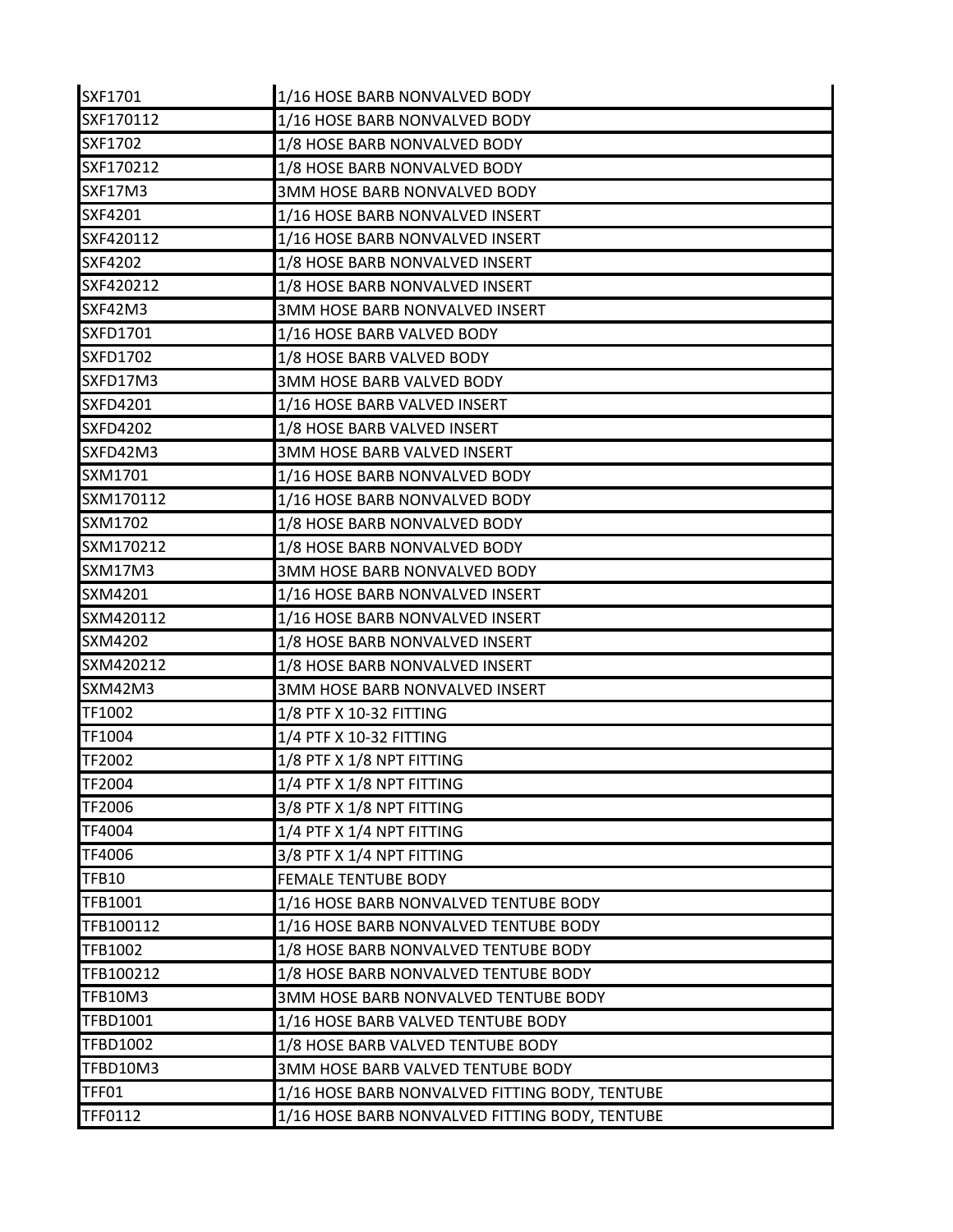| TFF01MWHT        | 1/16 HOSE BARB NONVALVED FITTING BODY, TENTUBE   |
|------------------|--------------------------------------------------|
| TFF02            | 1/8 HOSE BARB NONVALVED FITTING BODY, TENTUBE    |
| <b>TFF0212</b>   | 1/8 HOSE BARB NONVALVED FITTING BODY, TENTUBE    |
| TFF02MWHT        | 1/8 HOSE BARB NONVALVED FITTING BODY, TENTUBE    |
| TFFD01           | 1/16 HOSE BARB VALVED FITTING BODY TENTUBE       |
| TFFD01MWHT       | 1/16 HOSE BARB VALVED FITTING BODY, TENTUBE      |
| TFFD02           | 1/8 HOSE BARB VALVED FITTING BODY TENTUBE        |
| TFFD02MWHT       | 1/8 HOSE BARB VALVED FITTING BODY, TENTUBE       |
| TFFDM3           | 3MM HOSE BARB VALVED FITTING BODY, TENTUBE       |
| TFFDM3MWHT       | 3MM HOSE BARB VALVED FITTING BODY, TENTUBE       |
| TFFM3            | 3MM HOSE BARB NONVALVED FITTING BODY, TENTUBE    |
| TFFM3MWHT        | 3MM HOSE BARB VALVED FITTINGG BODY, TENTUBE      |
| <b>TMB10</b>     | <b>MALE TENTUBE BODY</b>                         |
| TMB1001          | 1/16 HOSE BARB NONVALVED TENTUBE INSERT          |
| TMB100112        | 1/16 HOSE BARB NONVALVED TENTUBE INSERT          |
| <b>TMB1002</b>   | 1/8 HOSE BARB NONVALVED TENTUBE INSERT           |
| TMB100212        | 1/8 HOSE BARB NONVALVED TENTUBE INSERT           |
| <b>TMB10M3</b>   | 3MM HOSE BARB NONVALVED TENTUBE INSERT           |
| TMF01            | 1/16 HOSE BARB NONVALVED FITTING INSERT, TENTUBE |
| <b>TMF0112</b>   | 1/16 HOSE BARB NONVALVED FITTING INSERT, TENTUBE |
| TMF01MWHT        | 1/16 HOSE BARB NONVALVED FITTING INSERT, TENTUBE |
| TMF02            | 1/8 HOSE BARB NONVALVED FITTING INSERT TENTUBE   |
| <b>TMF0212</b>   | 1/8 HOSE BARB NONVALVED FITTING INSERT TENTUBE   |
| TMF02MWHT        | 1/8 HOSE BARB NONVALVED FITTING INSERT, TENTUBE  |
| TMFM3            | 3MM HOSE BARB FITTING INSERT, TENTUBE            |
| <b>TMFM3MWHT</b> | M3 HOSE BARB NONVALVED FITTING INSERT, TENTUBE   |
| <b>TMPMWHT</b>   | <b>TENTUBE MALE PLUG</b>                         |
| <b>TPM10</b>     | TENTUBE PANEL MOUNT ADAPTER                      |
| <b>TS10</b>      | <b>TENTUBE SHROUD</b>                            |
| TT1001           | 1/16 HOSE BARB NONVALVED TENTUBE                 |
| TT100112         | 1/16 HOSE BARB NONVALVED TENTUBE                 |
| TT1002           | 1/8 HOSE BARB NONVALVED TENTUBE                  |
| TT100212         | 1/8 HOSE BARB NONVALVED TENTUBE                  |
| <b>TT10M3</b>    | <b>3MM HOSE BARB NONVALVED TENTUBE</b>           |
| <b>TTD1001</b>   | 1/16 HOSE BARB VALVED TENTUBE                    |
| <b>TTD1002</b>   | 1/8 HOSE BARB VALVED TENTUBE                     |
| <b>TTD10M3</b>   | 3MM HOSE BARB VALVED TENTUBE                     |
| ZLC10004         | 1/4 NPTF NONVALVED BODY                          |
| ZLC10004BSPT     | 1/4 BSPT NONVALVED BODY                          |
| ZLC16004         | 1/4 HOSE BARB NONVALVED PANEL MOUNT BODY         |
| ZLC16005         | 5/16 HOSE BARB NONVALVED PANEL MOUNT BODY        |
| ZLC16006         | 3/8 HOSE BARB NONVALVED PANEL MOUNT BODY         |
| ZLC17004         | 1/4 HOSE BARB NONVALVED BODY                     |
| ZLC17005         | 5/16 HOSE BARB NONVALVED INLINE BODY             |